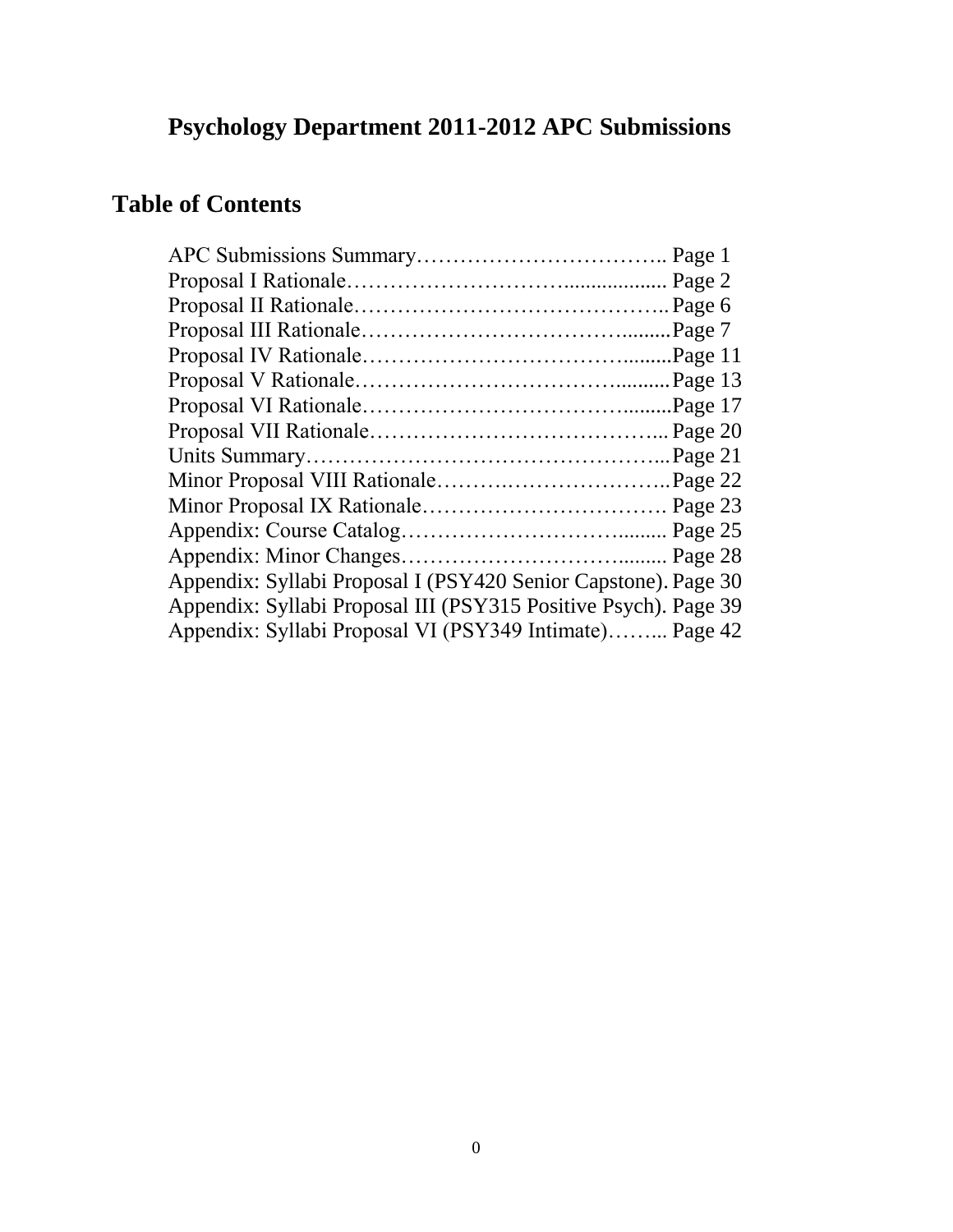# **Psychology Department 2011-2012 APC Submissions**

**NAME OF SCHOOL OR DEPARTMENT: Psychology Department**

Proposal I:

To modify the name of PSY 420 from Moral Development and Christian Spirituality to Pursuing Goodness: The Science of Moral Change, and to increase the course from 3 to 4 units for all psychology concentrations.

Proposal II:

Drop cross-listed LIT/PSY460 The Human Challenge from the course catalog.

Proposal III: Change course number from PSY230 to PSY315.

Proposal IV:

Drop PSY 350 (3) Clinical and Research Assessment as a required course in the General Psychology and Character, Morality, and Culture concentrations and add PSY 321 (3) Abnormal Psychology as a required course in its place.

Proposal V:

To remove PSY 460 as an option in the minor. To add PSY 380, and PSY 230 (315) as additional course options in the minor.

Proposal VI: To add PSY 349 Intimate Couples course to the course catalog as a Psychology elective course.

Proposal VII: To decrease units in PSY101 from 4 units to 3 units. (Remove 1 unit for convocation. Psychology maintains responsibility for staffing and direction of 101 sections and small groups. Psychology maintains two units administrative release to manage 101 sections.)

a. PSY101 / FYE101 Psychology of Personal Development

b. Add 1 unit Core Values Convocation run by the GE committee, for a net zero sum gain in units.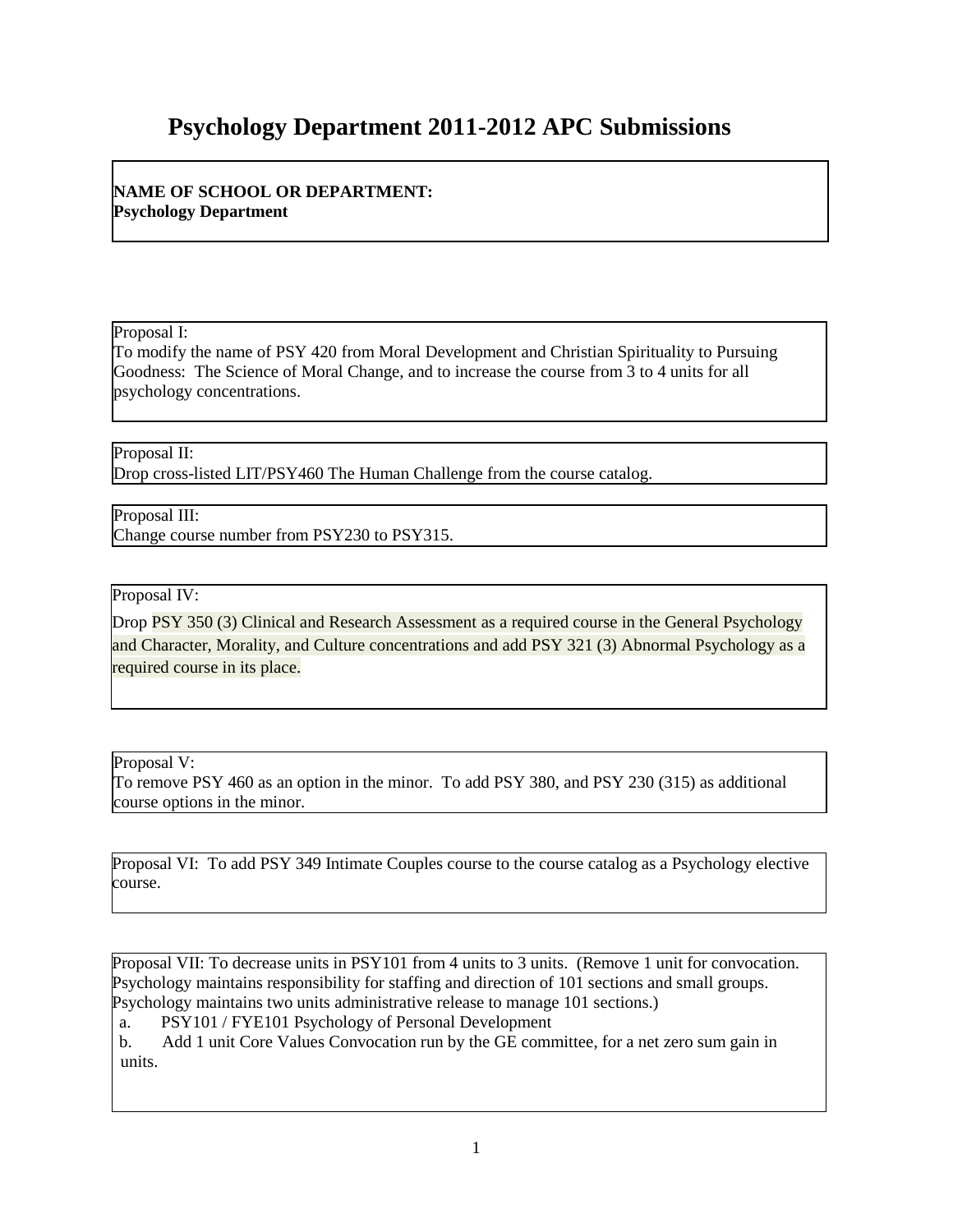#### **II. Rationale Proposal I:**

To modify the name of PSY 420 from Moral Development and Christian Spirituality to Pursuing Goodness: The Science of Moral Change, and to increase the course from 3 to 4 units for all psychology concentrations.

1. How has assessment data informed the proposed change and how recently has your department or school completed a program review? For example, have alumni, outside reviewers, etc., suggested improvements?

The course has received a significant reorganization and the new name reflects the content changes. This course is now designed as the mandatory Psychology senior capstone course across all three concentrations.

The department's recent program review indicated the need for a senior capstone course. The focus of Dr. Mike Leffel's Fall 2011 sabbatical is the full revision of this course to include the latest research and best practices in the areas of moral development and character change.

In particular, while writing our program review and constructing our curriculum map, it became clear that a senior capstone course was necessary but lacking. Several learning outcomes were introduced and developed in previous courses, but having a mandatory senior capstone course allows the opportunity for mastery level learning throughout all three major concentrations. This course would offer the **mastery** elements of the following Departmental Learning Outcomes:

- a. Display an increase in self-knowledge as students learn basic tenets of psychology.
- b. Demonstrate care for others
- c. Describe basic ideas of how psychology and theology can be integrated

The additional material covered, as well as the inclusion of a specific character training module is what necessitates the increase from three units to four.

2. What are comparable universities and colleges doing?

Westmont University has two capstone courses for their psychology majors: one focused on practicum experiences, and one focused on research. Each of these courses is four units. George Fox has a one unit Senior Seminar that is required of all psychology majors. Seattle Pacific has a three unit Senior Seminar that is required of all psychology majors.

Azusa Pacific, Biola, NW Nazarene, and Cal Baptist do not have a required psychology capstone course.

3. Is the change related to stipulations imposed by outside accrediting agencies (addressing standards, etc.)? No.

4. How does the proposed change relate to the mission of the university?

The revised course will require all psychology students to demonstrate mastery of the above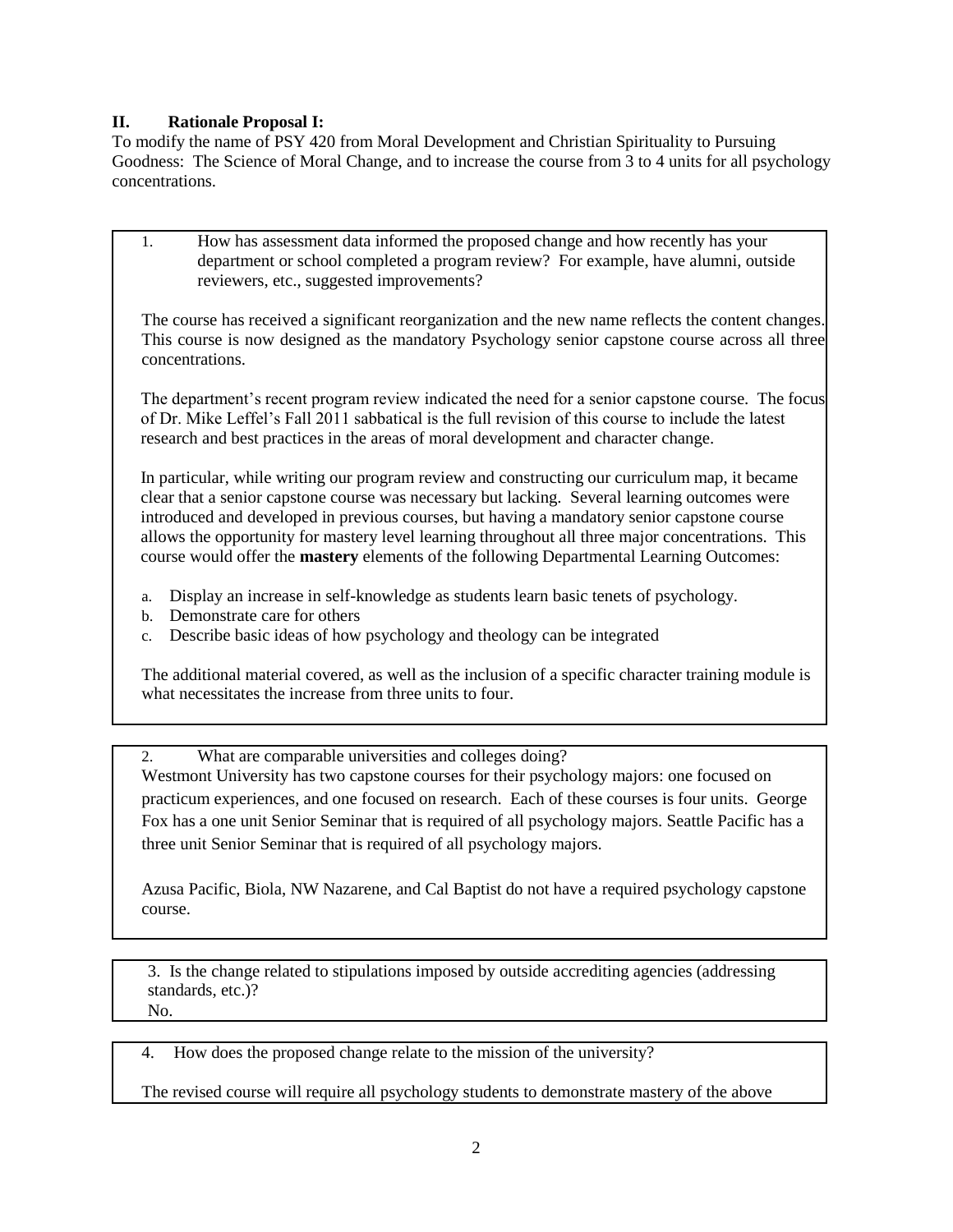learning objectives. The three elements of the course will focus on the latest research in moral development focused on crafting a flourishing life, how to relate to others to promote their ideal self (the Michelangelo effect), and the neuroscience of new behaviors. In other words, how to live, love, and change. All of these are central to our university mission to promote whole development and to teach, shape, and send our students.

5. How does the change accommodate the department or school's learning outcomes for the major, minor, concentration, etc.? For instance, does the change help balance out the curriculum, or does it fill in a missing gap that would help strengthen the program? Does it add breadth or depth, etc.?

Psychology 420 was an existing course option for some of our students. Making it a capstone class that all Psychology majors take will add depth to our course offerings. It will also close the possible loopholes that made it possible for students to complete their major without facing opportunities to demonstrate mastery in all departmental learning objectives.

In addition, the course will help fulfill the departmental mission based on Ephesians 4:29 to develop students who are psychologically knowledgeable, emotionally intelligent, and morally engaged. The addition of the active character cultivation program is necessary for increasing moral engagement rather than just moral knowledge, and it is this addition that warrants the extra unit.

6. What impact will it have on the size of the major, minor, etc.? Please see the Course Requirements Sheet included at the end of the application packet:

We do not estimate any impact to the size of the major or minor.

The increased unit requirements for all three concentrations fall within the limits of the BA degree. Here are the required number of units beyond GE for each concentration:

General Concentration - 47 units beyond GE Therapeutic and Community Psychology – 49 units beyond GE Character, Morality, and Culture Concentration – 46-49 units beyond GE

7. Will the change(s) be sustainable with human and financial resources? The course will be sustainable with current human and financial resources. The additional units needed to teach this course both semesters will come from reducing other course offerings. No additional resources are necessary.

8. State other rationale that you deem appropriate.

This course is a summary of the latest work in moral psychology which we believe is important not only for our Character, Morality, and Culture concentration students but all our majors. We believe this course will represent a best practice course among our comparator schools and will serve as a positive distinction in obtaining a psychology degree at PLNU. We are very excited about this course and hope that it may benefit other departments considering a capstone experience for their students.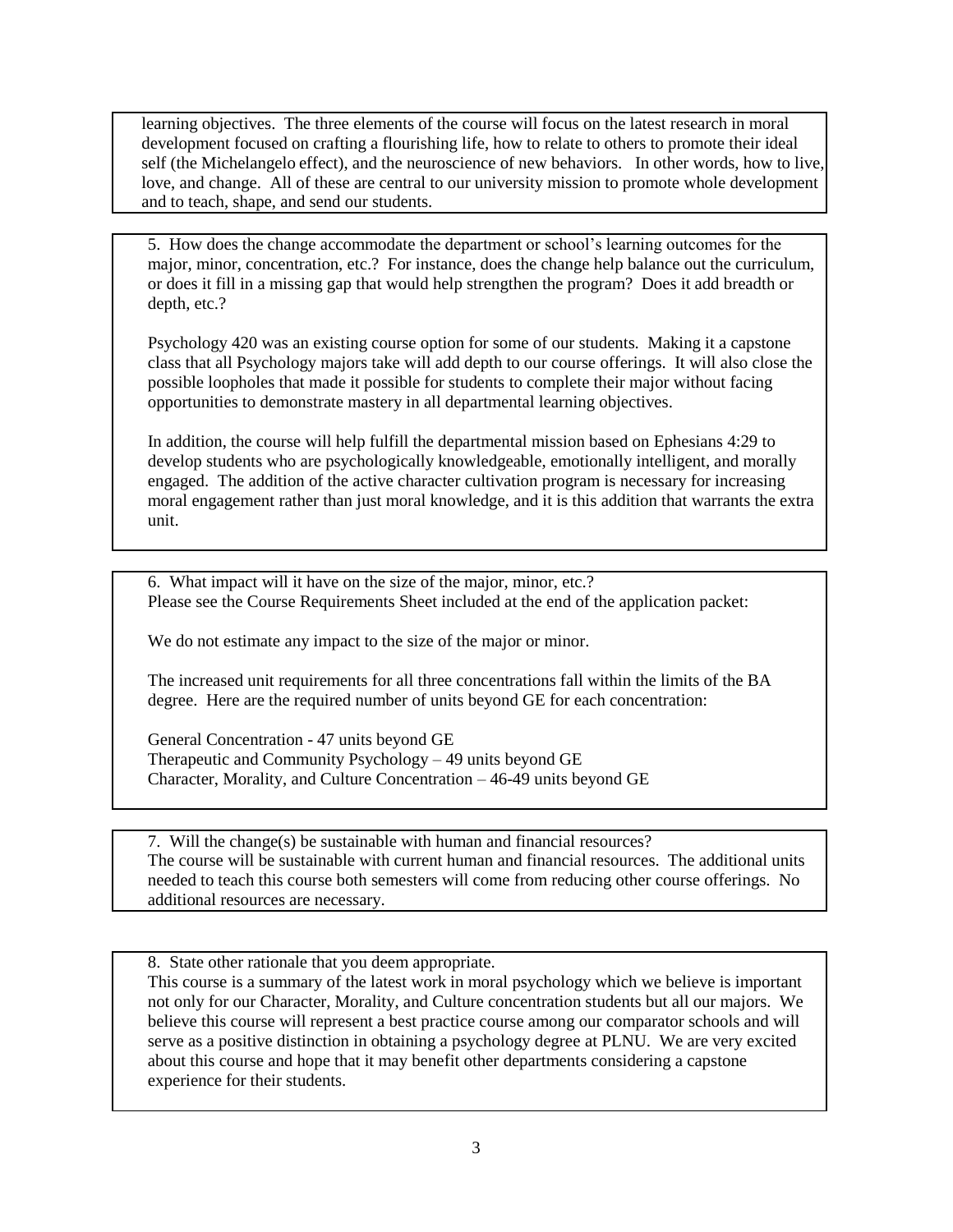The increase in units from three to four reflects the extra material covered and the additional work we expect seniors to complete. In addition to different course material from the previous version of PSY420, the capstone course will include compassion cultivation training, as developed and certified by centers such as Stanford's Center for Compassion and Altruism . This additional student work is the primary focus of the increased units from three to four.

#### **Proposal I: Tentative Syllabus/Course Learning Outcomes:**

#### **Syllabus:**

**Please see course description and proposed calendar at the end of this document (note, it is a work in progress, but the ten pages give an excellent sense of what the course will look like when completed.)**

**Outcomes:**

The previous learning objectives were:

Students will be able to…

- · Identify four aspects of how moral development and Christian spirituality are related
- · Compare moral development to Christian spirituality
- · Summarize three key aspects of the nature of moral character
- · Critique the Wesleyan theological tradition with regard to moral character

The Updated Learning Objectives of this course are that students will be able to:

- Distinguish three conceptions of moral goodness currently popular in contemporary culture
- Examine the literature on the nature of flourishing and how it relates to Christian ethics
- Summarize three key aspects of the nature of moral character
- Critique the limitations and misconceptions of the "happiness paradigm" in psychology especially in light of the Wesleyan theological tradition
- Apply compassion cultivation methods within their own life
- **IV. Proposal I Catalog Copy:** What will these changes look like in the catalog?

| Catalog Copy (Present)                               | Catalog Copy (New)<br>Because of the numerous small changes, please see<br>the single updated Catalog Copy in the appendix. |  |  |
|------------------------------------------------------|-----------------------------------------------------------------------------------------------------------------------------|--|--|
| <b>Old Descriptions</b>                              | New Descriptions                                                                                                            |  |  |
| PSY 420 (3) MORAL DEVELOPMENT AND                    | PSY 420 (Senior Capstone, 4) Pursuing Goodness:                                                                             |  |  |
| <b>CHRISTIAN SPIRITUALITY</b>                        | The Science of Moral Change                                                                                                 |  |  |
| Psychological and theological studies of the meaning | This course surveys some of the latest research in positive                                                                 |  |  |
| of moral character and of the relationship between   | and moral psychology that concerns how we live a good life                                                                  |  |  |
| processes of moral development, religious faith, and | in a world with others. It addresses three perennial                                                                        |  |  |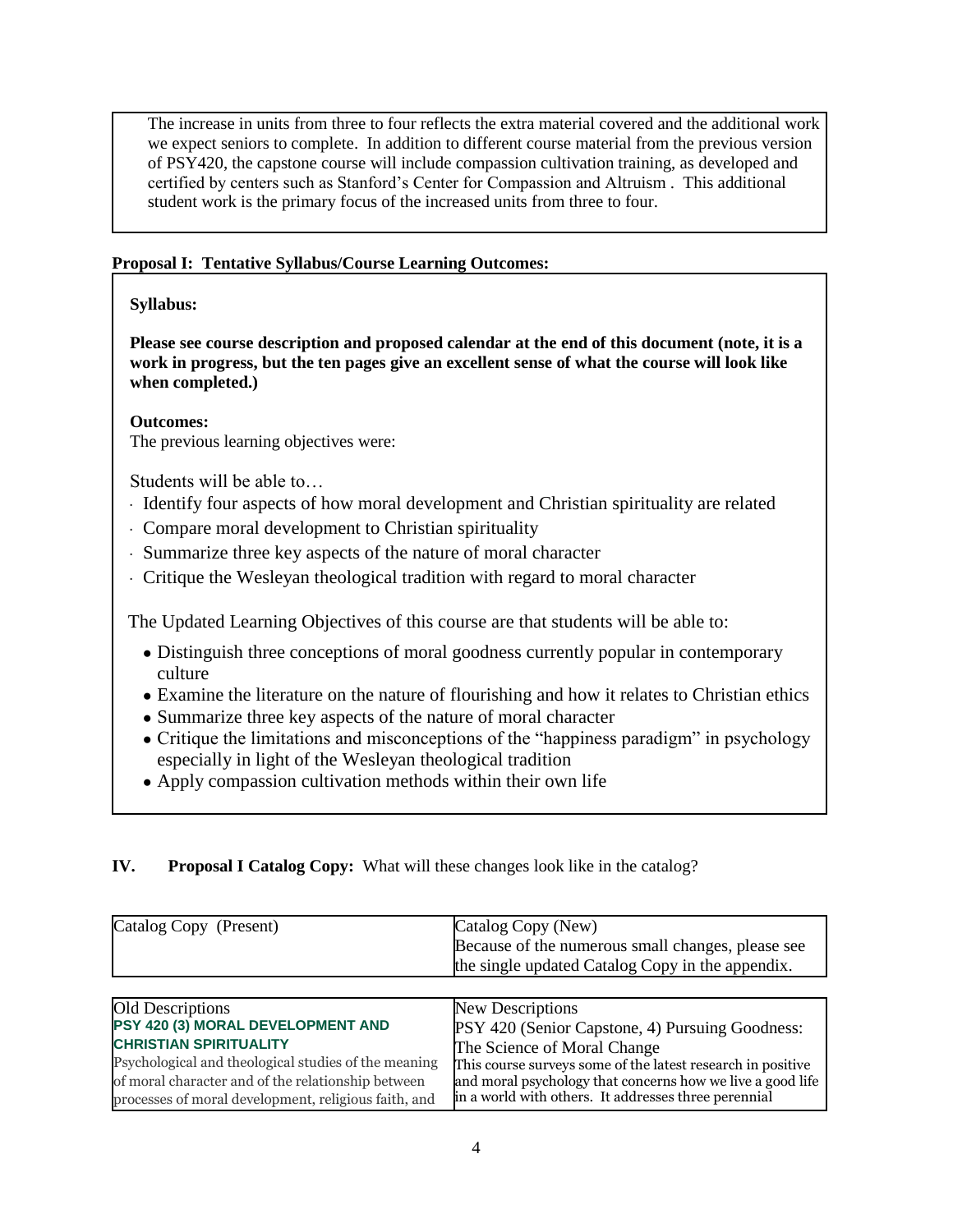| the experience of God. Emphasis is placed on                                                                                                                                                                                                                                                                                                                                                                                                                                                   | questions about personal and social well-being: What                                                                                                                                                                                                                                                                                                                                                                                                                                                                                                                       |
|------------------------------------------------------------------------------------------------------------------------------------------------------------------------------------------------------------------------------------------------------------------------------------------------------------------------------------------------------------------------------------------------------------------------------------------------------------------------------------------------|----------------------------------------------------------------------------------------------------------------------------------------------------------------------------------------------------------------------------------------------------------------------------------------------------------------------------------------------------------------------------------------------------------------------------------------------------------------------------------------------------------------------------------------------------------------------------|
|                                                                                                                                                                                                                                                                                                                                                                                                                                                                                                | makes a good life good? What makes a good relationship                                                                                                                                                                                                                                                                                                                                                                                                                                                                                                                     |
| understanding moral developmental determinants of<br>religious experience, and on the application of<br>psychotherapeutic principles in facilitating moral<br>character change. A multi-disciplinary approach is<br>of faith development, spiritual formation, and<br>character change. Integration within the Wesleyan<br>theological tradition is emphasized. Open to students<br>who are not Psychology majors. Offered fall only.<br>Prerequisites: Psychology 101 or 103 and Bible 101 or | good? And, how do persons change for good? It examines<br>theory and research in three new psychological literatures:<br>the science of a flourishing life, the science of love and<br>virtue, and the practical neuroscience of moral change.<br>taken to encourage integrative scholarship in the areas Students will participate in experiential exercises that this<br>new science suggests will enhance our motivation and<br>capacity for moral goodness.<br>Prerequisites: Psychology 101 or 103 and Bible 101 or 102.<br>Senior standing or consent of instructor. |
| 102.                                                                                                                                                                                                                                                                                                                                                                                                                                                                                           |                                                                                                                                                                                                                                                                                                                                                                                                                                                                                                                                                                            |
|                                                                                                                                                                                                                                                                                                                                                                                                                                                                                                |                                                                                                                                                                                                                                                                                                                                                                                                                                                                                                                                                                            |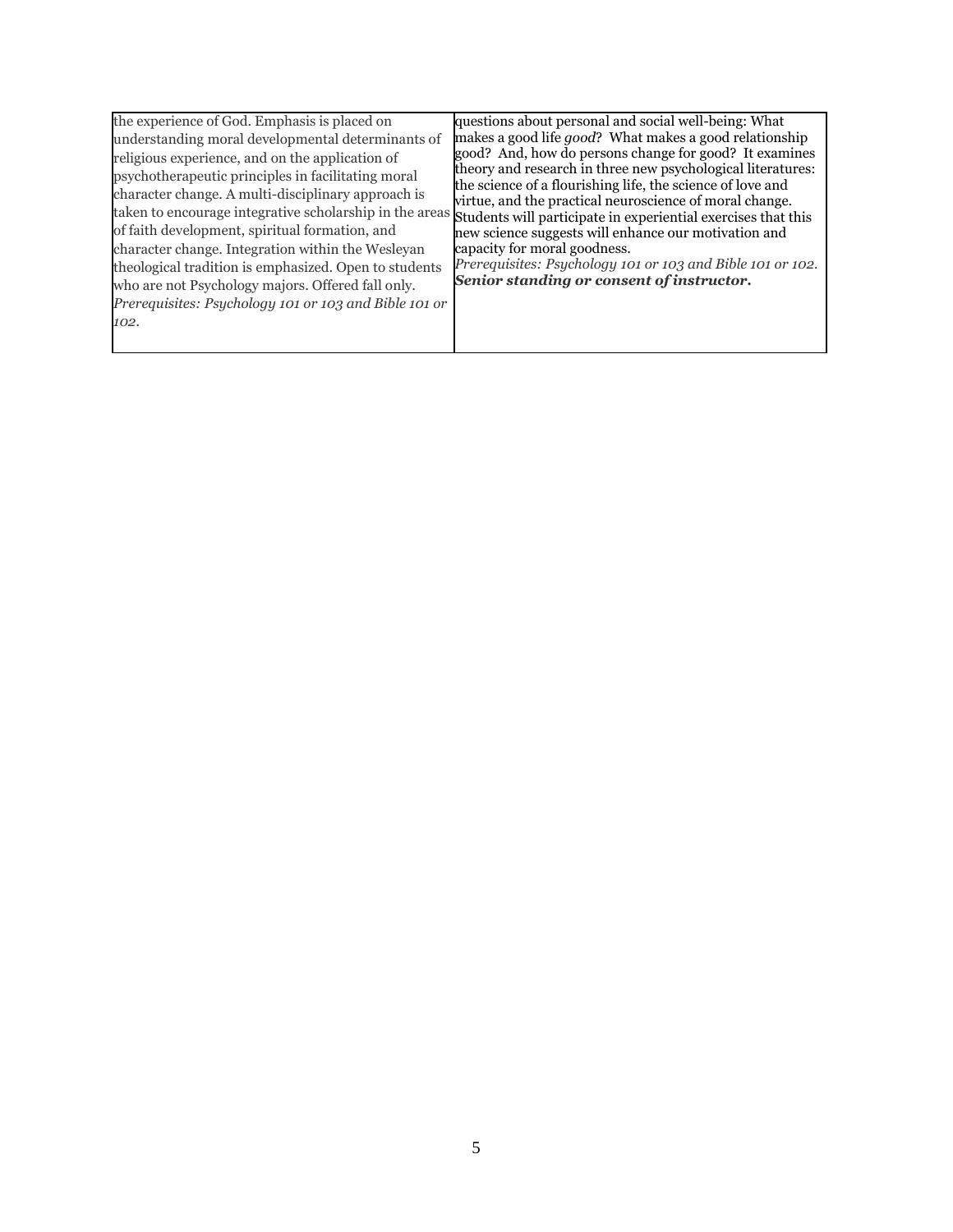#### **II. Rationale Proposal II:**

Drop cross-listed LIT/PSY460 The Human Challenge from the course catalog.

3. How has assessment data informed the proposed change and how recently has your department or school completed a program review? For example, have alumni, outside reviewers, etc., suggested improvements?

This course was cotaught and cross-listed with LJML. It was taught by instructors from both Psychology and Literature. Unfortunately, the course has not been offered for the past two years, and will not be offered in the future because of the unavailability of the professors. Thus, according to University procedures, the course needs to be deleted from the catalog.

4. What are comparable universities and colleges doing? NA

3. Is the change related to stipulations imposed by outside accrediting agencies (addressing standards, etc.)? No.

5. How does the proposed change relate to the mission of the university? NA

5. How does the change accommodate the department or school's learning outcomes for the major, minor, concentration, etc.? For instance, does the change help balance out the curriculum, or does it fill in a missing gap that would help strengthen the program? Does it add breadth or depth, etc.?

The course has an impact on the minor where PSY460 was an option. Please see Proposal 5 which highlights updating the minor options.

6. What impact will it have on the size of the major, minor, etc.? Please see the Course Requirements Sheet included in the appendix. None.

7. Will the change(s) be sustainable with human and financial resources? NA

8. State other rationale that you deem appropriate. LJML has been notified and they are in agreement with this action.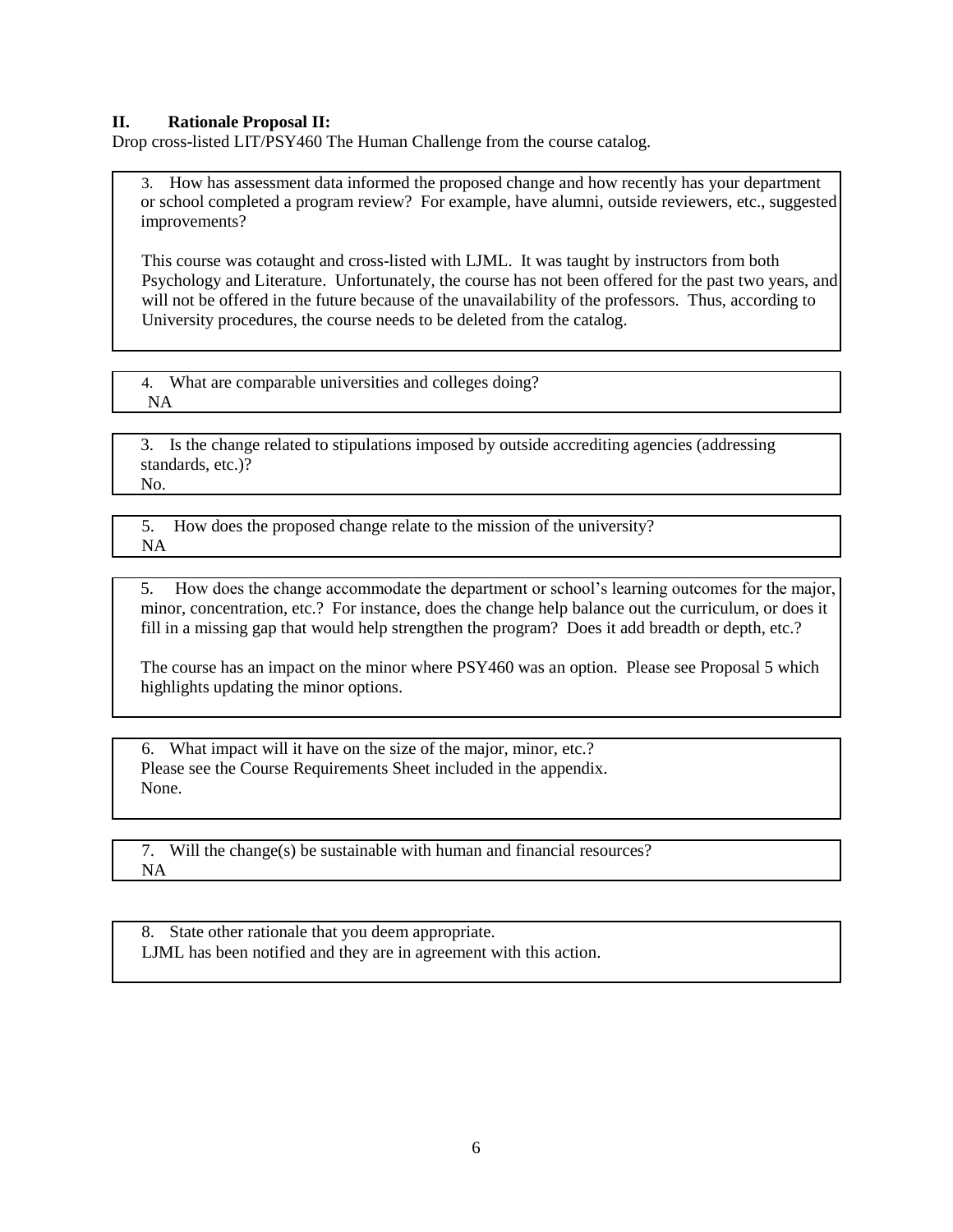#### **II. Rationale Proposal III:**

Change course number from PSY230 to PSY315.

1. How has assessment data informed the proposed change and how recently has your department or school completed a program review? For example, have alumni, outside reviewers, etc., suggested improvements?

In 2009, the faculty approved the Psychology Department's new concentration Character, Morality, and Culture. The Psychology Department just submitted their 2011 Program Review. PSY230 Positive Psychology learning objectives make clear that PSY230 advances learning objectives in a way consistent with an upper-division course, and the work required to complete the learning objectives are more consistent with an upper division course. (See learning objectives below).

2. What are comparable universities and colleges doing?

Positive Psychology is a relatively new field and while it is receiving increasing attention at the graduate level, it is not widely taught at the undergraduate level. None of our top six competitor schools have a unique course devoted to positive psychology.

There are several top notch universities that offer Positive Psychology as an upper division course such as University of Pennsylvania PSY266, University of Michigan PSYC400, Cornell PSY315g, Tyndale University PSYC3943, and UC Berkeley PSY402. In all these cases, these courses are advanced upper division courses, and we believe our Positive Psychology course is upper division as well.

3. Is the change related to stipulations imposed by outside accrediting agencies (addressing standards, etc.)? No.

4. How does the proposed change relate to the mission of the university? The faculty approved the course in terms of its mission fit when it was originally presented in passed in 2009.

5. How does the change accommodate the department or school's learning outcomes for the major, minor, concentration, etc.? For instance, does the change help balance out the curriculum, or does it fill in a missing gap that would help strengthen the program? Does it add breadth or depth, etc.?

The change to upper division helps fill a gap in our learning objectives in a way consistent with how the course is currently taught. The learning objectives this course meets are to develop the following competencies:

**Identify key content in the area of psychology, display an increase in self-knowledge as student learns basic tenets, demonstrate care for others.** All of these objectives are met at the middle Develop range, instead of the Introduce range that would be consistent with a lower division course. As an upper division course it adds depth to our CMC curriculum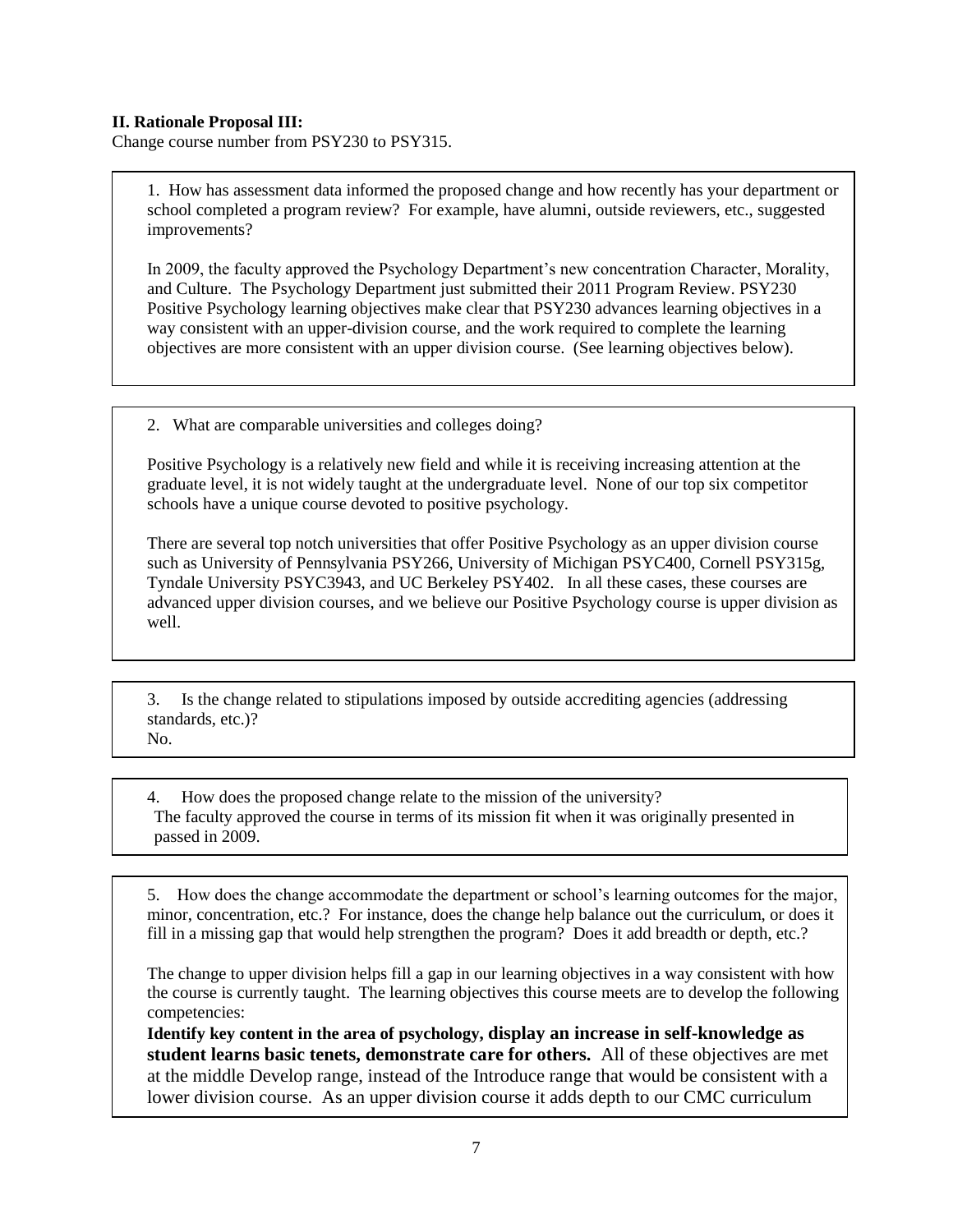map.

6. What impact will it have on the size of the major, minor, etc.? No discernable impact.

7. Will the change(s) be sustainable with human and financial resources? Yes. No additional faculty will be needed.

8. State other rationale that you deem appropriate.

The department originally suggested Positive Psychology as a 200 level course because we wanted students to take it during their sophomore year. Little consideration was given to the "Lower Division - Upper Division" issue. From the very beginning, we saw the demands of the course being upper division, but we were trying to be "neat" in terms of the sequence of courses for our new concentration. Even still, Dr. Schaeffer has taught the course twice now and he has found he makes increasingly heavy demands on the students. Our additional reasons for making the course an Upper Division one is based essentially in two areas:

- Number of assignments: This is without a doubt the most assignment intensive course in the psych major. Each week students must complete three thoughtful and reflective assignments and turn them in for grading through eclass. If a student misses more than a small few assignments, their grade is significantly affected. During the first year less was required, but we realized we needed to do more to have an impact not just on declarative knowledge, but on procedural knowledge as well, to fulfill our learning objectives and mission statement of moral engagement.
- Instructor involvement: In its original conception this 3 hour course involved 2 hours of instruction and 1 hour of small group. The class is capped at 20 so the department would rely on 2 outstanding students to lead 2 small groups of 10. The instructor would rotate among groups to observe, participate, and supervise. During the 2nd year, the instructor decided to be the leader of the entire class. This increased the quality and depth of the interactions exponentially. This increase in student interaction and introspection merits an upperdivision designation.

Therefore, it appears to us in its initial state that the course was an upper-division course, and with the addition of the increased interaction demands and the addition of assignments, we have no doubt that Positive Psychology is an upper division course.

**III. Tentative Syllabus/Course Learning Outcomes:** If you are proposing new courses, please include a tentative syllabus with course learning outcomes. This should not include textbooks, calendar, etc., but merely an idea of what the course content will include as well as what you hope the student will accomplish by the end of the course. **State four course learning outcomes at the most.** 

> **Syllabus: Please see the appendix. Outcomes:**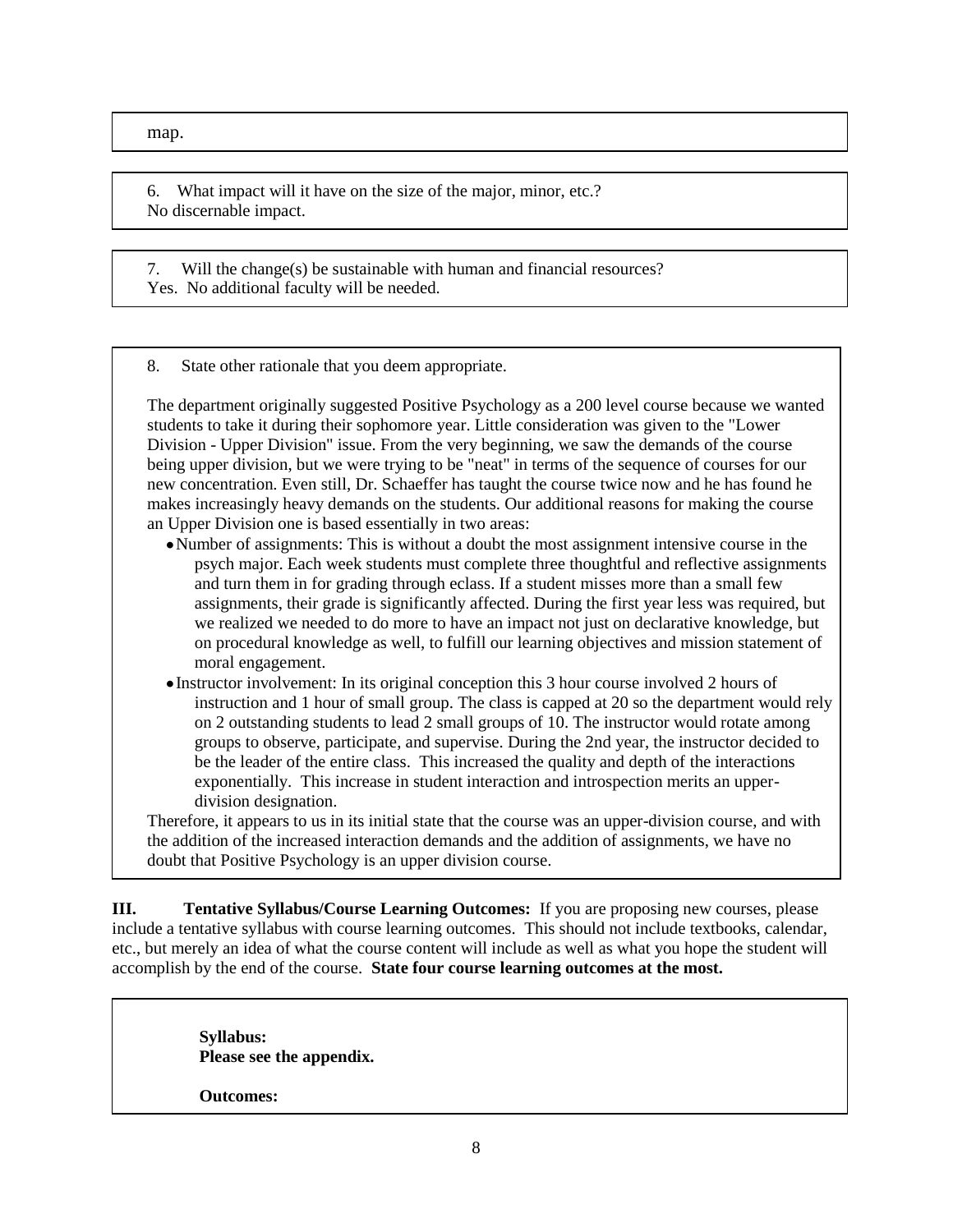The currently approved learning objectives are: Students will be able to…

- · Design a project that will enable them to experience positive growth related to the positive psychology literature.
- Construct at least five suggestions on how an "imaginary" student who has an overall pessimistic outlook on life can learn how to lead a better life
- · Identify flow activities in personal, community service, and student realms
- · Plan a "beautiful day" within a school (work) day, and appreciate the many positives in a schedule that has many constraints
- · Identify at least 3 personal strengths without an attitude of pride

The new learning objectives are:

Students will identify their personal character strengths and flow activities in areas of vocation, avocation, and service to others. They will write a paper identifying the relationship of their strengths to these flow activities.

Students will identify their top 5 maladaptive pessimistic thoughts that lead to pointless and unproductive negative affect, and determine how they can replace these thoughts with more realistically positive ones that will lead to constructive positive affect. Students will write a paper reporting their experience.

Students will express gratitude for acts or persons of grace in their life while simultaneously identifying issues that they are motivated to complain about for which there is minimal chance of change. In addition, each student will invite an important person in their life to class for which they have not deeply expressed gratitude. In class, the student will read a self-written letter of gratitude to that person. Each student will write a paper reporting their experience regarding this Course Learning Outcome.

Students will plan a "beautiful day" within a school ("work") day and carry it out. Further, students will identify character strengths and flow activities within the beautiful school day. The student will write a paper based on their experience (embodying character strengths and flow activities), and include the joy that can result from a typical "work" day.

Students will write a letter to a friend (real or imaginary) who suffers from pessimism. They will present five suggestions, including regular exercises, that will help them lead a more realistically positive life.

Students will write a positive psychology philosophy of life paper. It will include their personal outlook regarding family, friends, child-rearing, vocation, avocation, and most importantly altruistic endeavors. It will emphasize "how can I turn negatives into realistic positives with my relationship with others," and it will also point out "how I can turn negatives into realistic positives within my self."

Students will write a paper coupling their Christian beliefs with positive psychology.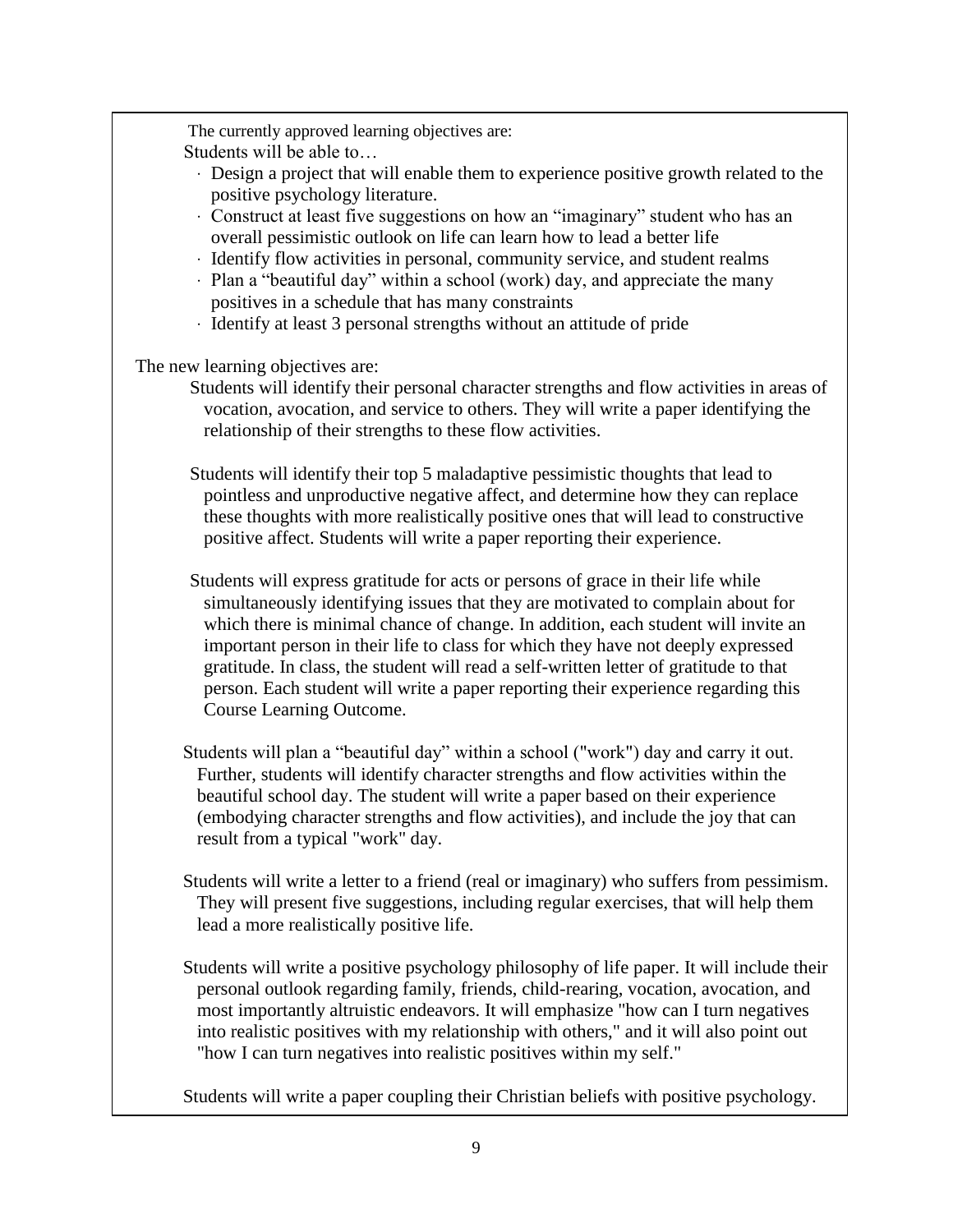## **IV.** Catalog Copy: What will these changes look like in the catalog?

· Keep in mind academic policies with regard to number of units for major, minors, etc. See resource section at the end of this template.

| Catalog Copy (Present)                                                                                                                                                                                                                                                                                                                               | Catalog Copy (New)<br>Please see attached catalog copy.                                                                                                                                                                                                                                                                                                                                                          |
|------------------------------------------------------------------------------------------------------------------------------------------------------------------------------------------------------------------------------------------------------------------------------------------------------------------------------------------------------|------------------------------------------------------------------------------------------------------------------------------------------------------------------------------------------------------------------------------------------------------------------------------------------------------------------------------------------------------------------------------------------------------------------|
| <b>Old Descriptions</b><br>PSY 230 (3) Positive Psychology<br>A study of the expanding field of Positive<br>Psychology. Emphasis is placed on ways to<br>lead meaningful and fulfilling lives. Small<br>group activities are included. Offered spring<br>only. Prerequisite: Psychology 103 (may be<br>taken concurrently) or consent of instructor. | New Descriptions<br>PSY 315 (3) Positive Psychology<br>An examination of the scientific study of optimal<br>functioning. Emphasis is placed on leading a<br>meaningful and fulfilling life that benefits both<br>person and society. Small group activities and daily<br>assignments are required. Offered spring only.<br>Prerequisite: Psychology 103 (may be taken<br>concurrently) or consent of instructor. |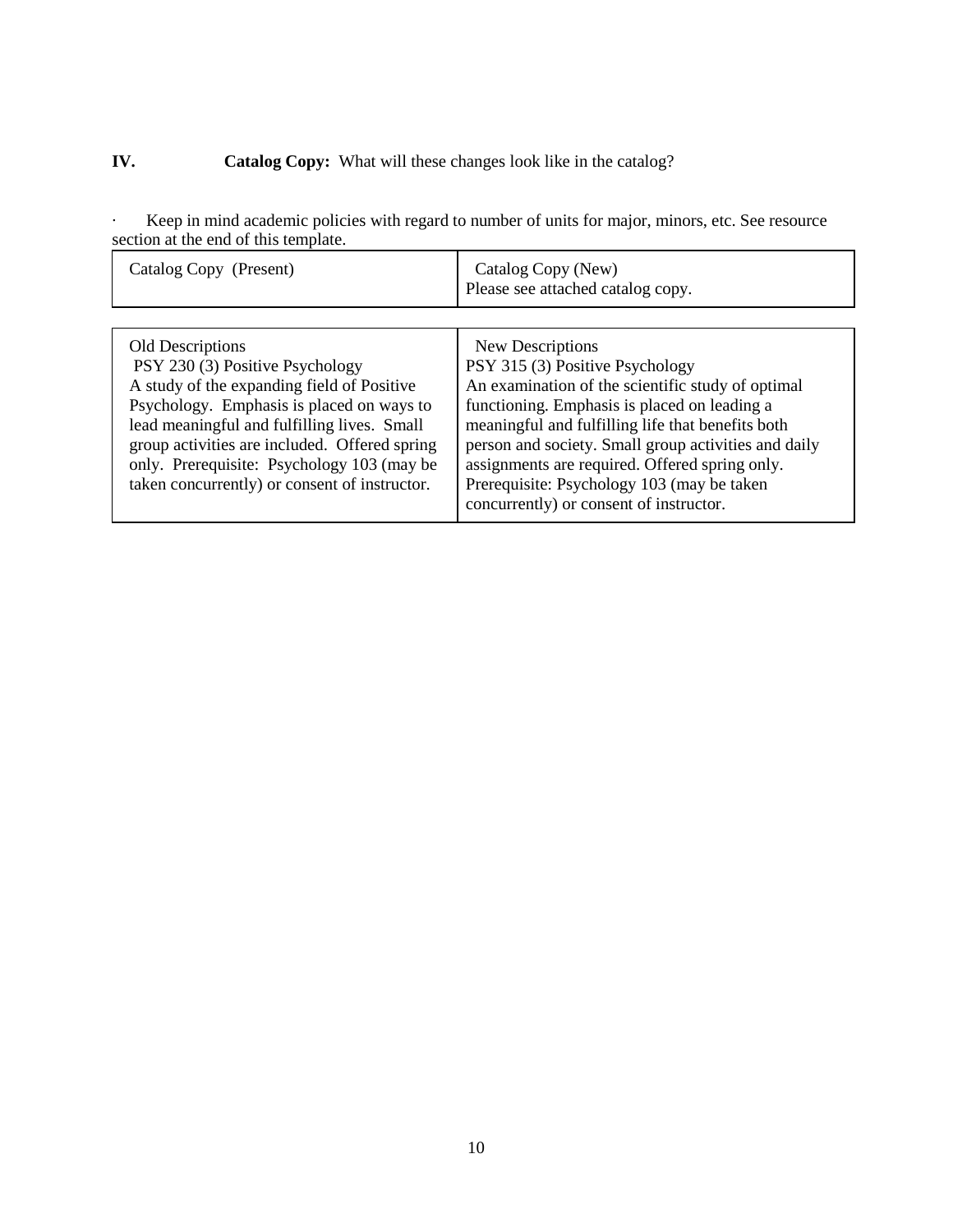#### **II. Rationale Proposal IV:**

Drop PSY 350 (3) Clinical and Research Assessment as a required course in the General Psychology and Character, Morality, and Culture concentrations and add PSY 321 (3) Abnormal Psychology as a required course in its place.

1. How has assessment data informed the proposed change and how recently has your department or school completed a program review? For example, have alumni, outside reviewers, etc., suggested improvements?

The Psychology Department recently completed their program review and as a result are making several changes to their course curriculum. The changes to the Psychology curriculum represent common practices within the field where abnormal psychology is almost always a core curriculum course and essential for graduate school.

2. What are comparable universities and colleges doing? Westmont University, Azusa Pacific, Biola, and Cal Baptist require Abnormal Psychology but not Psychological Testing for their major.

Seattle Pacific offers Abnormal as an option to fulfill a requirement but not Psychological Testing. Northwest Nazarene and George Fox require neither.

3. Is the change related to stipulations imposed by outside accrediting agencies (addressing standards, etc.)? No.

4. How does the proposed change relate to the mission of the university? These changes help prepare our students with essential courses needed for both graduate school and practical application of psychology in the real world, which fits our mission to teach, shape, and send.

5. How does the change accommodate the department or school's learning outcomes for the major, minor, concentration, etc.? For instance, does the change help balance out the curriculum, or does it fill in a missing gap that would help strengthen the program? Does it add breadth or depth, etc.?

These changes help ensure a critical area of knowledge, abnormal psychology, is required of our students which helps fulfill the learning outcome of Identifying Key Content in the Field of Psychology. The study of psychology testing and instruments, which was a critical part of the field of psychology in its early years, has more specialized relevance for students who seek a clinical or counseling career path, and would continue to be required in our Therapeutic and Community Psychology concentration. This change allows all our students to receive training in an area that has seen dramatic growth in our understanding of mental disorders and etiology.

6. What impact will it have on the size of the major, minor, etc.?

Please see the Course Requirements Sheet included at the end of the application packet:

We do not estimate any impact to the size of the major or minor.

The increased unit requirements for all three concentrations fall within the limits of the BA degree.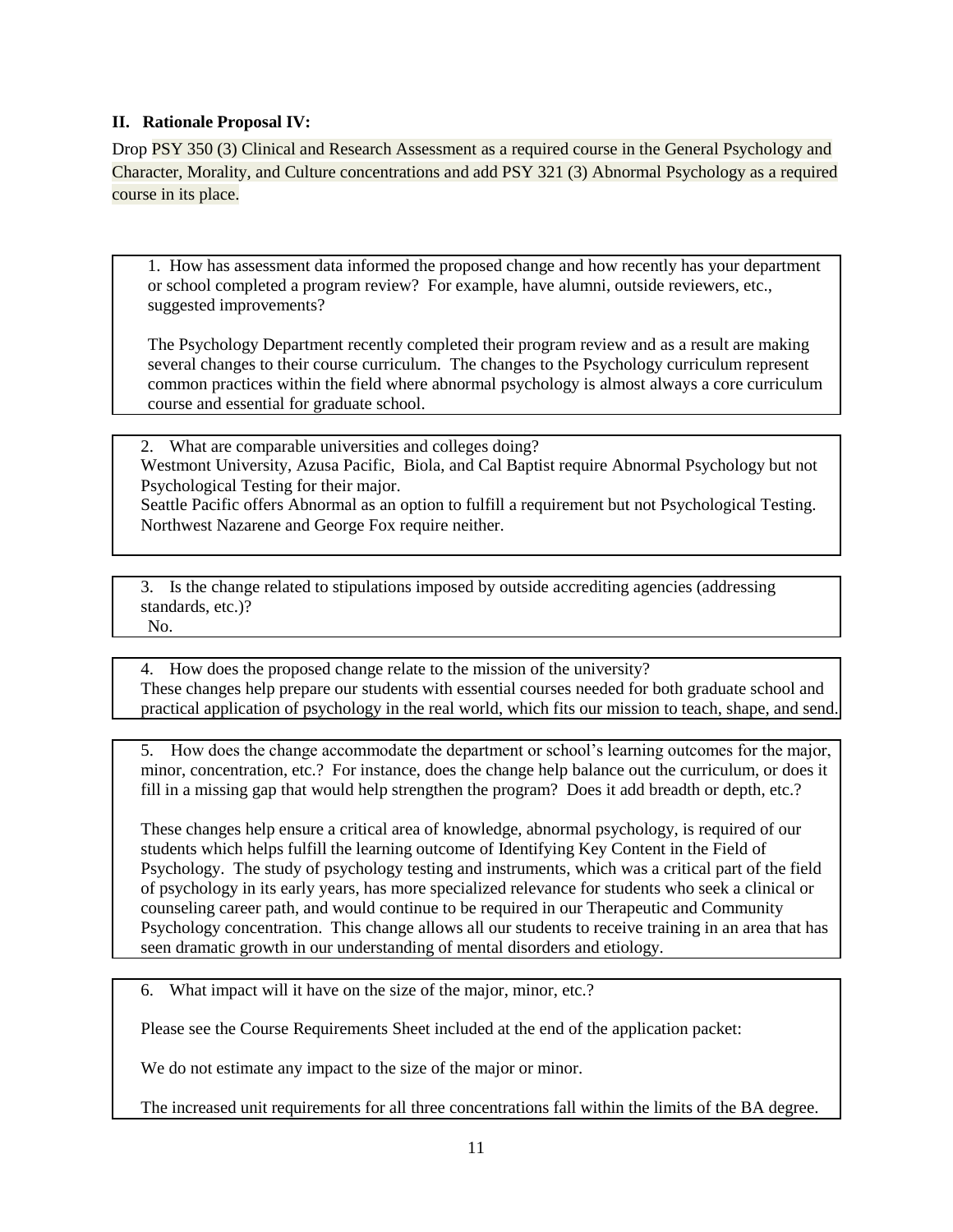Here are the required number of units beyond GE for each concentration:

General Concentration - 47 units beyond GE Therapeutic and Community Psychology – 49 units beyond GE Character, Morality, and Culture Concentration – 46-49 units beyond GE

7. Will the change(s) be sustainable with human and financial resources? Yes.

8. State other rationale that you deem appropriate.

### 1. **Tentative Syllabus/Course Learning Outcomes:**

2.

**Syllabus: No change to the currently accepted syllabus are proposed.**

**Outcomes:**

### **IV. Catalog Copy:** What will these changes look like in the catalog?

| Catalog Copy (Present) | Catalog Copy (New)                |
|------------------------|-----------------------------------|
| No Changes.            | Please see attached catalog copy. |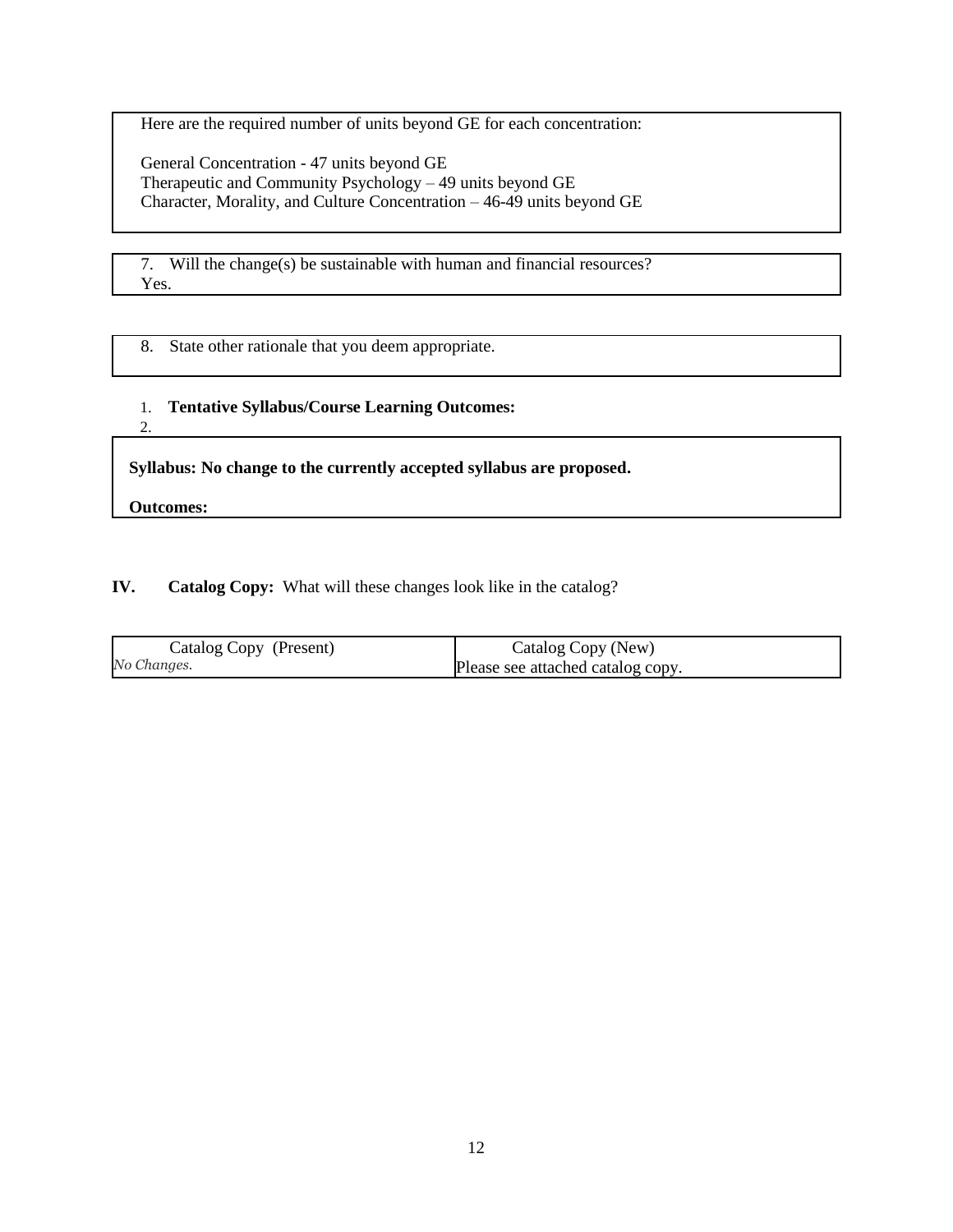#### **II. Rationale Proposal V:**

To remove PSY 460 as an option in the minor. To add PSY 380, and PSY 315 as additional course options in the minor.

1. How has assessment data informed the proposed change and how recently has your department or school completed a program review? For example, have alumni, outside reviewers, etc., suggested improvements?

The Psychology Department recently completed their program review and as a result are making several changes to their course curriculum. The changes to the minor reflect these changes as well as offer increased course options to provide additional student flexibility to complete the minor efficiently and choose from new courses that were approved by the faculty in 2009.

2. What are comparable universities and colleges doing? Not applicable.

3. Is the change related to stipulations imposed by outside accrediting agencies (addressing standards, etc.)? No.

4. How does the proposed change relate to the mission of the university? These changes continue to meet the mission of the university similar to original minor. They also help fulfill the mission of the department to train students who are psychologically knowledgeable, emotionally intelligent, and morally engaged.

5. How does the change accommodate the department or school's learning outcomes for the major, minor, concentration, etc.? For instance, does the change help balance out the curriculum, or does it fill in a missing gap that would help strengthen the program? Does it add breadth or depth, etc.?

These changes provide breadth to the minor by allowing students a wider choice of options to fulfill the requirements.

6. What impact will it have on the size of the major, minor, etc.?

The minor currently includes PSY 420 as a three unit option. If proposal two is passed, this will be a four unit course for a one unit gain. However if proposal xx passes, PSY 101 will go from four units to three units, creating a one unit decrease, essentially cancelling each other out for a net zero gain in units. Adding PSY 380 and PSY 315 as options do not add any net units. Deleting PSY 460 as an option is needed because the course is no longer offered.

7. Will the change(s) be sustainable with human and financial resources? Yes.

8. State other rationale that you deem appropriate.

Offering PSY 380 as an option with PSY 325 makes sense because both are therapy courses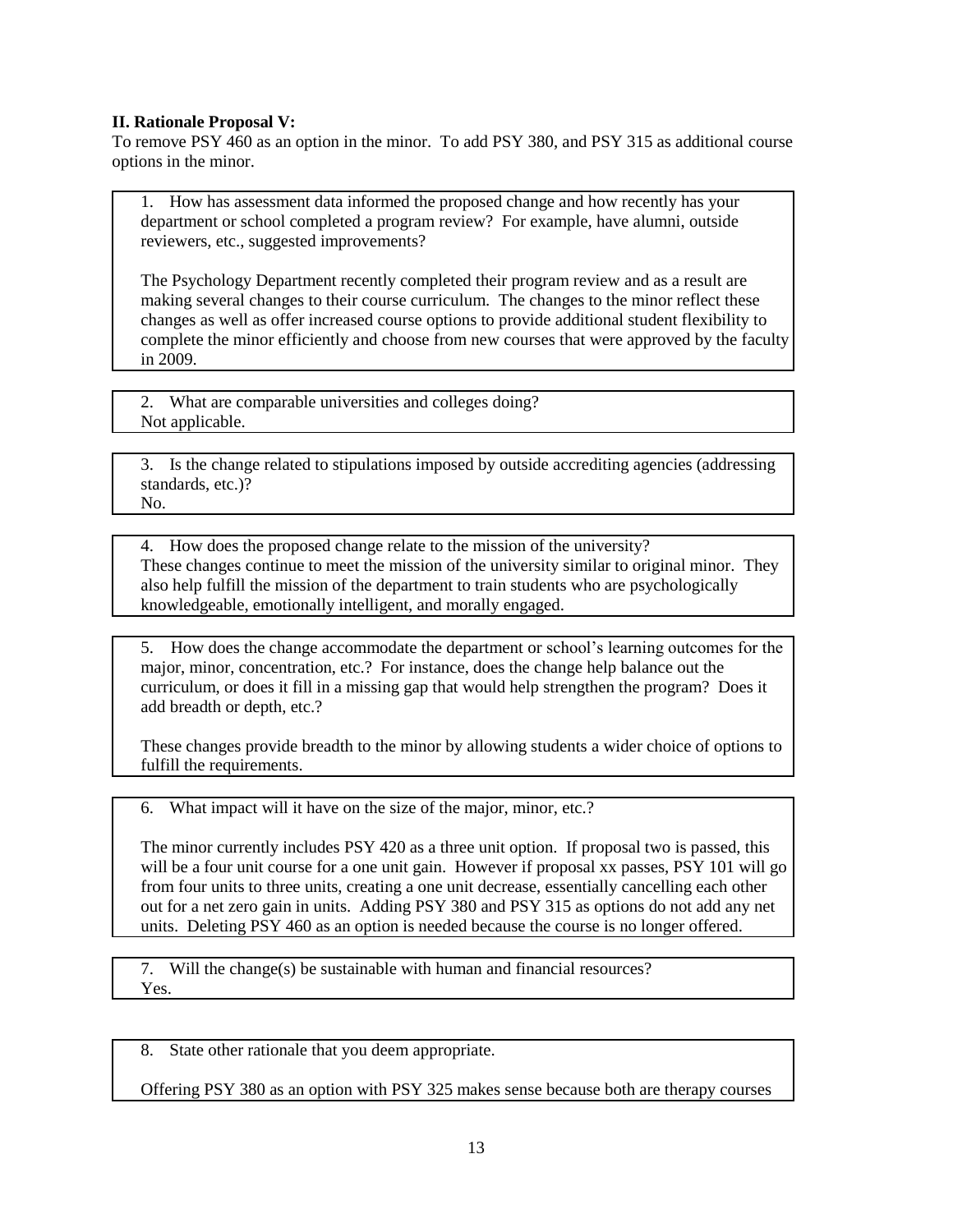and it increases the scheduling flexibility of our minors. This is particularly true of our Liberal Study Human Development Concentration majors who seek a Psychology minor. PSY 380 is an option in their major and approving PSY380 as an alternative to PSY 325 in the minor is something that has been regularly approved for years.

In 2009 the faculty approved the Psychology Department's request to offer a new concentration in Character, Morality, and Culture. This included the creation of several new courses such as PSY 315 Positive Psychology. With the deletion of PSY 460 Human Challenge, our department wanted to offer minor students the opportunity to take a course from this concentration that did not exist when the minor was originally created. We believe that our stated target audience of people who may enter the social sciences would benefit from the opportunity to learn about this new field.

There is no overall unit change to the major.

#### 5. **Tentative Syllabus/Course Learning Outcomes:**

**Syllabus: No new courses are being proposed.**

**Outcomes:**

**IV. Catalog Copy:** What will these changes look like in the catalog?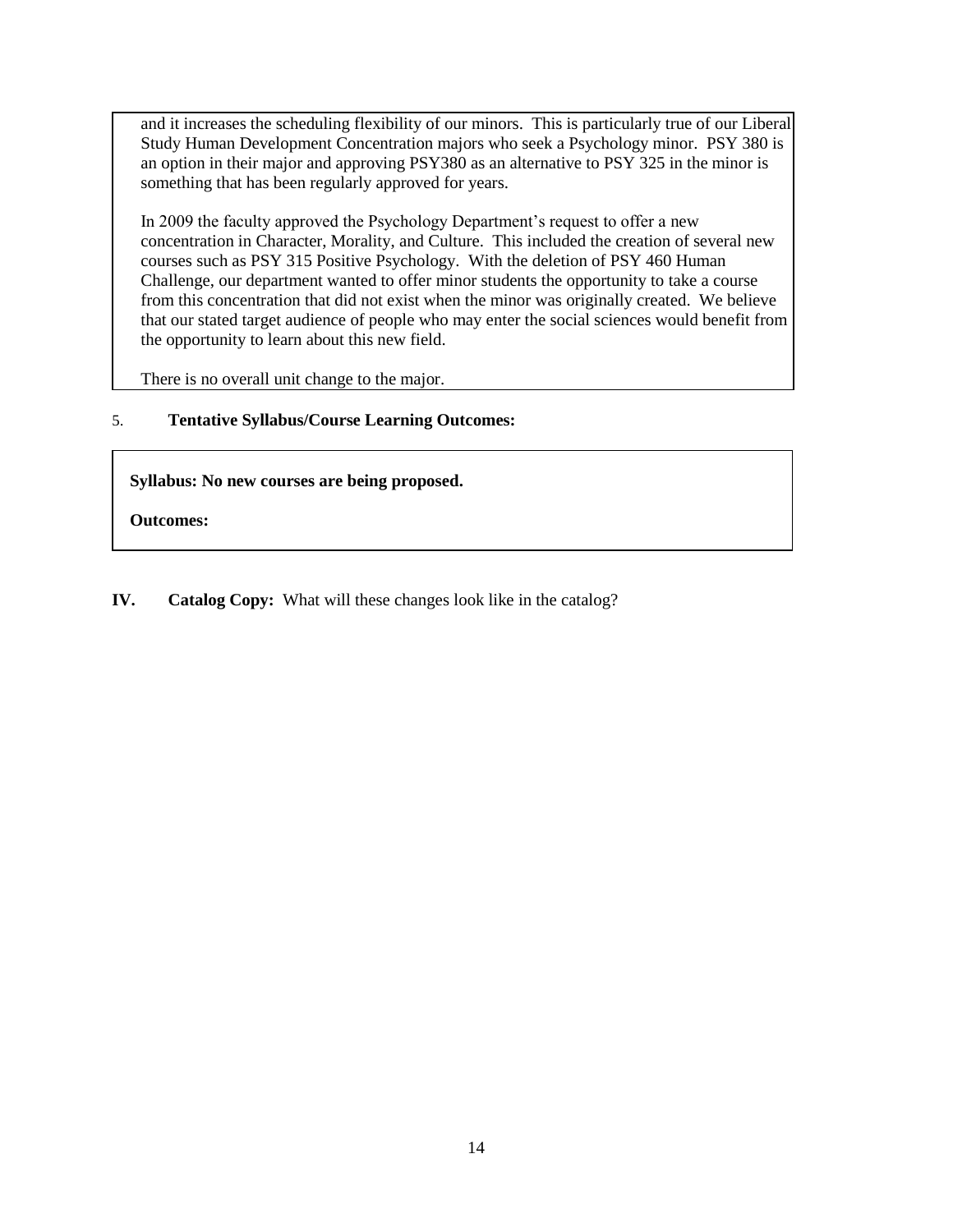| Old Descriptions                                                                                                                                                                                                                                                                                                                                                               |                                                         |                                                                                                                                                                                                                | <b>New Descriptions</b>                                                                                                                          |                                                         |                |  |
|--------------------------------------------------------------------------------------------------------------------------------------------------------------------------------------------------------------------------------------------------------------------------------------------------------------------------------------------------------------------------------|---------------------------------------------------------|----------------------------------------------------------------------------------------------------------------------------------------------------------------------------------------------------------------|--------------------------------------------------------------------------------------------------------------------------------------------------|---------------------------------------------------------|----------------|--|
| Catalog Copy (Present)<br>Pre-Therapeutic Psychology Minor<br>This minor is for non-Psychology majors who desire an introductory<br>exposure to therapeutic psychology. It is especially suited for individuals<br>who plan to enter careers in social services, i.e. ministry, nursing, medicine,<br>or social work. Students minoring in this program complete the following |                                                         | Catalog Copy (New)<br>Pre-Therapeutic Psychology Minor<br>This minor is for non-Psychology majors who<br>desire an introductory exposure to therapeutic<br>psychology. It is especially suited for individuals |                                                                                                                                                  |                                                         |                |  |
| courses.<br><b>COURSE</b>                                                                                                                                                                                                                                                                                                                                                      | <b>TITLE</b>                                            | <b>UNITS</b>                                                                                                                                                                                                   | who plan to enter careers in social services,<br>i.e. ministry, nursing, medicine, or social work.<br>Students minoring in this program complete |                                                         |                |  |
| PSY 321 (3)                                                                                                                                                                                                                                                                                                                                                                    | Abnormal Psychology                                     | 3                                                                                                                                                                                                              | the following courses.<br>(See end of this document for chart).                                                                                  |                                                         |                |  |
| PSY 325 (4)                                                                                                                                                                                                                                                                                                                                                                    | Clinical and Community Interventions                    | $\overline{4}$                                                                                                                                                                                                 | <b>COURSE</b>                                                                                                                                    | <b>TITLE</b>                                            | <b>UNITS</b>   |  |
| One course from the following:                                                                                                                                                                                                                                                                                                                                                 |                                                         | PSY 321 (3)                                                                                                                                                                                                    | Abnormal Psychology                                                                                                                              | 3                                                       |                |  |
| PSY 101 (4)                                                                                                                                                                                                                                                                                                                                                                    | Psychology of Personal Development                      | $\overline{4}$                                                                                                                                                                                                 |                                                                                                                                                  |                                                         |                |  |
| PSY 103 (3)                                                                                                                                                                                                                                                                                                                                                                    | General Psychology                                      | 3                                                                                                                                                                                                              | One course from the following:                                                                                                                   |                                                         |                |  |
| One course from the following:                                                                                                                                                                                                                                                                                                                                                 |                                                         |                                                                                                                                                                                                                | PSY 325 (4)                                                                                                                                      | Clinical and Community Interventions                    | $\overline{4}$ |  |
| PSY 308 (4)                                                                                                                                                                                                                                                                                                                                                                    | Developmental Psychology - Birth<br>Through Adolescence | $\overline{4}$                                                                                                                                                                                                 | PSY 380 (3)                                                                                                                                      | Family Development & Family Therapies                   | 3              |  |
|                                                                                                                                                                                                                                                                                                                                                                                |                                                         |                                                                                                                                                                                                                | One course from the following:                                                                                                                   |                                                         |                |  |
| FCS 150 (3)                                                                                                                                                                                                                                                                                                                                                                    | Human Development                                       | 3                                                                                                                                                                                                              | PSY 101 (3)                                                                                                                                      | Psychology of Personal Development                      | 4              |  |
| One course from the following:                                                                                                                                                                                                                                                                                                                                                 |                                                         |                                                                                                                                                                                                                | PSY 103 (3)                                                                                                                                      | General Psychology                                      | 3              |  |
| PSY 320 (3)                                                                                                                                                                                                                                                                                                                                                                    | Social Psychology                                       | 3                                                                                                                                                                                                              | One course from the following:                                                                                                                   |                                                         |                |  |
| PSY 341 (3)                                                                                                                                                                                                                                                                                                                                                                    | Group Counseling                                        | 3                                                                                                                                                                                                              | PSY 308 (4)                                                                                                                                      | Developmental Psychology - Birth Through<br>Adolescence |                |  |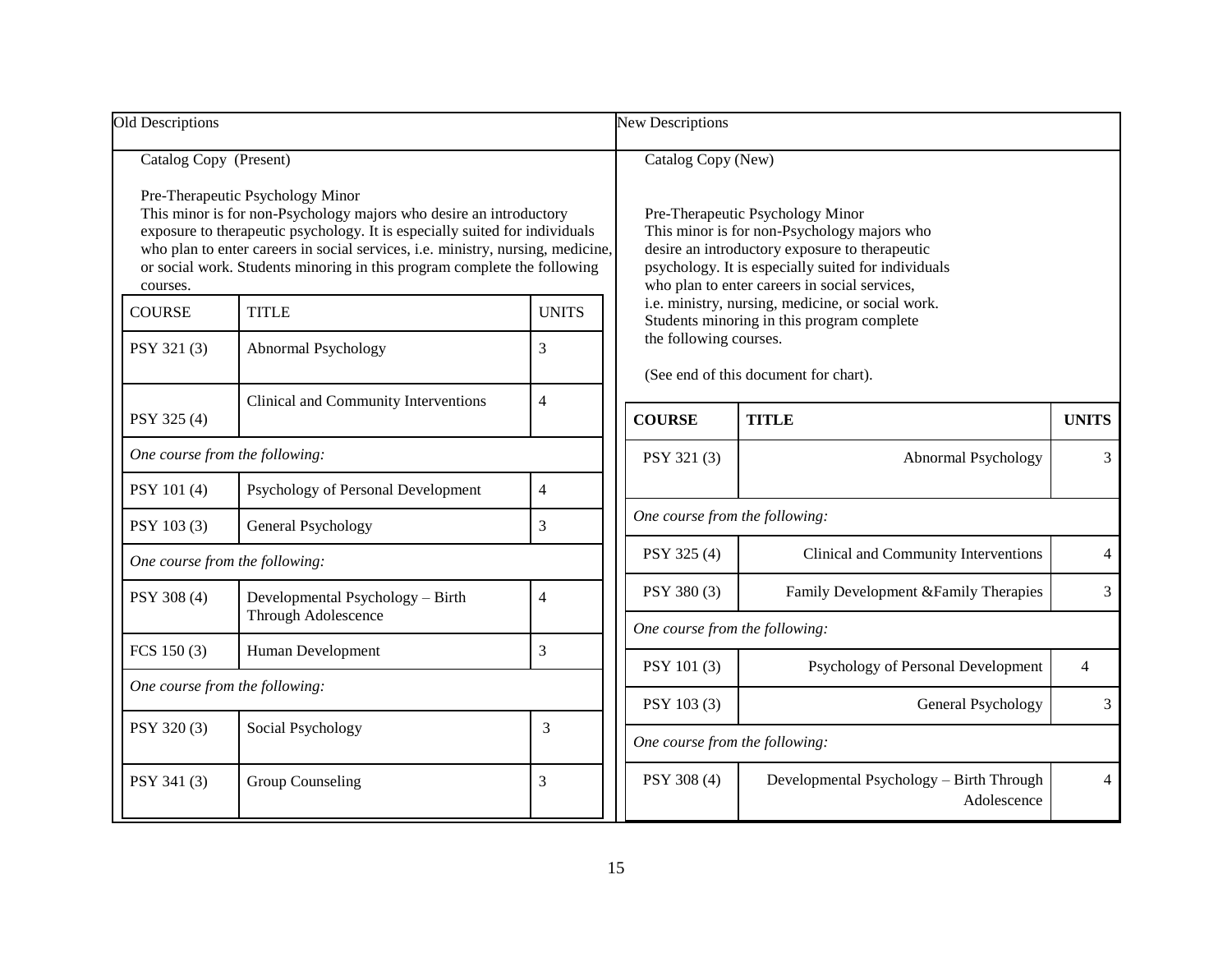| PSY 345 (3)                    | Group Dynamics                                    | 3                  | FCS $150(3)$                   | Human Development                                 | $\overline{3}$                |
|--------------------------------|---------------------------------------------------|--------------------|--------------------------------|---------------------------------------------------|-------------------------------|
| PSY 360 (3)                    |                                                   | $\overline{3}$     | One course from the following: |                                                   |                               |
| One course from the following: |                                                   |                    | PSY 320 (3)                    | Social Psychology                                 | 3                             |
| PSY 410 (3)                    | Issues in Psychotherapy - Theology<br>Integration | 3                  | PSY 341 (3)                    | Group Counseling                                  | $\mathfrak{Z}$                |
| PSY 420 (3)                    | Moral Development and Christian<br>Spirituality   | 3                  | PSY 345 (3)                    | Group Dynamics                                    | $\overline{3}$                |
| PSY 460 (3)                    | The Human Challenge                               | 3                  | PSY 360 (3)                    |                                                   | 3                             |
|                                |                                                   | <b>MINOR TOTAL</b> | PSY 315 (3)                    |                                                   |                               |
|                                |                                                   | 19-21              | One course from the following: |                                                   |                               |
|                                |                                                   |                    | PSY 410 (3)                    | Issues in Psychotherapy - Theology Integration    | 3                             |
|                                |                                                   |                    | PSY 420 (4)                    | Moral Development and Christian Spirituality<br>3 | $\overline{3}$                |
|                                |                                                   |                    |                                |                                                   | <b>MINOR TOTAL</b><br>$18-21$ |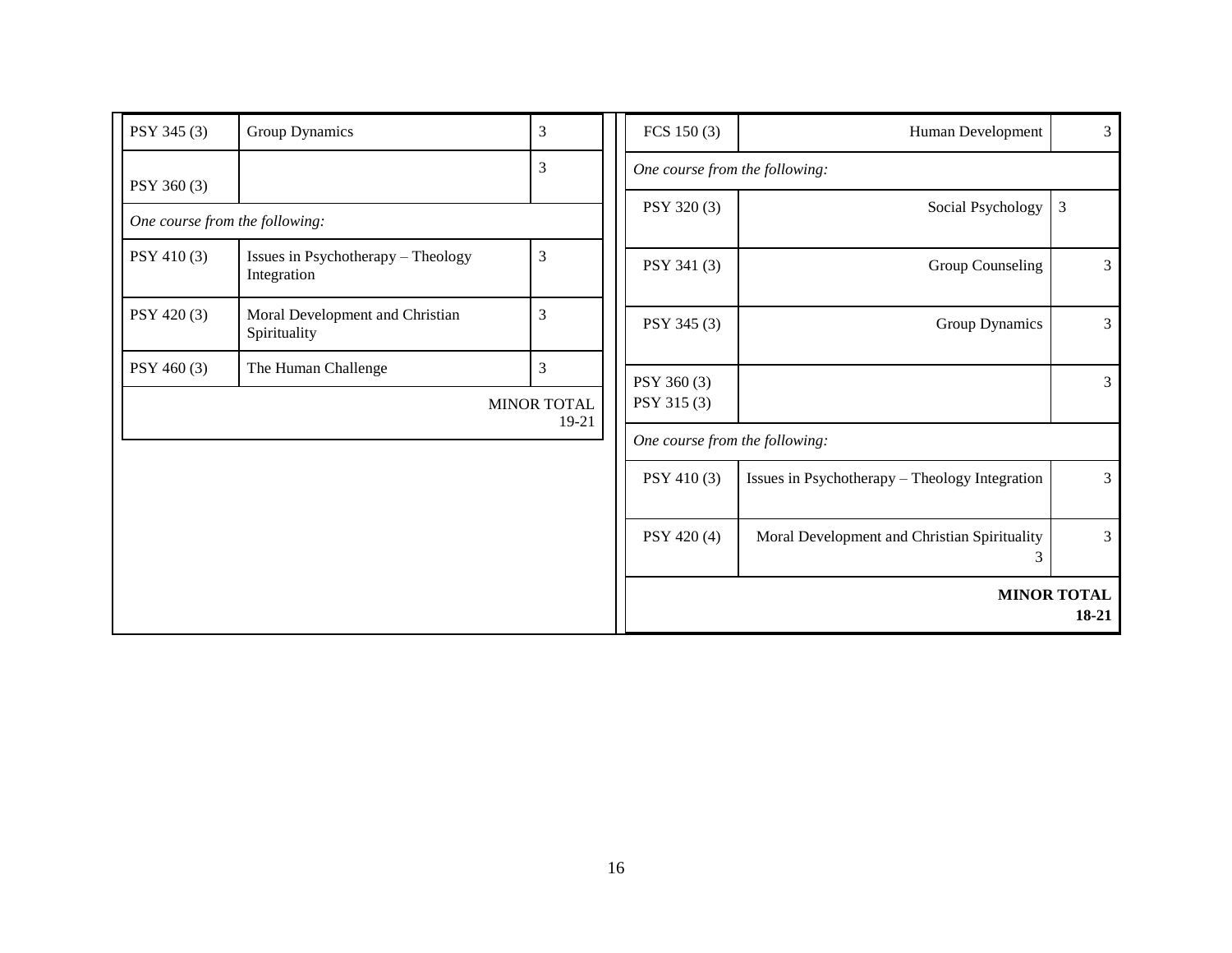#### **II. Rationale VI:**

To add PSY 349 Intimate Couples course to the course catalog as a Psychology elective course.

1. How has assessment data informed the proposed change and how recently has your department or school completed a program review? For example, have alumni, outside reviewers, etc., suggested improvements?

The course came about from a desire to help engaged and married couples gain marriage skills. The implementation of marital skills training has been shown to reduce the odds of divorce, and this course teaches young couples these skills.

2. What are comparable universities and colleges doing? None of our top six comparator schools offer a marriage skills course like this. SPU offers a relational skills course. Northwestern University offers a Marriage 101 course, and Pepperdine offers a marriage education course that is very similar to ours. PLNU is ahead of most universities in this regard.

3. Is the change related to stipulations imposed by outside accrediting agencies (addressing standards, etc.)? No.

4. How does the proposed change relate to the mission of the university? The course helps fulfill the university mission of "wholeness in personal development." Building strong marriages is an immediate benefit to the student's wholeness, and a later benefit to personal development by building stronger families.

5. How does the change accommodate the department or school's learning outcomes for the major, minor, concentration, etc.? For instance, does the change help balance out the curriculum, or does it fill in a missing gap that would help strengthen the program? Does it add breadth or depth, etc.? This course helps fulfill the departmental learning outcome:

―Psychology graduates will report that the Psychology major was influential in their personal growth and development." This course helps promote personal growth and development.

6. What impact will it have on the size of the major, minor, etc.? None.

7. Will the change(s) be sustainable with human and financial resources? Yes. This course will only be taught as an overload to current faculty and will not be offered as part of a full-time faculty load.

8. State other rationale that you deem appropriate.

This course was authorized in Fall 2002 by the Provost Patrick Allen and Dean Becky Havens and has been taught once a year since that date. It was offered under PSY 490 Special Studies, and was specifically designed to not be part of the main course load of a faculty, but only taught as an overload as a service to the university. Because of this the Psychology Department did not enter this class into the course catalog or register the course with APC. Mark Pitts recently requested this course go through APC since it has been taught more than two times and the Psychology department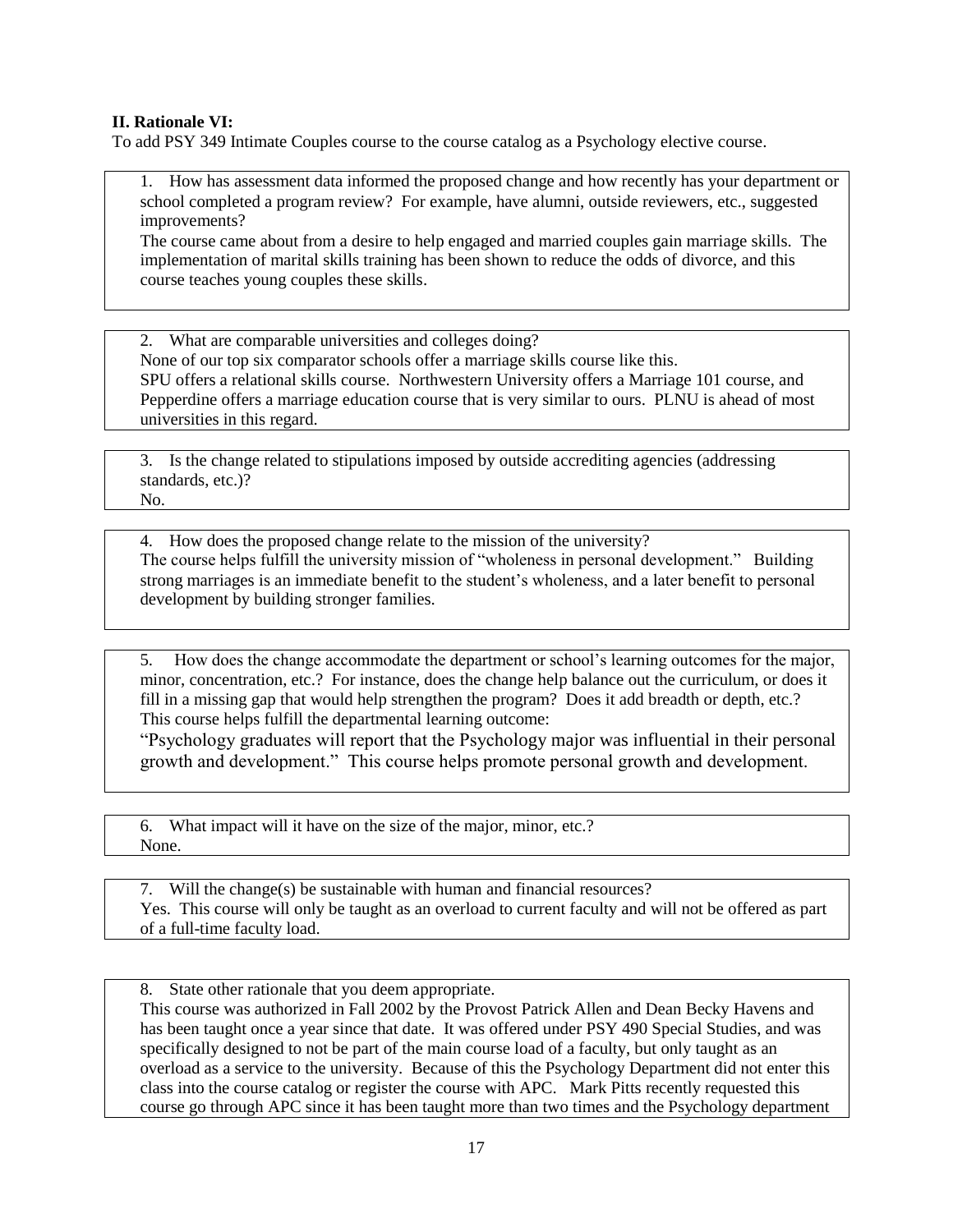is complying with this request.

This course is unique in its mission: to help increase intimacy and reduce divorce to married and marrying couples by learning current psychological interventions that have been demonstrated to reduce divorce in outcome studies. The course is an extension of other experiential courses currently offered such as Small Group Counseling PSY341 and Group Counseling PSY345. The course is structured as a couple's small group, and is a mixture of instruction, practice of communication techniques, and discussion. It fills a unique role on campus and serves students of all majors. The anecdotal student feedback has been extremely high from this course.

## **III. Tentative Syllabus/Course Learning Outcomes:**

## **Syllabus:**

# **Attached at the end of this document.**

**Outcomes:**

- 1. Summarize knowledge regarding what communication factors and behaviors predict divorce or enhance relational satisfaction.
- 2. Apply knowledge of attachment theory to a couple's own relationship with their spouse/fiancé.
- 3. Create a comprehensive marriage questionnaire and interview two "model couples" synthesizing their newly learned psychological theories with the real world experience of these couples.
- 4. Produce an environment of confidentiality where people feel free to share and learn from other couples.

## **IV. Catalog Copy:** What will these changes look like in the catalog?

- 1. If proposing to substitute new courses for old ones, **list old and new course descriptions side by side.**
- 2. State with precision what a new major, concentration, minor will look like.
	- $\bullet$ Keep in mind academic policies with regard to number of units for major, minors, etc. See resource section at the end of this template.

| Catalog Copy (Present) | Catalog Copy (New)                            |  |
|------------------------|-----------------------------------------------|--|
| Old Descriptions       | Please see updated catalog copy following all |  |
|                        | proposals.                                    |  |
|                        |                                               |  |
|                        |                                               |  |
|                        |                                               |  |
|                        |                                               |  |
|                        |                                               |  |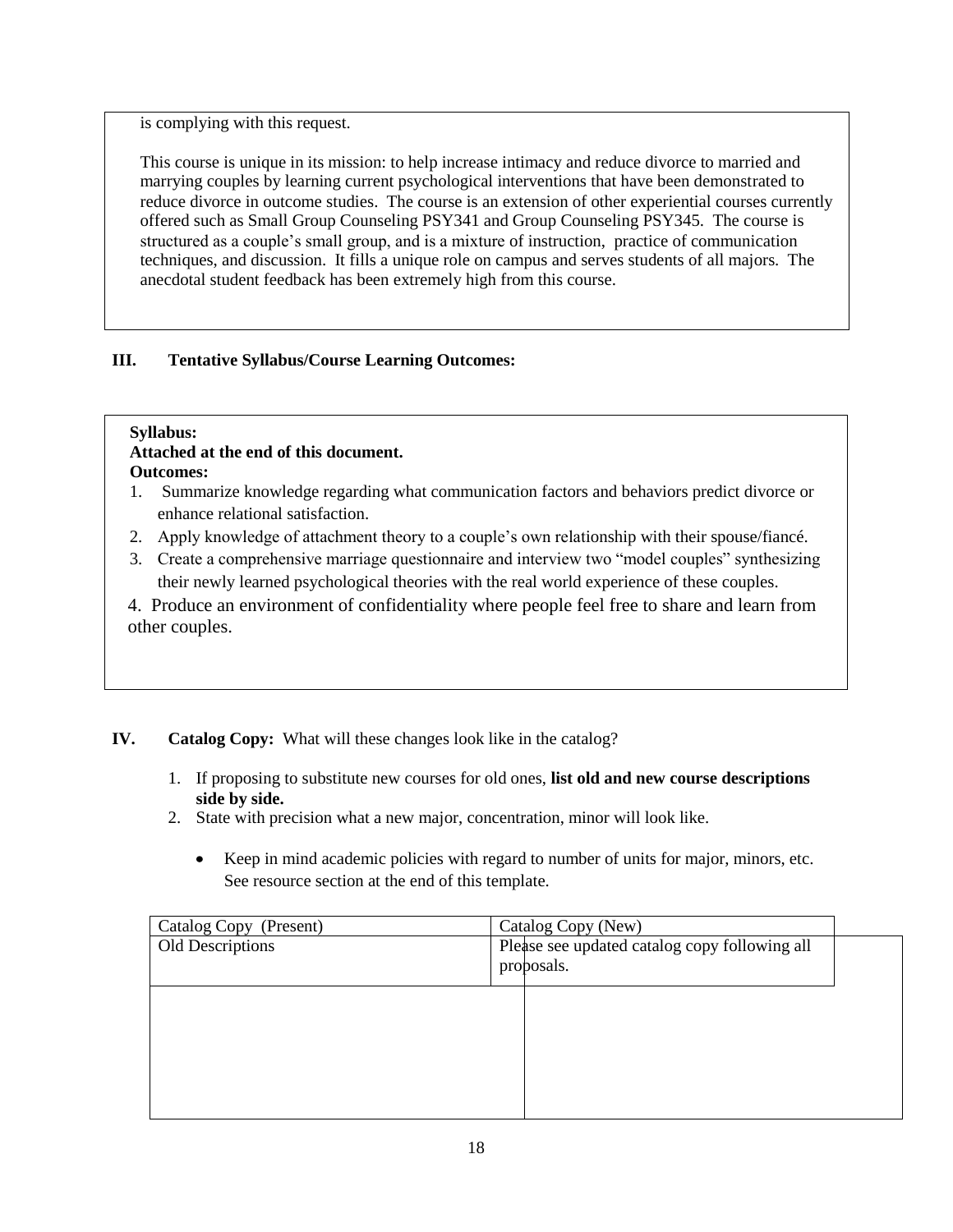| New Descriptions                                                                                                                                                                                                                        |
|-----------------------------------------------------------------------------------------------------------------------------------------------------------------------------------------------------------------------------------------|
| PSY 349 (3) Intimate Couples                                                                                                                                                                                                            |
| A laboratory learning experience in building intimate and<br>long-lasting marriage relationships. The course utilizes<br>research based interventions that have effectively<br>decreased the risk of divorce. This course must be taken |
| with your spouse or fiancé.<br>Prerequisite: Consent of instructor.                                                                                                                                                                     |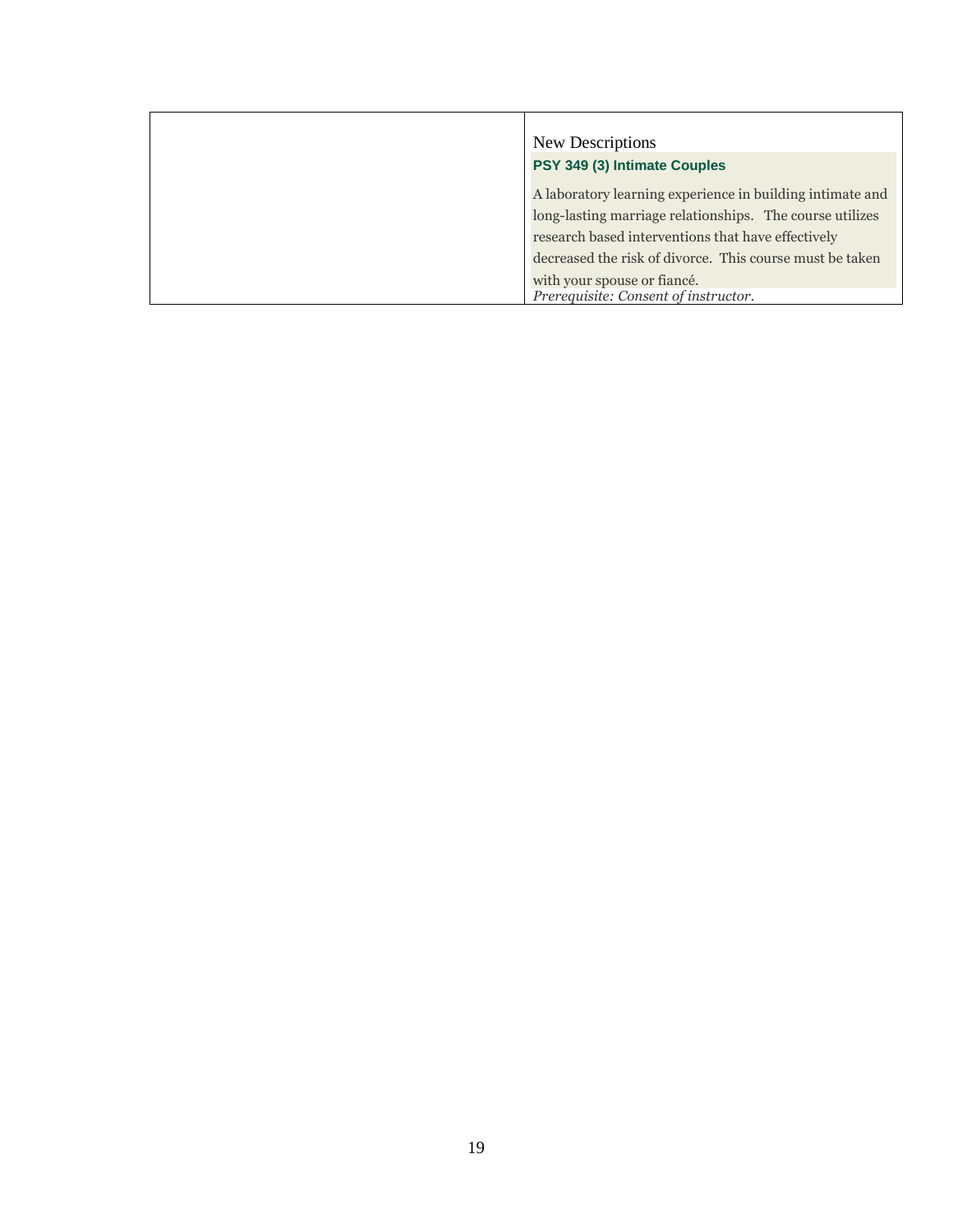Proposal VII:

To decrease units in PSY101 from 4 units to 3 units. (Remove 1 unit for convocation. Psychology maintains responsibility for staffing and direction of 101 sections and small groups. Psychology maintains two units administrative release to manage 101 sections.)

Please see APC Proposal co-written with the GE committee, and submitted by the GE committee.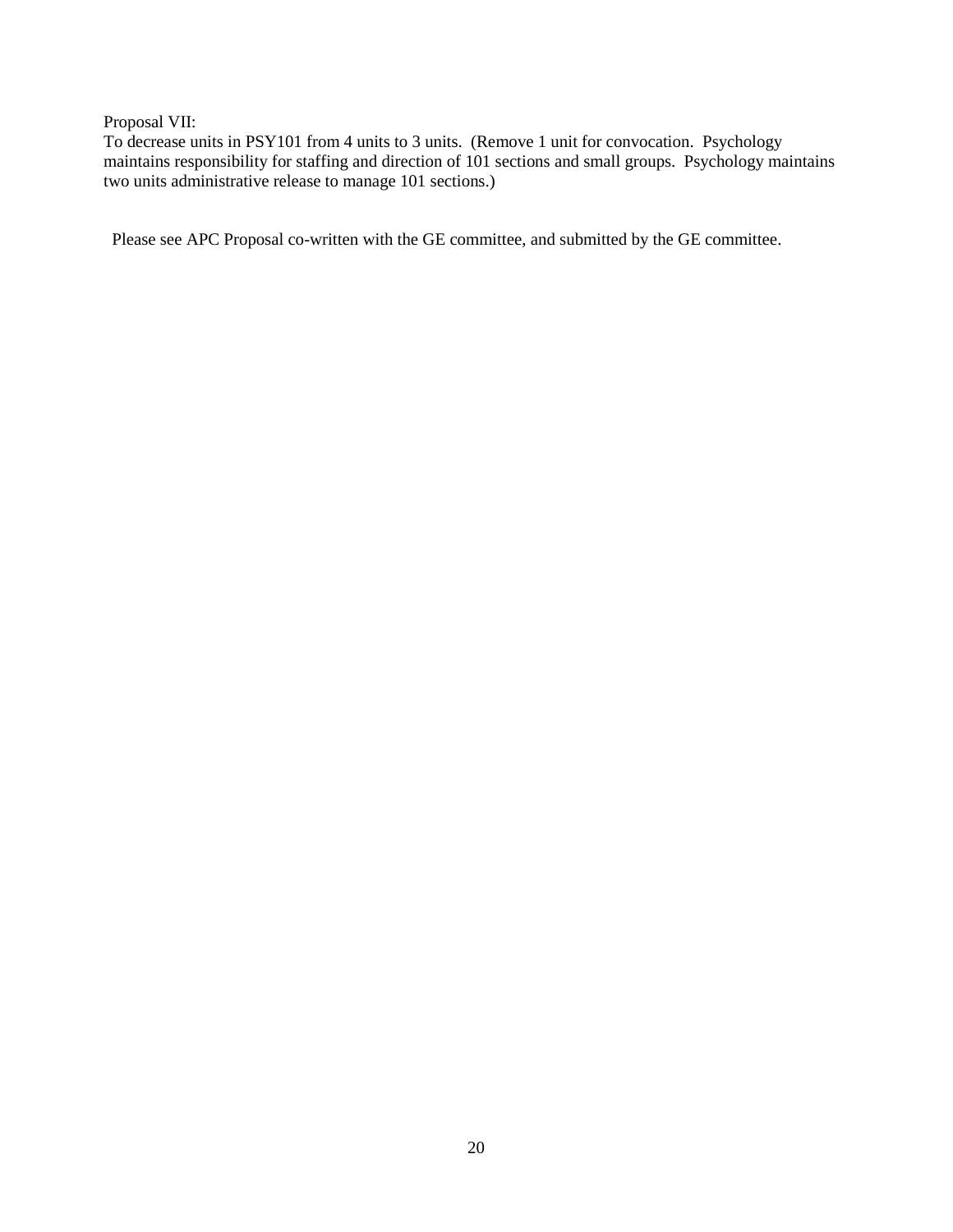Final Summary:

### I. **Recorded Department/School Vote:**

Please state the number and percentage of department school faculty who voted for the proposal. If other departments are affected, please inform the committee how those departments voted.

On 11/11/11 the Psychology Department voted 100% (5 to 0) to accept these new proposals.

### II. **Library Impact:**

What new library acquisitions, if any, will be needed to support the proposed changes? (If none, please state that.) None.

#### III. **Technological Impact:**

 What new software, hardware or additional lab space will be needed to support the proposed changes? (If none, please state that.) None.

#### IV. **Final Summary: Review course and staffing impact with your College Dean.**

#### **Total unit additions: 6**

**Total course additions: 0 Course Psy349 formalizes a course that already exists.**

**[+ 5 units] Increase in PSY420 from 3 units one time a year (3 units) to 4 units twice a year (8 units.) The increase in units is 5 units.**

**[+1] Addition of FYE 100 Core Values Convocation (1 unit)**

**Total unit deletions: -6**

**Total course deletions: 1**

**[-2 units] Deleting PSY460 The Human Challenge (3 units, 2 units of teaching load)**

**Rotation of courses or deletion of sections to accommodate additions: [-3 units] Reduction of one section of PSY345 (3) from three times a year (9 units) to two times a year (6 units).** 

**[-1] Reduction of one unit from PSY 101 (4 units) to (3 units) in the dropping of PSY 101 Convocation. PSY 101 Sections and Small groups continue as they have in the past.**

**Staffing impact/increase or decrease: 0**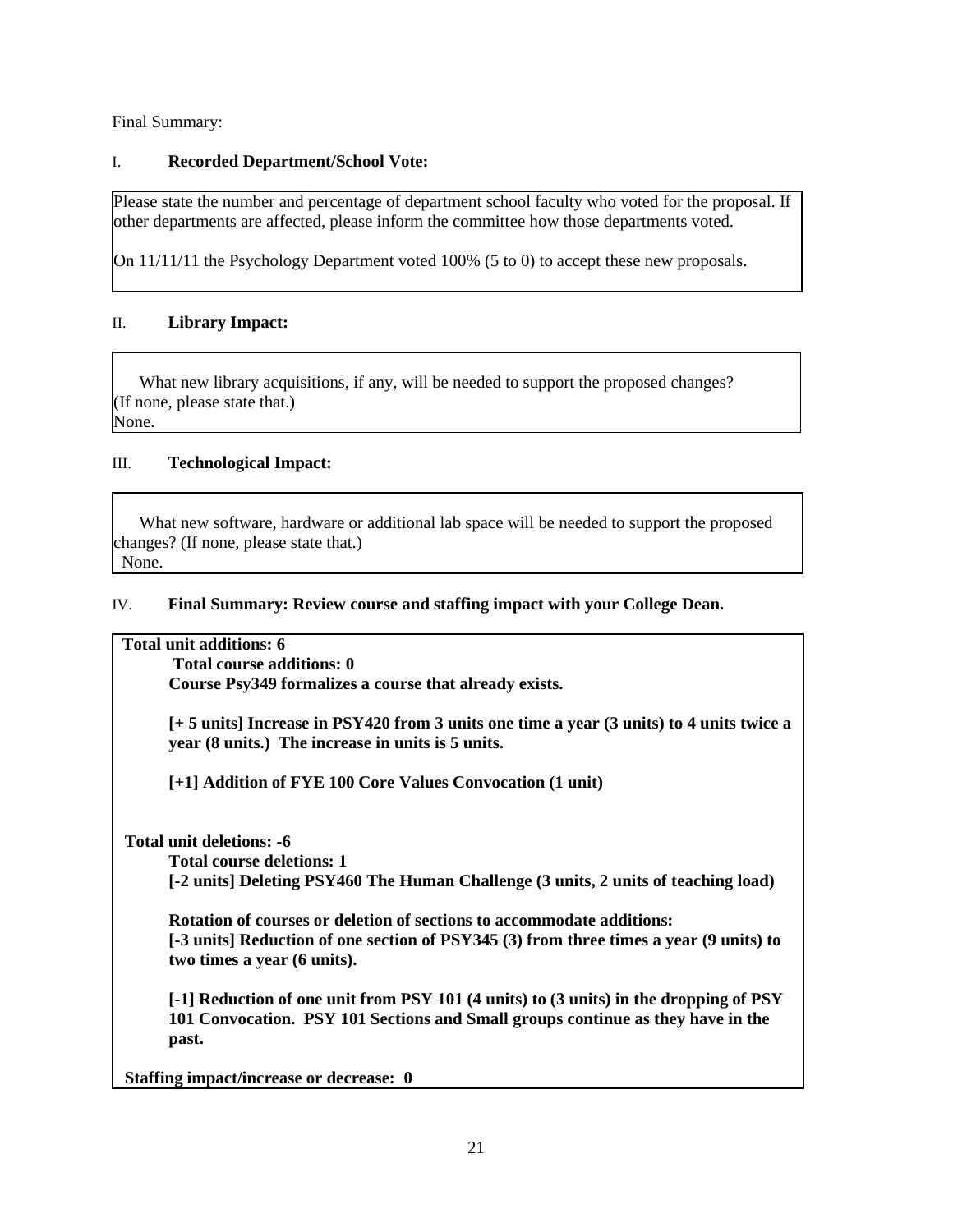**NON ACTION OR PROCEDURAL CHANGES:** These changes will not go to the faculty floor for a vote. These are changes that include: revision of course descriptions including title, number or prerequisites, alternate year listing in the Catalog and the cross listing of courses.

## I. **List proposals with a one line abstract.**

Proposal VIII: We propose adding PSY341 as a pre-requisite for course PSY 345.

Proposal IX: To change the units in PSY 341 Group Counseling from 3 units to 1-3 units.

### 6. **List current descriptions and new descriptions side by side.**

| <b>Current Descriptions</b><br>PSY 345 (3) GROUP DYNAMICS                                 | New Descriptions<br>PSY 345 (3) GROUP DYNAMICS    |
|-------------------------------------------------------------------------------------------|---------------------------------------------------|
| A laboratory learning experience in the                                                   | A laboratory learning experience in the formation |
| formation and development of small group                                                  | and development of small group processes with     |
| processes with emphasis upon understanding the emphasis upon understanding the effects of |                                                   |
| effects of individual dynamics on the group.                                              | individual dynamics on the group.                 |
| Prerequisite: Consent of instructor.                                                      | Prerequisite: PSY 341 Group Counseling and        |
|                                                                                           | Consent of instructor.                            |
|                                                                                           |                                                   |

### 7. **Rationale Proposal VIII.**

### **Rationale:**

**We desire to direct the flow of students to PSY 341 first which offers an introduction to small groups, allowing PSY 345 to be an advanced experience of groups. This course offers an introduction to small groups and requiring PSY 341 as a prerequisite to PSY345 allows the latter course to be a more advanced small group experience.**

**The department voted and passed this proposal at their department meeting 10/19/11 with a vote of 5-0 (100%). The Department of Communication and Theater were notified of the change in prerequisite in PSY 345 which is a course option for them and agreed to the changes.**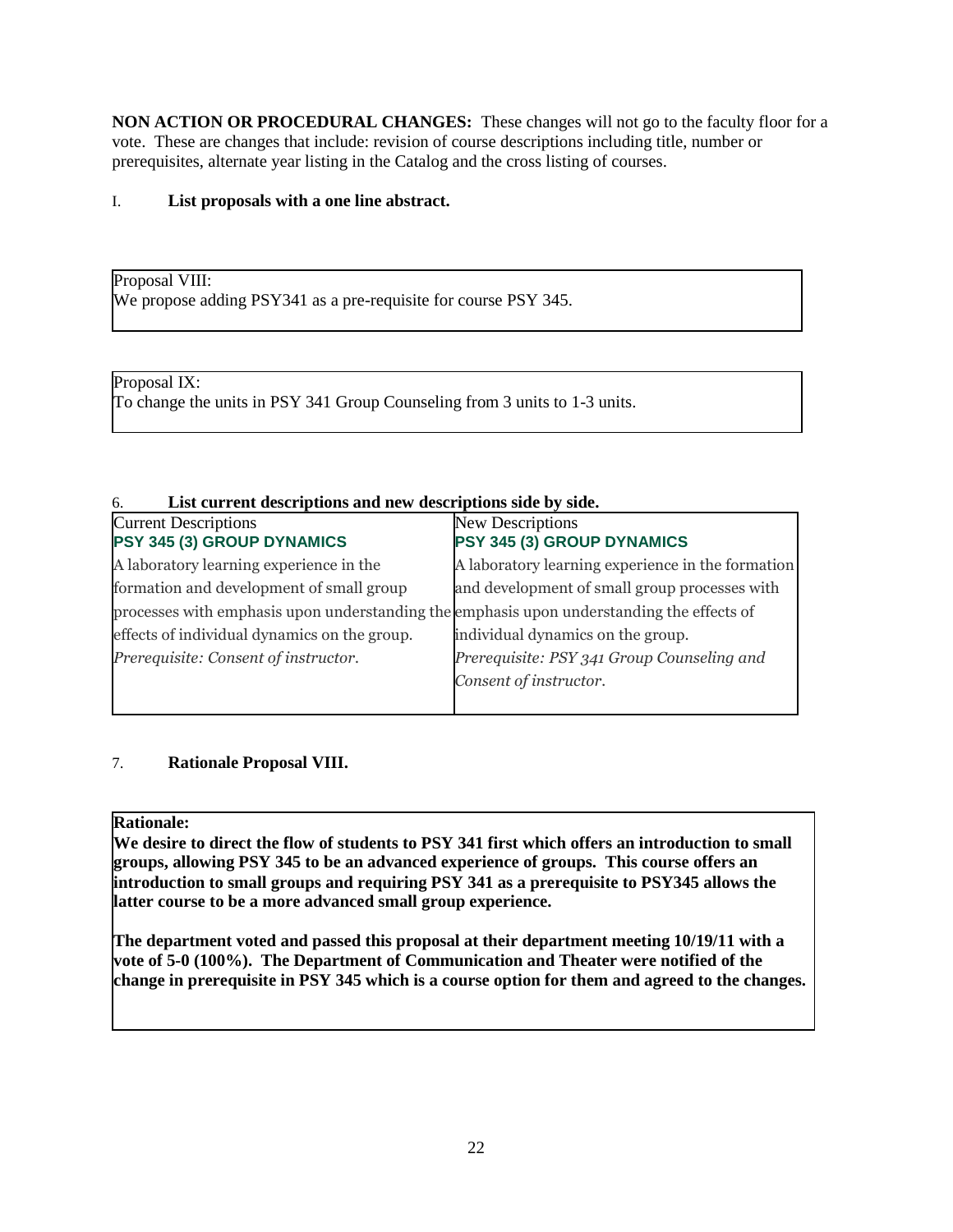### II. Rationale Proposal IX:

### III. **List current descriptions and new descriptions side by side.**

| <b>Current Descriptions</b>                | <b>New Descriptions</b>                    |
|--------------------------------------------|--------------------------------------------|
| PSY 341 (3) GROUP COUNSELING               | PSY 341 (1-3) GROUP COUNSELING             |
| An introductory survey of theories used to | An introductory survey of theories used to |
| modify, ameliorate, or change personal     | modify, ameliorate, or change personal     |
| behavior using group methods. Laboratory   | behavior using group methods. Laboratory   |
| experiences required. May be repeated once | experiences required. May be repeated once |
| up to a total of six units.                | up to a total of six units.                |
| Prerequisite: Consent of instructor.       | Prerequisite: Consent of instructor.       |
|                                            |                                            |

IV.

### Rationale:

PSY341 is a course where students learn about small groups by participating in a small group and leading a small group of first year students. In leading the small groups on an unpaid basis, students serve the first year students and the university. Because this course is experiential, students often volunteer to participate even when they have a heavy load of other courses. Thus, they often are forced to go over the 17 unit limit and pay extra to serve the university. A non-elegant solution that the deans have allowed in previous years is to let students sign up for PSY490 Special Topics, so that they can do the work of PSY341 and take it for only 1 or 2 units. However the policy of records is to only allow students to take PSY490 twice if needed and they recommended we make this practice official by going through the APC process.

Regardless of whether the student takes the units for 1-3 units, the students are required to do all the work of leading, preparing, taking quizzes, and participating in their own small group. This proposal allows the true course name of PSY341 to be on their transcript whether they take 1 to 3 units.

The department voted to accept this proposal 5-0 (100%) on 10/19/11.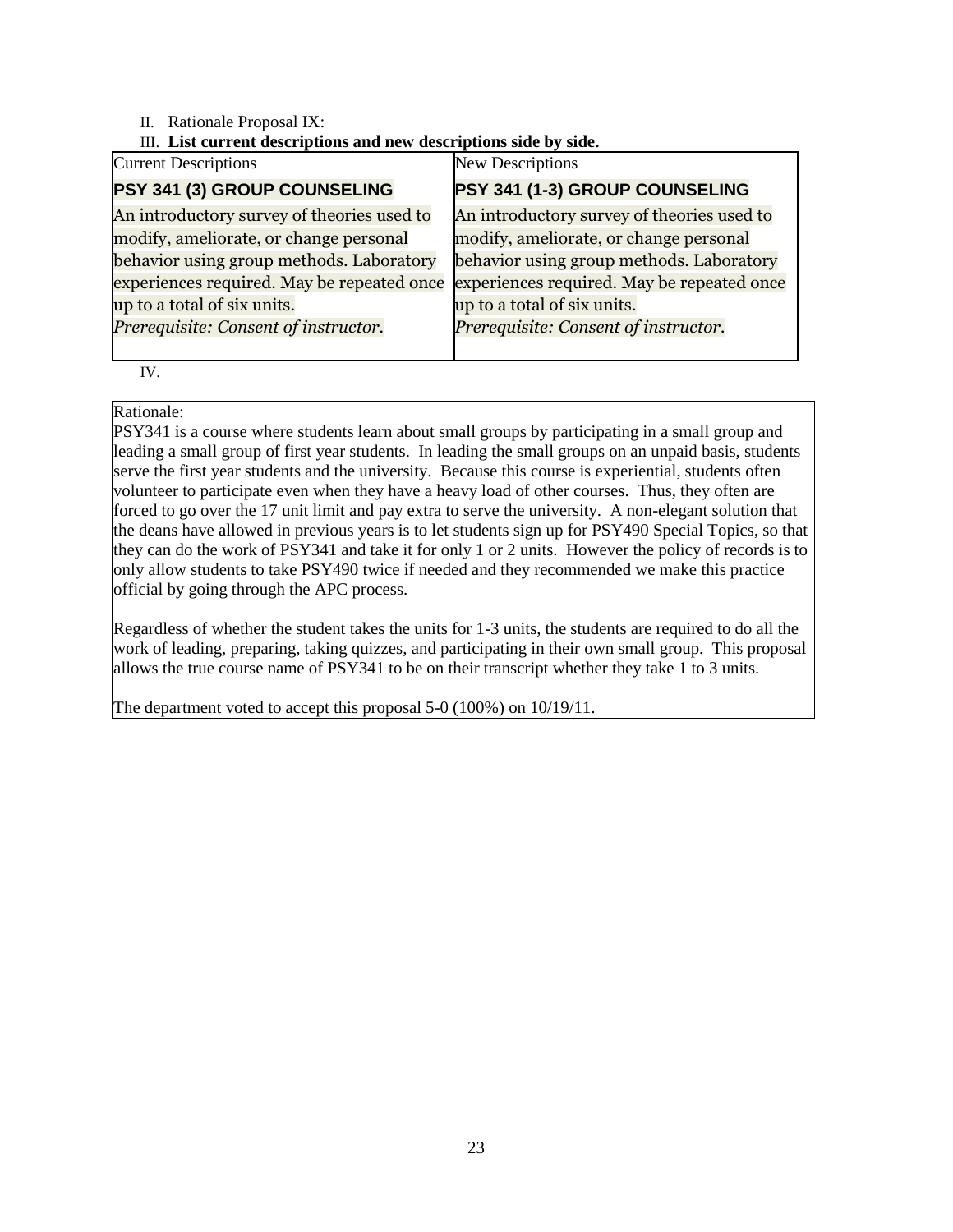# **Appendix:**

Course Catalog

Minor Changes

Syllabi Proposal I (PSY420 Pursing Goodness-Senior Capstone) Syllabi Proposal III (PSY315 Positive Psychology) Syllabi Proposal VI (PSY349 Intimate Couples)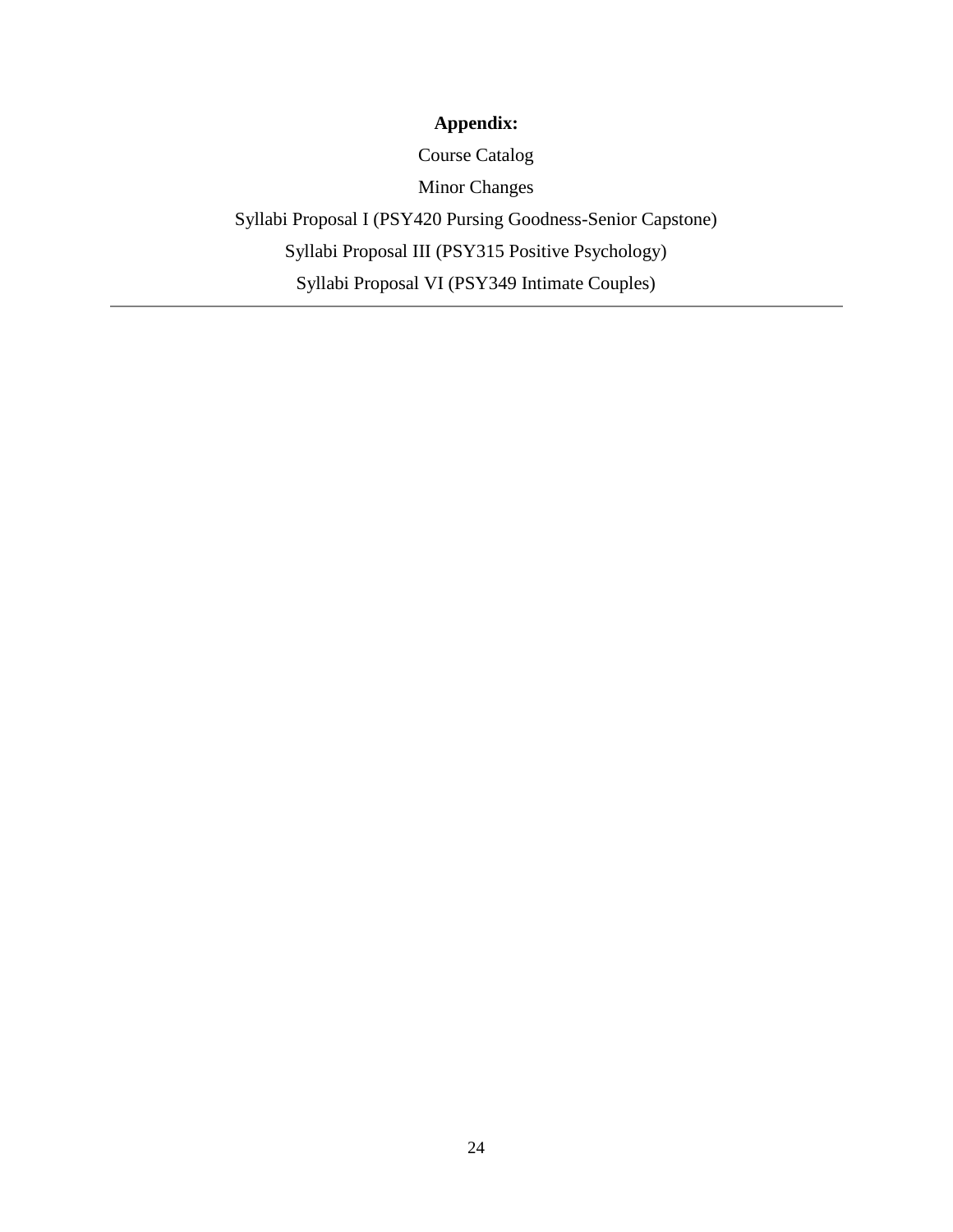## **CORE REQUIREMENTS FOR ALL PSYCHOLOGY MAJORS**

### **PROGRAM LEARNING OUTCOMES**

*Students who complete the program in Psychology will be able to:*

- 1. Identify basic tenets of general psychology.
- 2. Critique psychological theory in light of Christian theology.
- 3. Display an increase in self-knowledge for the purpose of serving others.
- 4. Demonstrate care for others.
- 5. Describe key components necessary for competitive graduate school applications.

#### **LOWER-DIVISION REQUIREMENTS**

| <b>COURSE</b>  | <b>TITLE</b>                                                                                      | <b>UNITS</b>     |
|----------------|---------------------------------------------------------------------------------------------------|------------------|
| <b>PSY 101</b> | Psychology of Personal Development (first-time freshmen or transfers with fewer<br>than 24 units) | $-\epsilon$<br>3 |
| <b>PSY 103</b> | <b>General Psychology</b>                                                                         | 3                |
| <b>MTH 203</b> | <b>Introduction to Statistics</b>                                                                 | 3                |
|                | <b>TOTAL</b>                                                                                      | 10<br>9          |

#### **UPPER-DIVISION REQUIREMENTS**

| <b>COURSE</b>                    | TITLE                                                                 | <b>UNITS</b>       |
|----------------------------------|-----------------------------------------------------------------------|--------------------|
| <b>PSY 300</b>                   | Personality and Adult Development                                     | $\overline{4}$     |
| <b>PSY 308</b>                   | Developmental Psychology – Birth Through Adolescence                  | $\overline{4}$     |
| <b>PSY 350</b><br><b>PSY 321</b> | <b>Clinical and Research Assessment</b><br><b>Abnormal Psychology</b> | $\rightarrow$<br>3 |
| <b>PSY 390</b>                   | Research Methods and Design I                                         | $\overline{4}$     |
| <b>PSY 391</b>                   | Research Methods and Design II                                        | $\overline{4}$     |
| <b>PSY 400</b>                   | <b>History of Psychology</b>                                          | 2                  |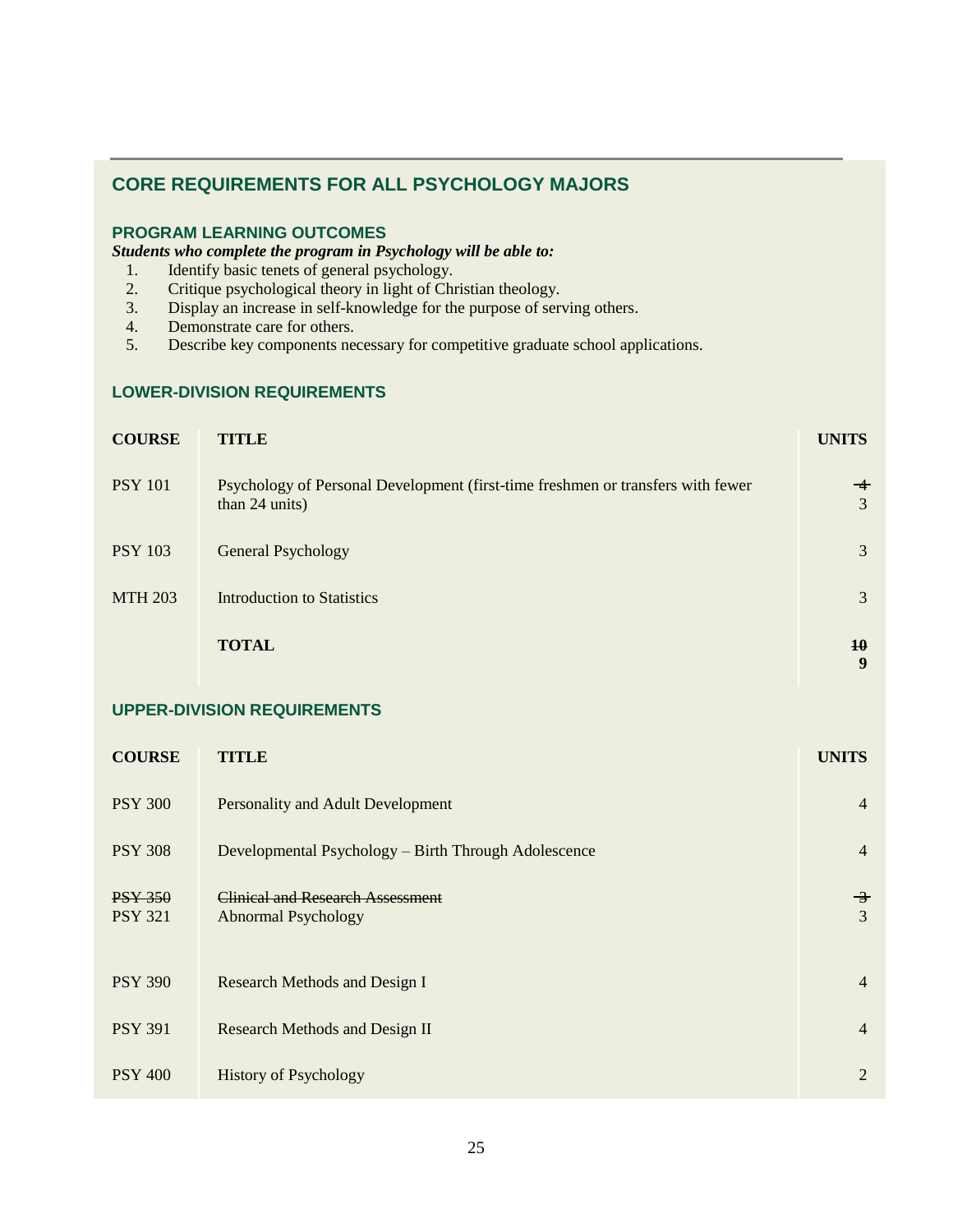| <b>PSY 409</b> | Psychology of Cognition and Learning                             | $\overline{4}$  |
|----------------|------------------------------------------------------------------|-----------------|
| <b>PSY 420</b> | Pursuing Goodness: The Science of Moral Change (Senior Capstone) | $\overline{4}$  |
|                |                                                                  |                 |
|                |                                                                  |                 |
|                | <b>TOTAL</b>                                                     | 25              |
|                |                                                                  | 29              |
|                |                                                                  |                 |
|                | <b>CORE TOTAL</b>                                                | 35 <sub>1</sub> |
|                |                                                                  | 38              |
|                |                                                                  |                 |

# **CONCENTRATION: CHARACTER, MORALITY, AND CULTURE**

## **UPPER-DIVISION REQUIREMENTS**

| <b>COURSE</b>                                             | <b>TITLE</b>                                                       | <b>UNITS</b>            |
|-----------------------------------------------------------|--------------------------------------------------------------------|-------------------------|
| <b>PSY 315</b><br><b>PSY 330</b>                          | <b>Positive Psychology</b><br>Moral Psychology and Cultural Values | 3<br>$\overline{4}$     |
| <b>PSY 420</b>                                            | Moral Development and Christian Spirituality                       | $\overline{3}$          |
| One course from the following:                            |                                                                    |                         |
| <b>PSY 410</b>                                            | Theology-Psychotherapy Integration*                                | 3                       |
| <b>PSY 440</b>                                            | Psychology of Religion                                             | $\overline{4}$          |
| <b>PSY 460</b>                                            | <b>The Human Challenge</b>                                         | $\overline{\mathbf{3}}$ |
|                                                           | <b>TOTAL</b>                                                       | $10-14$<br>$11 - 14$    |
|                                                           | <b>CONCENTRATION TOTAL</b>                                         | $13-17$<br>$11 - 14$    |
| *If course is selected, must also take Psychology 325 (4) |                                                                    |                         |
| <b>RECOMMENDED</b>                                        |                                                                    |                         |
| <b>PHL 351</b>                                            | <b>Asian Philosophies and Religions</b>                            |                         |
| <b>CONCENTRATION: GENERAL PSYCHOLOGY</b>                  |                                                                    |                         |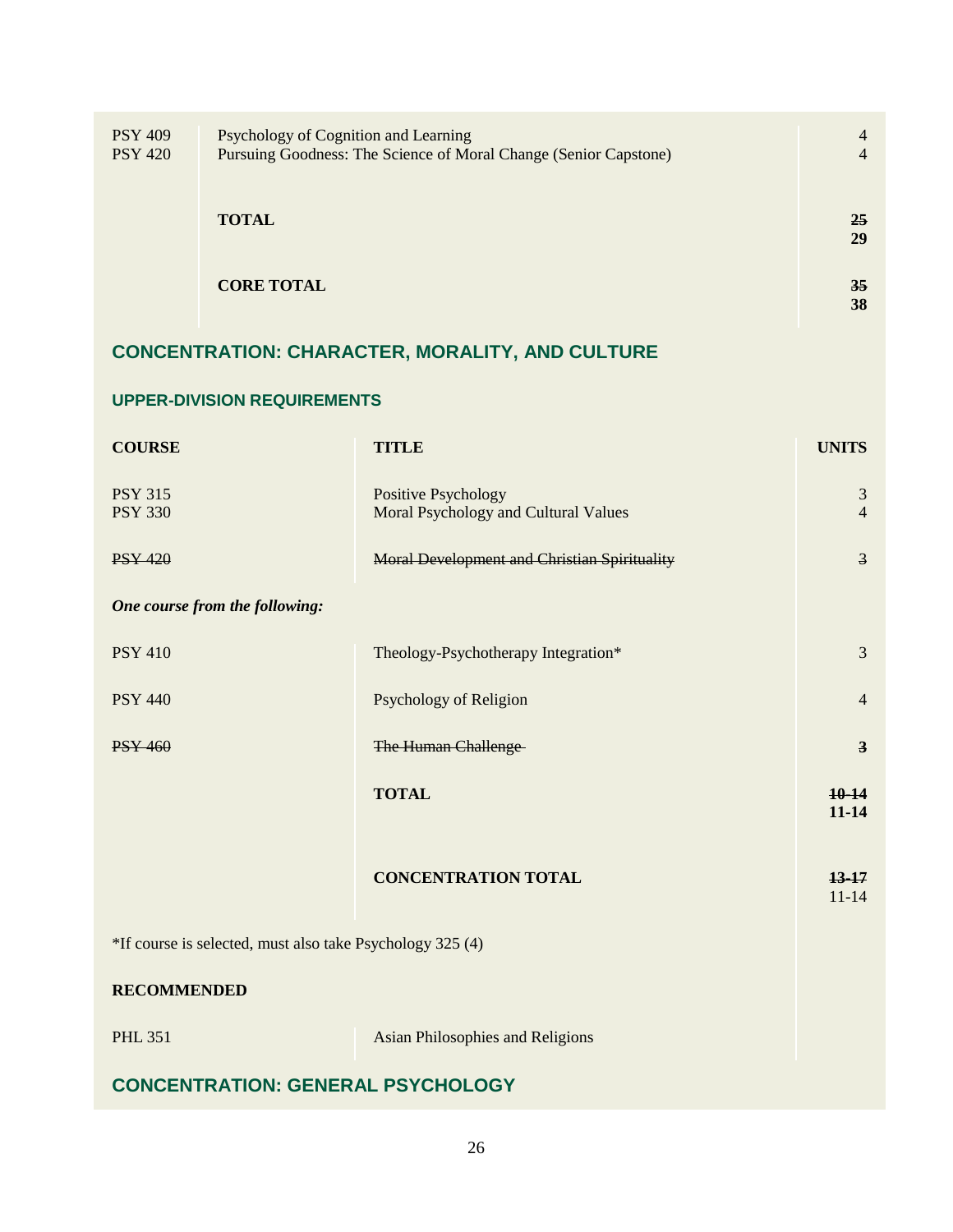#### **UPPER-DIVISION REQUIREMENTS**

*Fifteen units of Psychology electives Twelve units of Psychology electives*

## **CONCENTRATION TOTAL 15**

**12**

*Electives - According to individual goals*

## **CONCENTRATION: THERAPEUTIC AND COMMUNITY PSYCHOLOGY**

#### **UPPER-DIVISION REQUIREMENTS**

| <b>COURSE</b>                         | <b>TITLE</b>                                                          | <b>UNITS</b>                     |
|---------------------------------------|-----------------------------------------------------------------------|----------------------------------|
| <b>PSY 301</b>                        | Physiological and Neuropsychology                                     | $\overline{4}$                   |
| <b>PSY 321</b>                        | <b>Abnormal Psychology</b>                                            | $\overline{3}$                   |
| <b>PSY 325</b>                        | <b>Clinical and Community Interventions</b>                           | $\overline{4}$                   |
| <b>PSY 380</b>                        | Family Development and Family Therapies                               | 3                                |
| <b>One course from the following:</b> |                                                                       |                                  |
| <b>PSY 410</b>                        | <b>Issues in Psychotherapy-Theology Integration</b>                   | $\overline{3}$                   |
| <b>PSY 420</b>                        | <b>Moral Development and Christian Spirituality</b>                   | $\overline{3}$                   |
|                                       | <b>CONCENTRATION TOTAL</b>                                            | 17<br>14                         |
| <b>RECOMMENDED</b>                    |                                                                       |                                  |
| <b>PSY 315</b><br><b>PSY 341</b>      | <b>Positive Psychology</b><br><b>Group Counseling</b>                 | $\mathfrak{Z}$<br>$\overline{3}$ |
| <b>PSY 345</b><br><b>PSY 410</b>      | <b>Group Dynamics</b><br>Issues in Psychotherapy-Theology Integration | $\mathfrak{Z}$<br>$\overline{3}$ |
|                                       |                                                                       |                                  |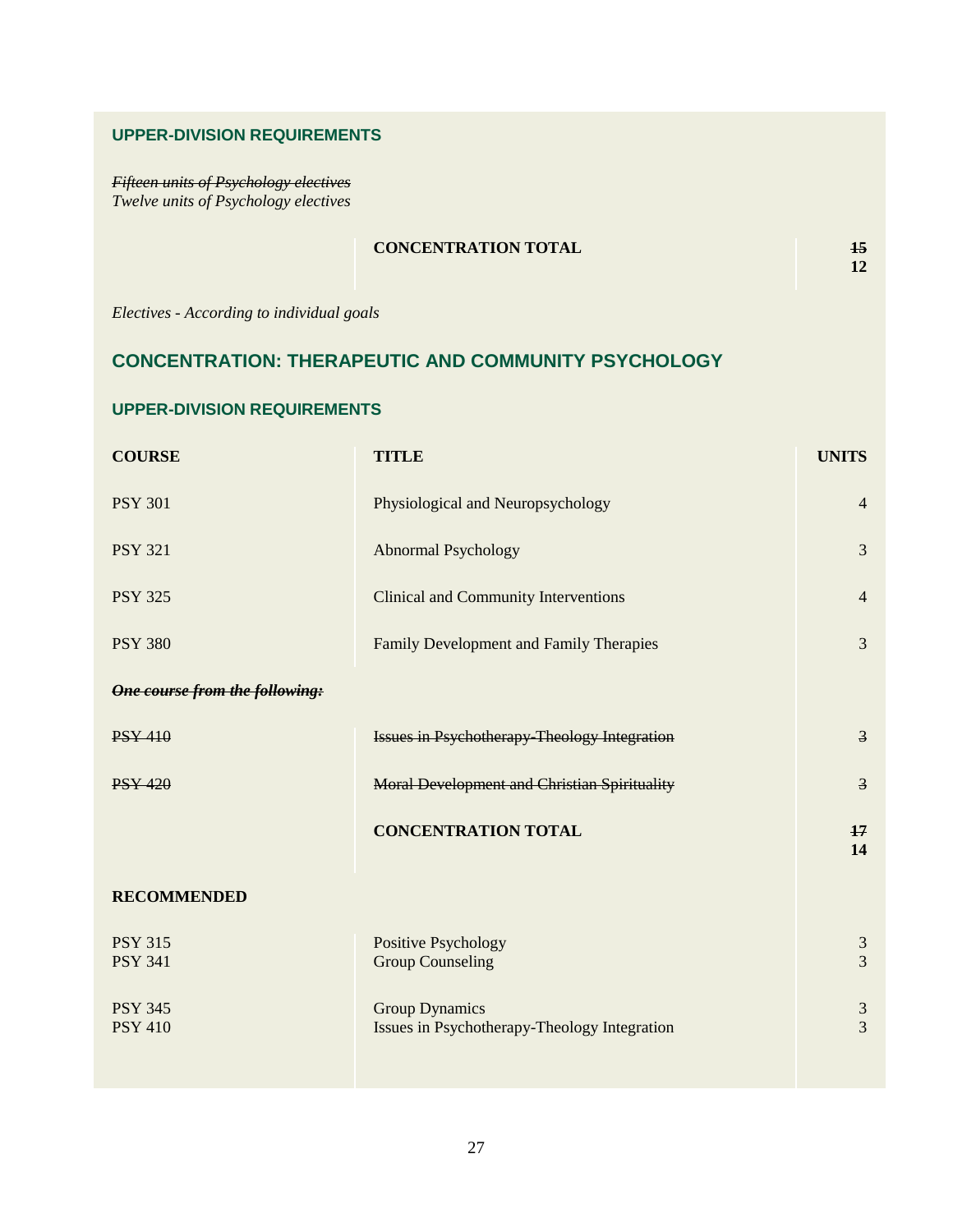## **CORE REQUIREMENTS FOR PRE-THERAPEUTIC PSYCHOLOGY MINOR**

*This minor is for non-Psychology majors who desire an introductory exposure to therapeutic psychology. It is especially suited for individuals who plan to enter careers in social services, i.e. ministry, nursing, medicine, or social work. Students minoring in this program complete the following courses.*

| <b>COURSE</b>                  | <b>TITLE</b>                                       | <b>UNITS</b>   |
|--------------------------------|----------------------------------------------------|----------------|
| <b>PSY321</b>                  | <b>Abnormal Psychology</b>                         | $\mathfrak{Z}$ |
| One course from the following: |                                                    |                |
| <b>PSY325</b>                  | <b>Clinical and Community Interventions</b>        | $\overline{4}$ |
| <b>PSY380</b>                  | Family Development and Family Therapies            | 3              |
| One course from the following: |                                                    |                |
| <b>PSY101</b>                  | <b>Psychology of Personal Development</b>          | $\mathfrak{Z}$ |
| <b>PSY103</b>                  | <b>General Psychology</b>                          | $\mathfrak{Z}$ |
| One course from the following: |                                                    |                |
| <b>PSY308</b>                  | Developmental Psychology-Birth through Adolescence | $\overline{4}$ |
| <b>FCS150</b>                  | <b>Human Development</b>                           | 3              |
| One course from the following: |                                                    |                |
| <b>PSY320</b>                  | <b>Social Psychology</b>                           | $\mathfrak{Z}$ |
| <b>PSY341</b>                  | <b>Group Counseling</b>                            | 3              |
| <b>PSY345</b>                  | <b>Group Dynamics</b>                              | 3              |
| <b>PSY360</b>                  | <b>Human Sexuality</b>                             | $\mathfrak{Z}$ |
| <b>PSY315</b>                  | <b>Positive Psychology</b>                         | $\mathfrak{Z}$ |
|                                |                                                    |                |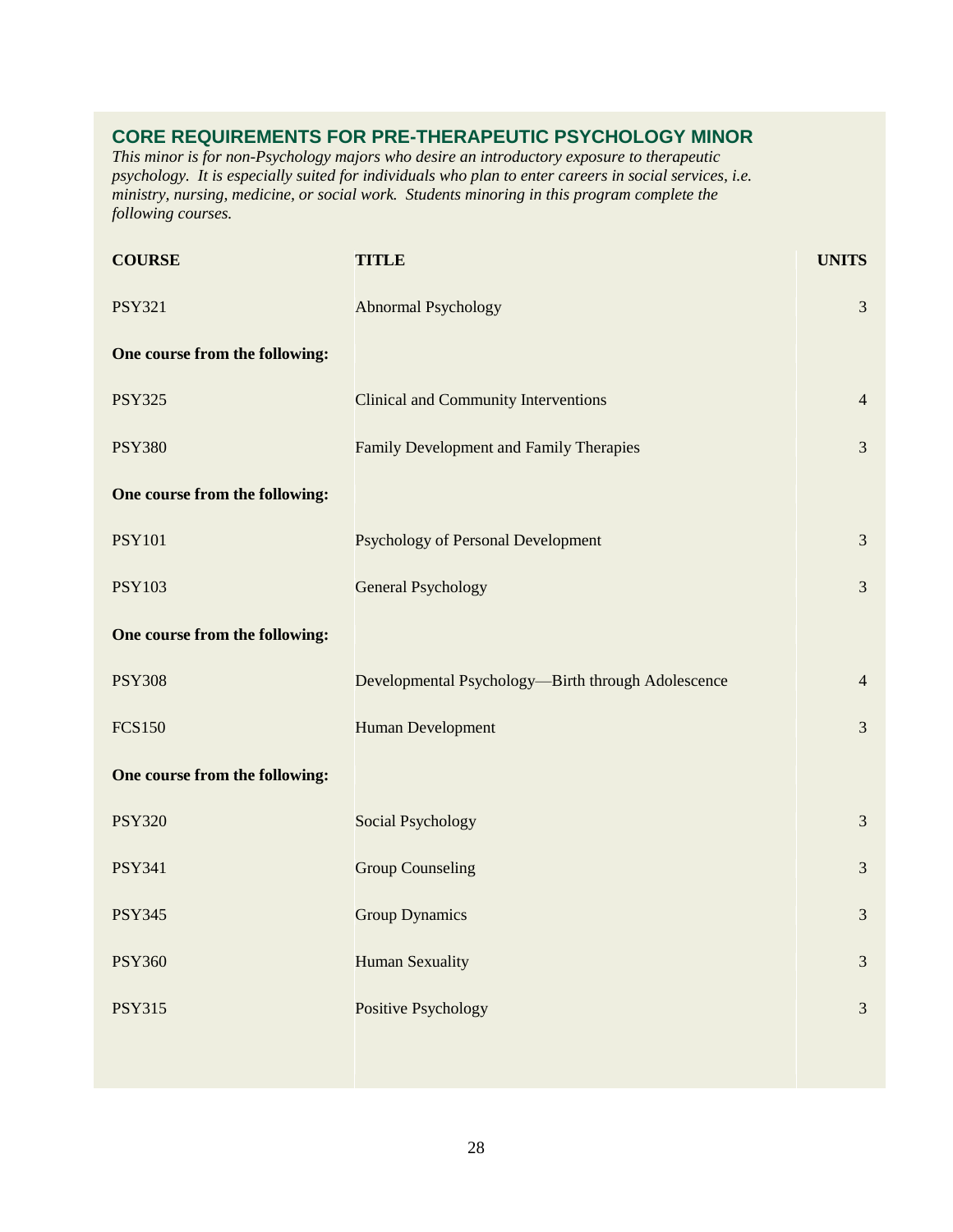| One course from the following: |                                              |       |
|--------------------------------|----------------------------------------------|-------|
| <b>PSY410</b>                  | Issues in Psychotherapy—Theology Integration | 3     |
| <b>PSY420</b>                  | Moral Development and Christian Spirituality | 4     |
|                                | <b>MINOR TOTAL</b>                           | 18-21 |
|                                |                                              |       |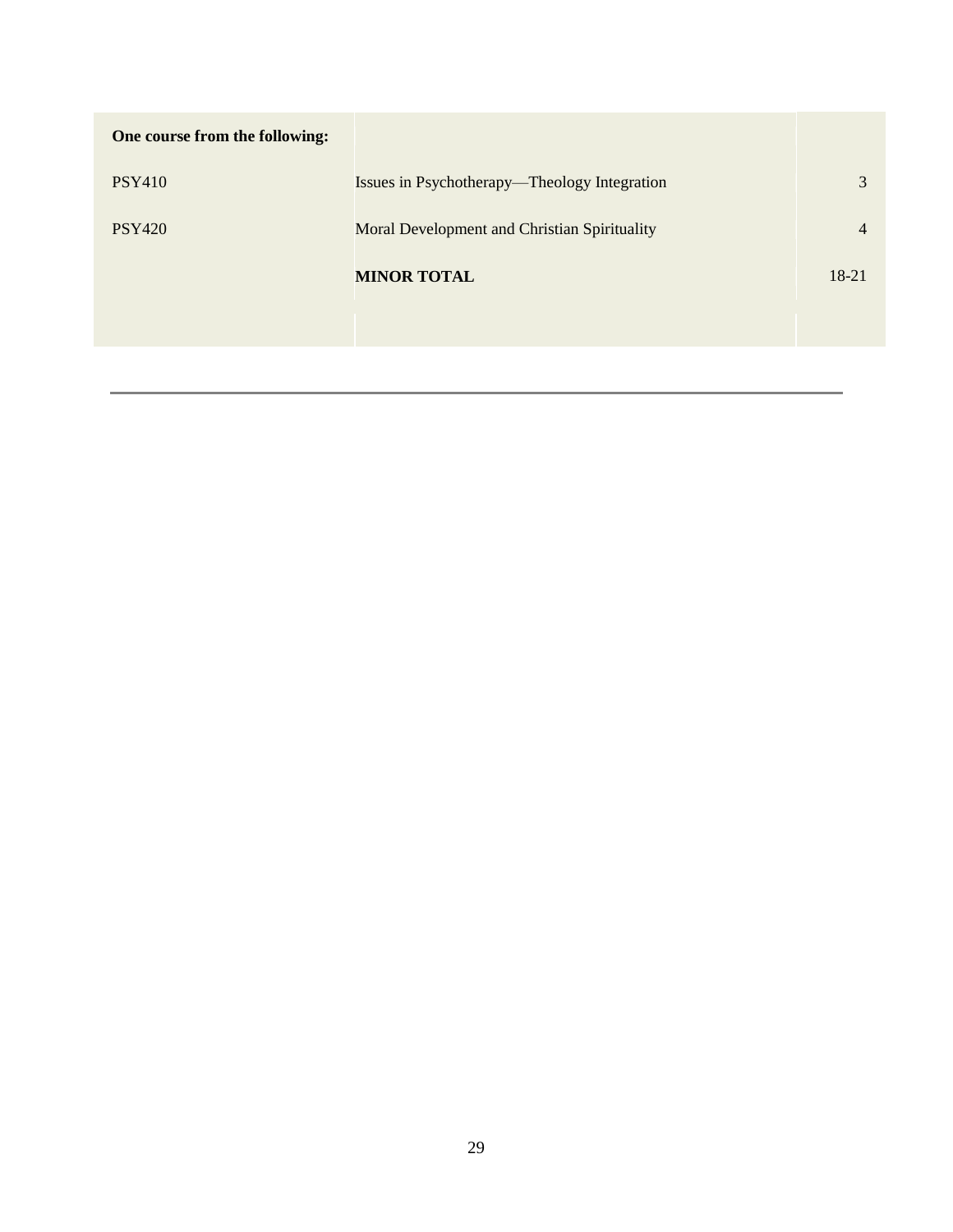*Proposal for* Psychology 420 (Senior Capstone)

# **Pursuing Goodness: The Science of Moral Change**

 $\_$  . The contribution of the contribution of  $\mathcal{L}_\mathcal{A}$  ,  $\mathcal{L}_\mathcal{A}$  ,  $\mathcal{L}_\mathcal{A}$  ,  $\mathcal{L}_\mathcal{A}$  ,  $\mathcal{L}_\mathcal{A}$  ,  $\mathcal{L}_\mathcal{A}$  ,  $\mathcal{L}_\mathcal{A}$  ,  $\mathcal{L}_\mathcal{A}$  ,  $\mathcal{L}_\mathcal{A}$  ,  $\mathcal{L}_\mathcal{A}$  ,  $\mathcal{$  $\overline{\phantom{0}}$ 

# **Course-at-a-Glance**

Introduction *Ancient, New Guide to Goodness* Exploring "the Good Life" with Sages and Scientists

# *Goodness: What is "good" and why?*

Part 1 *Craft of Life* The New Science of a Flourishing Life

# *Life: What makes a good life "good"?*

Part 2 *The Michelangelo Effect* The New Science of Love and Virtue

# *Love: What makes a good relationship "good"?*

Part 3 *Changing for "Good"* The Practical Neuroscience of Moral Transformation

# *Change: How do we change for "good"?*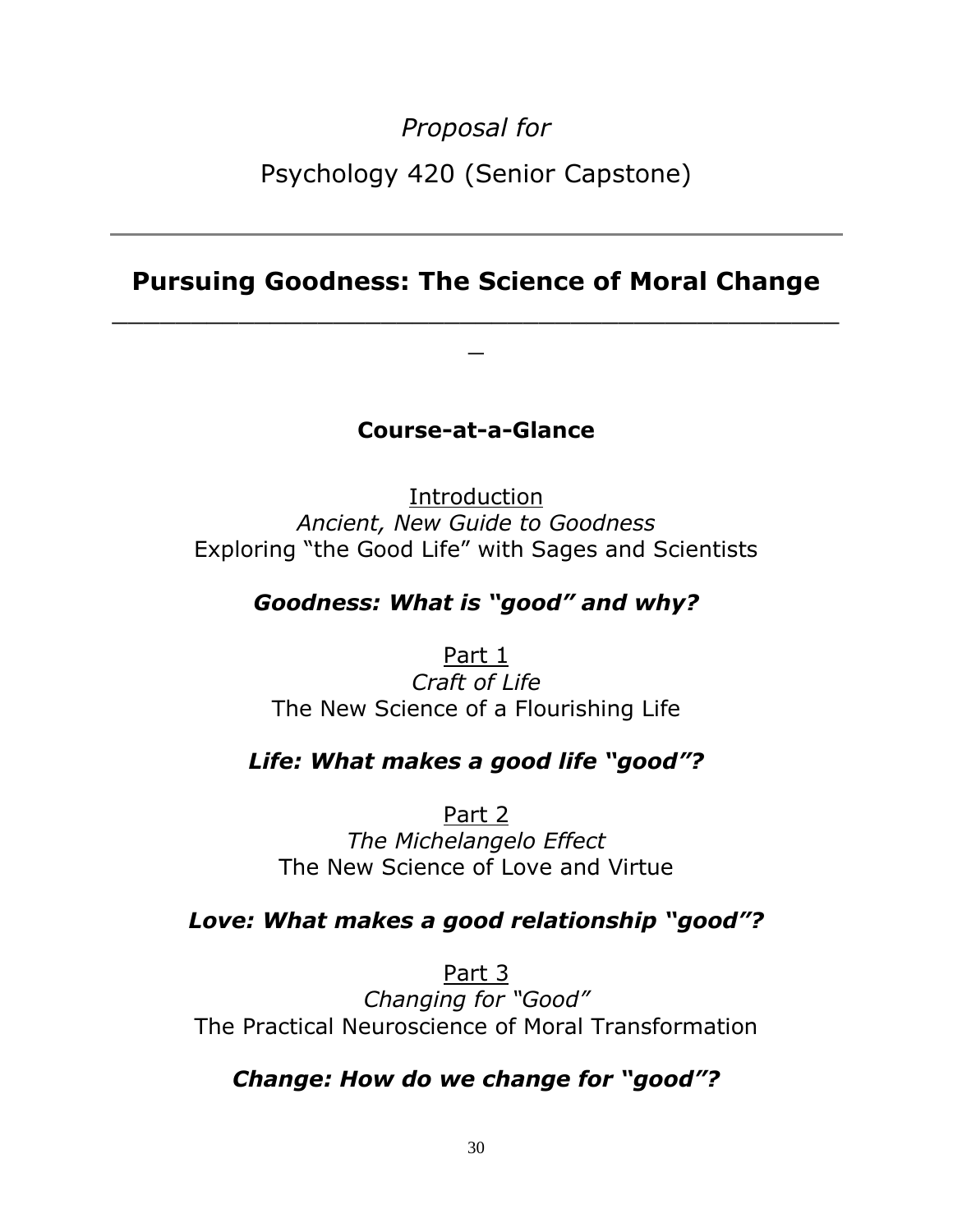# *A "Course" for the Rest of Your Life . . .*

The recent spate of books and articles in the social sciences reflecting on the question of evil might make one forget that the question of what constitutes *goodness* is no less cogent or perplexing. Nearly everyone aspires to be a "good" person, and to live a good life in good relationships. But, what does a good life look like? And, what makes a good relationship good? Furthermore, how do persons change for good? Are there multiple, competing possibilities for what counts as a good life? Is there some transcendent conception of the good that should guide and order the various "goods" that make up a good life? Does science have anything to teach us about goodness? These questions are the focus of *Pursuing Goodness*.

In this second decade of the  $21<sup>st</sup>$  century we are witnessing a revolution in the scientific understanding of human nature and moral change. In the last twenty years, the psychological sciences have joined other disciplines – especially moral philosophy, religious ethics, and cognitive neuroscience – in the pursuit of what constitutes a good life in a world with others. Where once science and (some) religious traditions depicted human beings as mostly selfish and violent, today thinkers of many disciplines are uncovering the deep neurobiological roots of human goodness and the capacity for compassion and generosity. While this new science certainly does not deny the existence of the selfishness we sometimes see in ourselves and in the world around us, it does offer new evidence that another kind of human being is possible. This course introduces you to three new sciences: the science of a flourishing life; the science of love and virtue; and the practical neuroscience of moral change. These emerging sciences promise to offer valuable insights about how persons who aspire to goodness *live, love,* and *change*.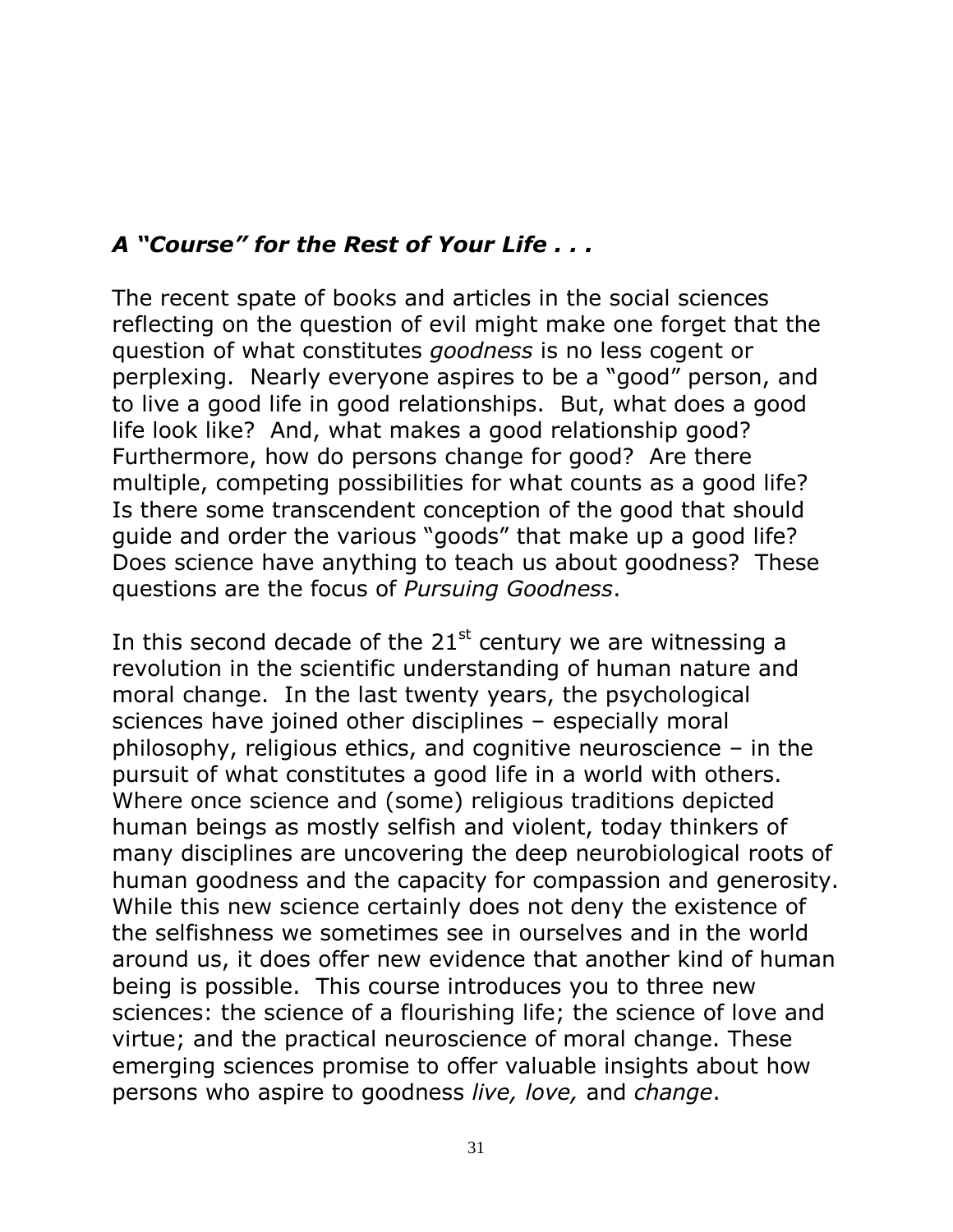In light of these sciences, our course also endeavors to explore these questions about moral goodness and change from an interdisciplinary perspective – primarily psychological, but also with philosophic, literary, and religious sources. Each lecture attempts to emphasize the relevance of the questions by offering illustrations from everyday life, literature, and film. From Plato's *The Apology* to Shel Silverstein's *The Giving Tree* and Camus's *The Plague*, and to the films *The Bourne Identity*, *Schindler's List* and *The Matrix* (and many more), this course offers a wealth of thought-provoking insights to help each of us address this fundamental, but complex, aspect of human life: the pursuit of goodness – in life, love, and change.

## **Part 1** *Craft of Life* **The New Science of a Flourishing Life**

*What makes a "good life" good?* When it comes to understanding how human beings grow and thrive, it turns out that people are a lot like plants: If you get the conditions right, they will usually flourish. So what are those conditions? In Part 1 of our course we try to answer this question from two perspectives. First, we will look at three contrasting conceptions of goodness that vie for attention in contemporary culture, including the more ancient concept of flourishing or *eudaimonic* well-being. We'll discover that happiness and flourishing are not exactly the same things, and that there is much more to flourishing than either maximizing happiness or self-sacrificing altruism. Second, we will explore some of the latest research in positive and moral psychology concerning the optimal conditions for *eudaimonia*, and outline a new formula for flourishing that commends five essential "goods" for a Good Life: positive emotionality, social connection and love, vital engagement, arête (virtues of character), and transcendent meaning. Our goal is a state-of-the-art *ancient, new guide to the Good Life* that we can use as a blueprint for "crafting" a good life.

#### **Part 2** *The Michelangelo Effect* **The New Science of Love and Virtue**

*What makes a "good relationship" good?* The great Italian artist Michelangelo Buonarroti is said to have described the art of sculpting as a process whereby the artist released a yet unrealized figure from the block of stone in which it slumbered. But, to liberate the figure required that the artist have some conception of the good he sought to release. In this second decade of the  $21<sup>st</sup>$  century, we are witnessing a revolution in the scientific understanding of human nature. Where once science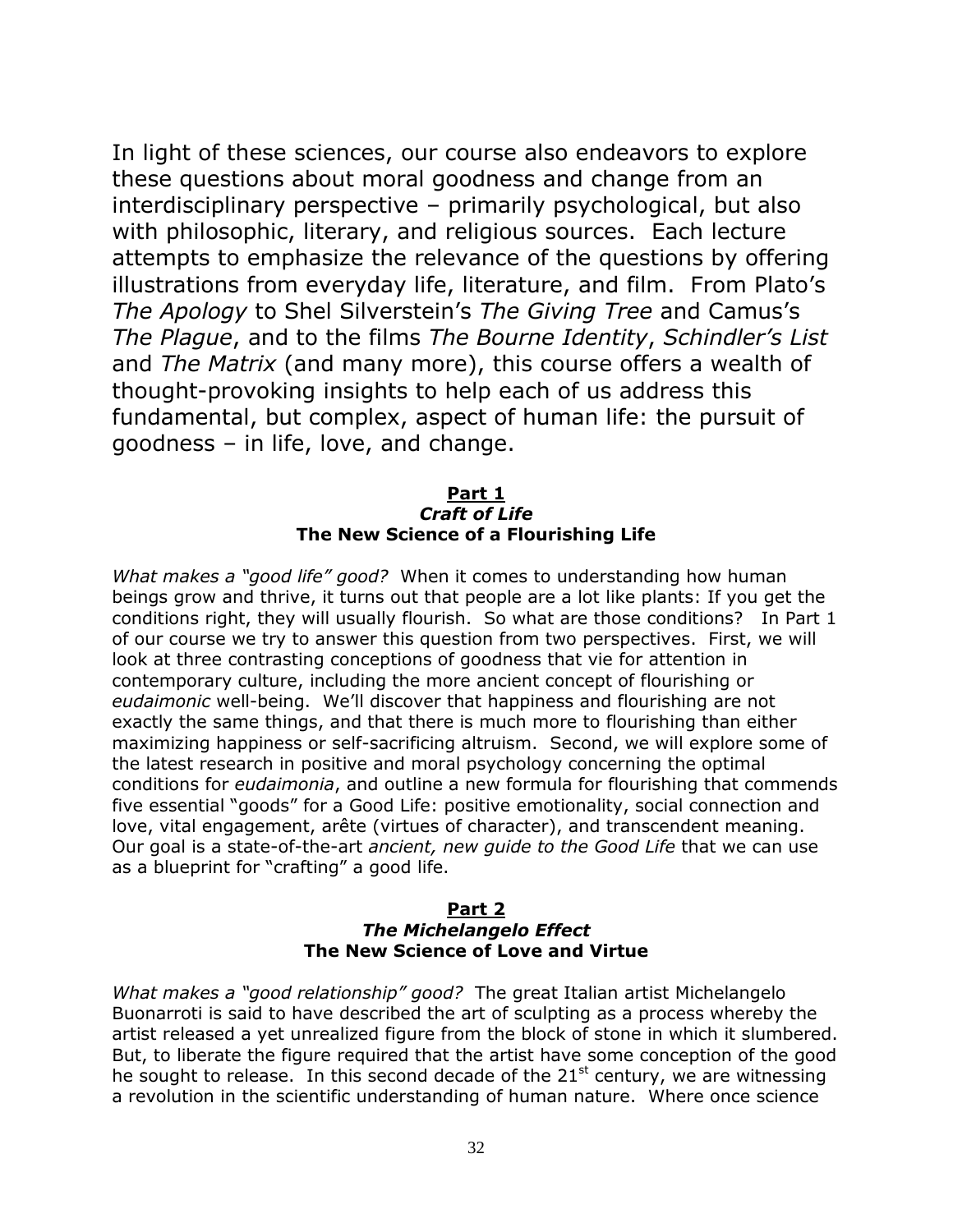and (some) religious traditions depicted human beings as mostly selfish and violent, today scientists of many disciplines are uncovering the deep neurobiological roots of human goodness, including the human capacity for compassionate caring. For example, the capacities for empathy, gratitude, compassion, and forgiveness, once thought to be aberrations from "real" human nature, are now being revealed as core features of the human being  $-$  and as necessary conditions for a flourishing life and loving relationships. In particular, an emerging science of virtue is beginning to show us how to "practice" in order to enlarge our capacity for mature love. In Part 2 of our course we look at old and new conceptions of love, especially as they concern friendship and family relationships. Again, our goal will be an *ancient, new guide* to love and virtue that could help us in our pursuit of good relationships.

### **Part 3** *Changing for "Good"* **The Practical Neuroscience of Moral Transformation**

*How does a person change for "good"?* Recent theoretical and empirical advances in the study of the brain and in "contemplative mind science" reveal the brain to be an organ that is continually built and re-built by one's social experiences. Our interactions with each other literally "sculpt" our brains, and through the brain, our moral characters.In Part 3 of our course, we study more about the social brain – especially how and why the brain changes in response to relational experiences – and how we can practice basic skills that help us "change for good." We'll especially be interested in how we acquire two master skills that facilitate moral transformation: *mindsight* and *self-compassion*. We'll see how mindsight and selfcompassion "deficits" are at the heart of nearly all personal and relationship problems, and we'll explore practical methods for enhancing these skills. As before, our goal will be an *ancient, new guide* to moral change that could assist us in our pursuit of goodness.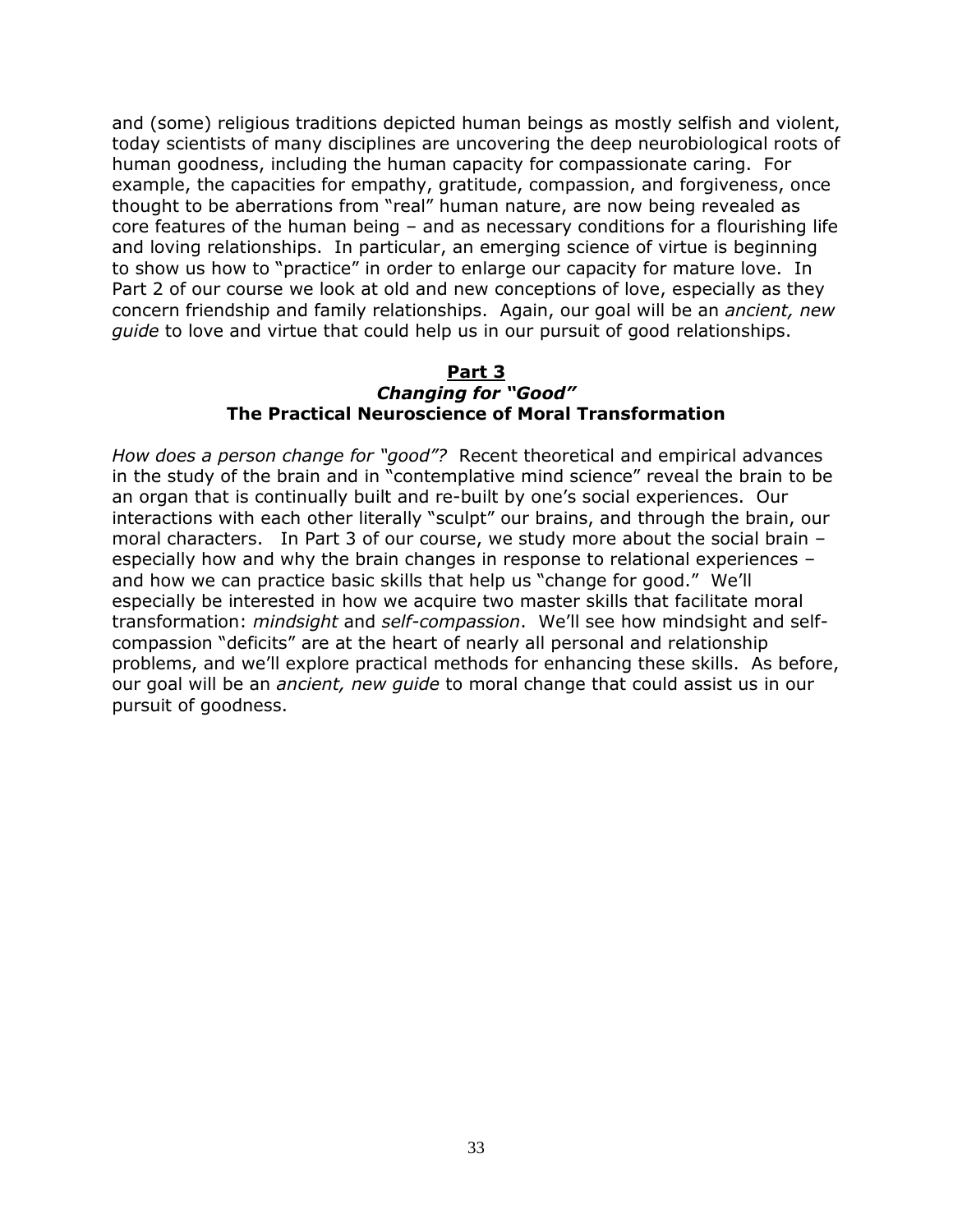## **Prologue to a Journey**

*"May I Ask You a (Good) Question?"* A Course for the Rest of Your Life **Read after class:** (Text) Haidt, *The Happiness Hypothesis*, Introduction

### **Introduction** *Ancient, New Guide to Goodness* **Exploring "the Good Life" with Sages and Scientists**

Wed *"The End is in the Beginning"* Searching for an Image of a Life Well-Lived **Read before class:** (Supplemental) Frattaroli

## **Week 2**

## **Mon MLK Day**

Wed *The Giving Tree* Contrasting Conceptions of Goodness **Read before class:** *The Giving Tree*

# **Week 3**

Mon *Flourish* Ancient, *New* Ethic of Well-Being **Read before class:** 

### **Part 1** *Craft of Life* **The New Science of a Flourishing Life**

Wed *The Early Happiness Formula* What Makes a Good Life "Good"? **Read:** (Text) *The Happiness Hypothesis*, Ch. 5

# **Week 4**

Mon *Why Pursuing Happiness Subjective Well-Being Doesn't Work (Very Well)*

1.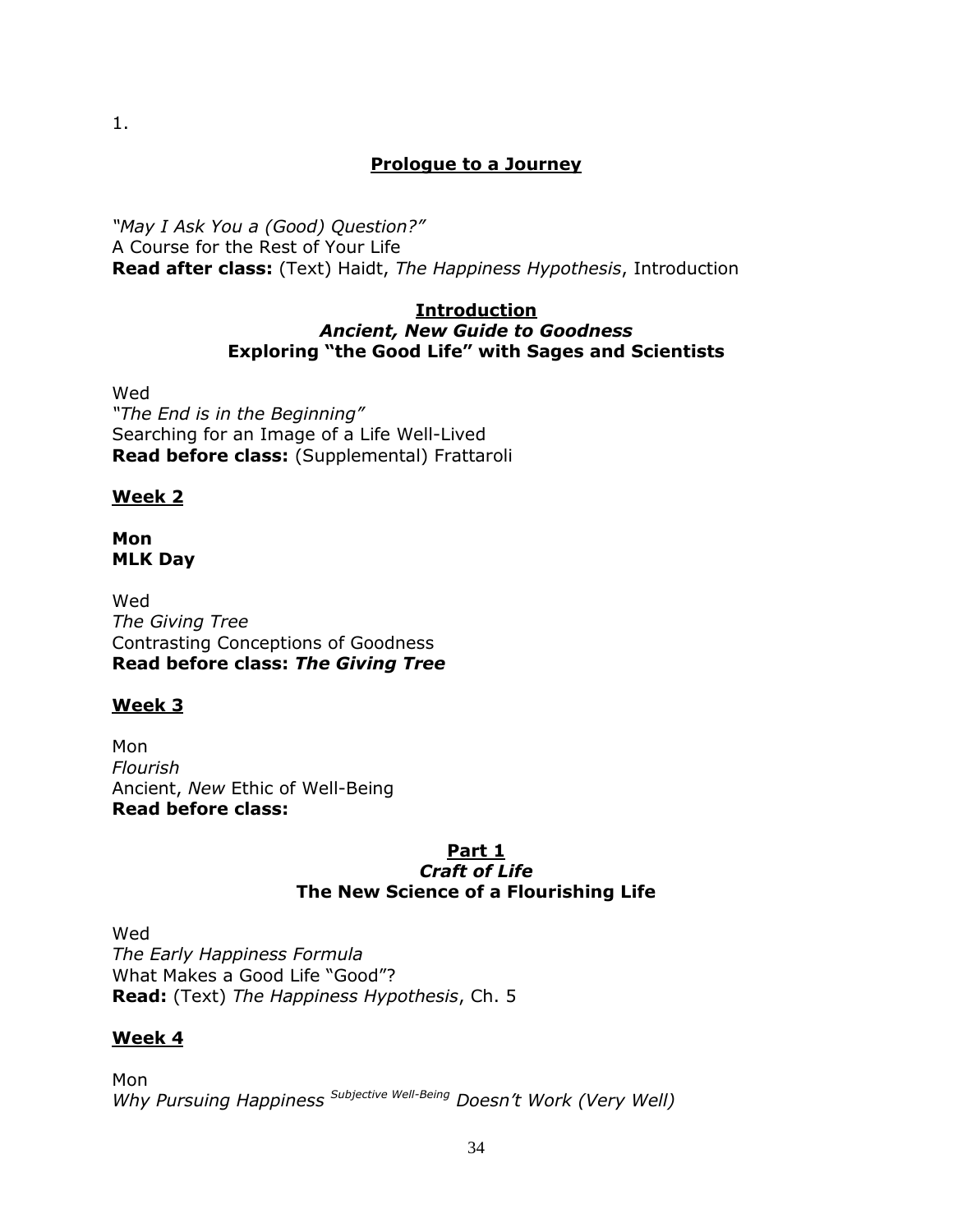Five Things You Need to Know About Your Emotions **Read:** (Text) *The Happiness Hypothesis*, Ch. 1 (pp. 1-5) and Ch. 2

2.

Wed *Why It's "Good" to Feel Good* "Goods" of a Good Life-1: Pursuing Positive Emotionality **Read:** (Supplemental) Boehm & Lyubomirsky, *The Promise of Sustainable Happiness*

# **Week 5**

Mon *"1" Really is the Loneliest Number* "Goods" of a Good Life-2: Pursuing Social Connection and Love **Read:** (Text) *The Happiness Hypothesis*, Ch. 6

Wed *"Small Things With Great Love"* Goods" of a Good Life-3: Pursuing Vital Engagement **Read:** (Text) *The Happiness Hypothesis*, Ch. 10

# **Week 6**

Mon *Why You Can't Be Good Without Arete* "Goods" of a Good Life-4: Pursuing Virtues of Character Read: (Text) *The Happiness Hypothesis*, Ch. 8

Wed *The Sacred Dimension* ―Goods‖ of a Good Life—5: Pursuing Transcendent Meaning **Read:** (Text) *The Happiness Hypothesis*, Ch. 9

# **Week 7**

Mon *Goodness and God*  But, Are Christians Supposed to Flourish in This World? **Read:** (Supplemental) Borg

## **Wed**

**Exam 1** (Covering Introduction and Part 1 of the Course)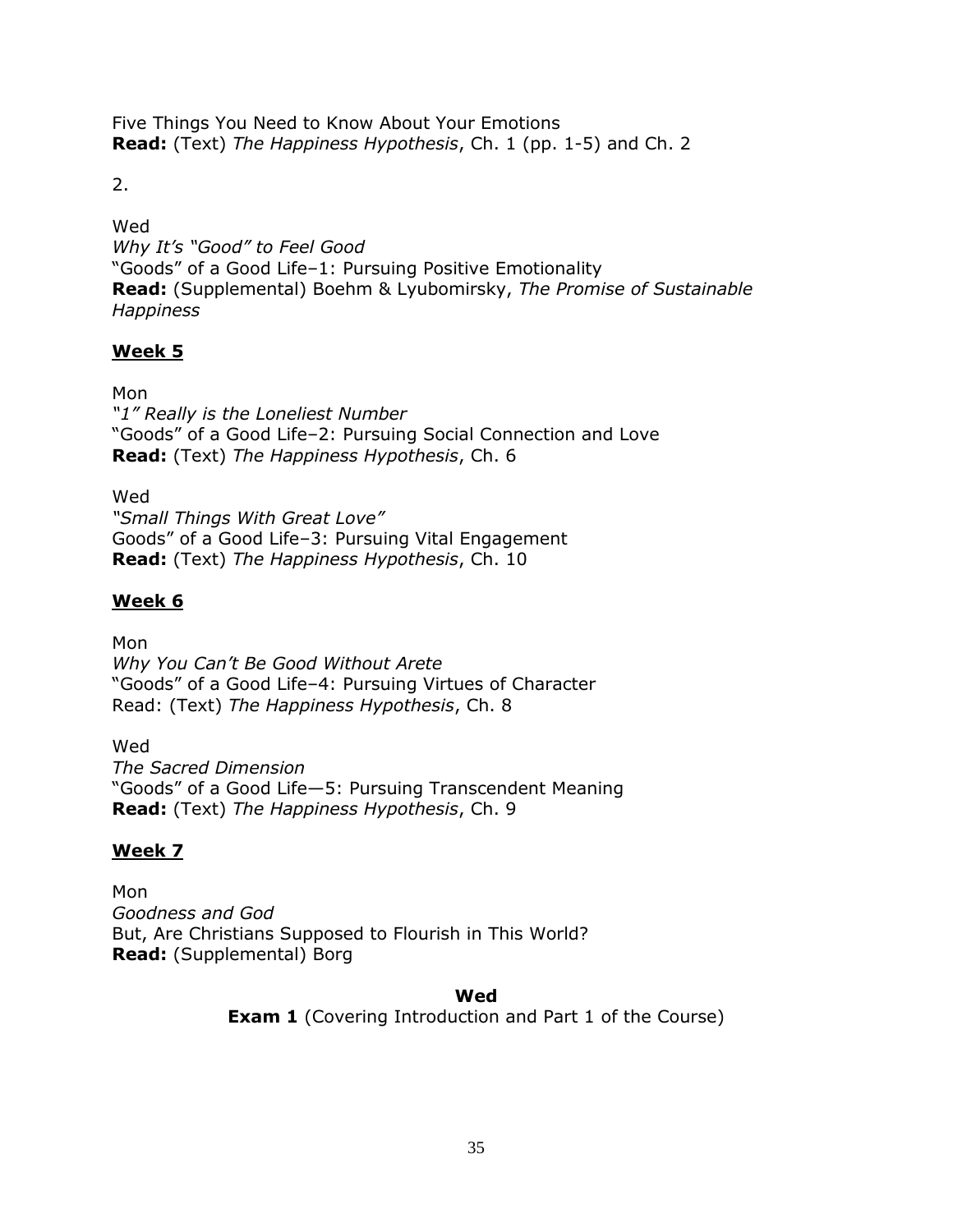# **Week 8**

Mon *The Michelangelo Phenomenon* What Makes a Good Relationship "Good"? **Read:**

Wed *Who Cares?* Generativity and an Old, New "Golden Rule" **Read: Leffel**

## *Spring Break*

## **Week 9**

Mon *Love as Craft* The Art of Loving (Part 1) **Read:** (Text) Fromm, *The Art of Loving*, pp. 1-20

Wed *Fundamental Capacities and Expression of Love* The Art of Loving (Part 2) **Read:** (Text) Fromm, *The Art of Loving*, pp. pp. 21-58

# **Week 10**

Mon *Love's Disintegration in Contemporary Society* The Art of Loving (Part 3) **Read:** (Text) Fromm, *The Art of Loving*, (skip pp. 58-76 if you wish); but definitely read pp. 77-98

Wed *Enlarging Your Capacity to Love* The Art of Loving (Part 4) **Read:** (Text) Fromm, *The Art of Loving*, Ch. 4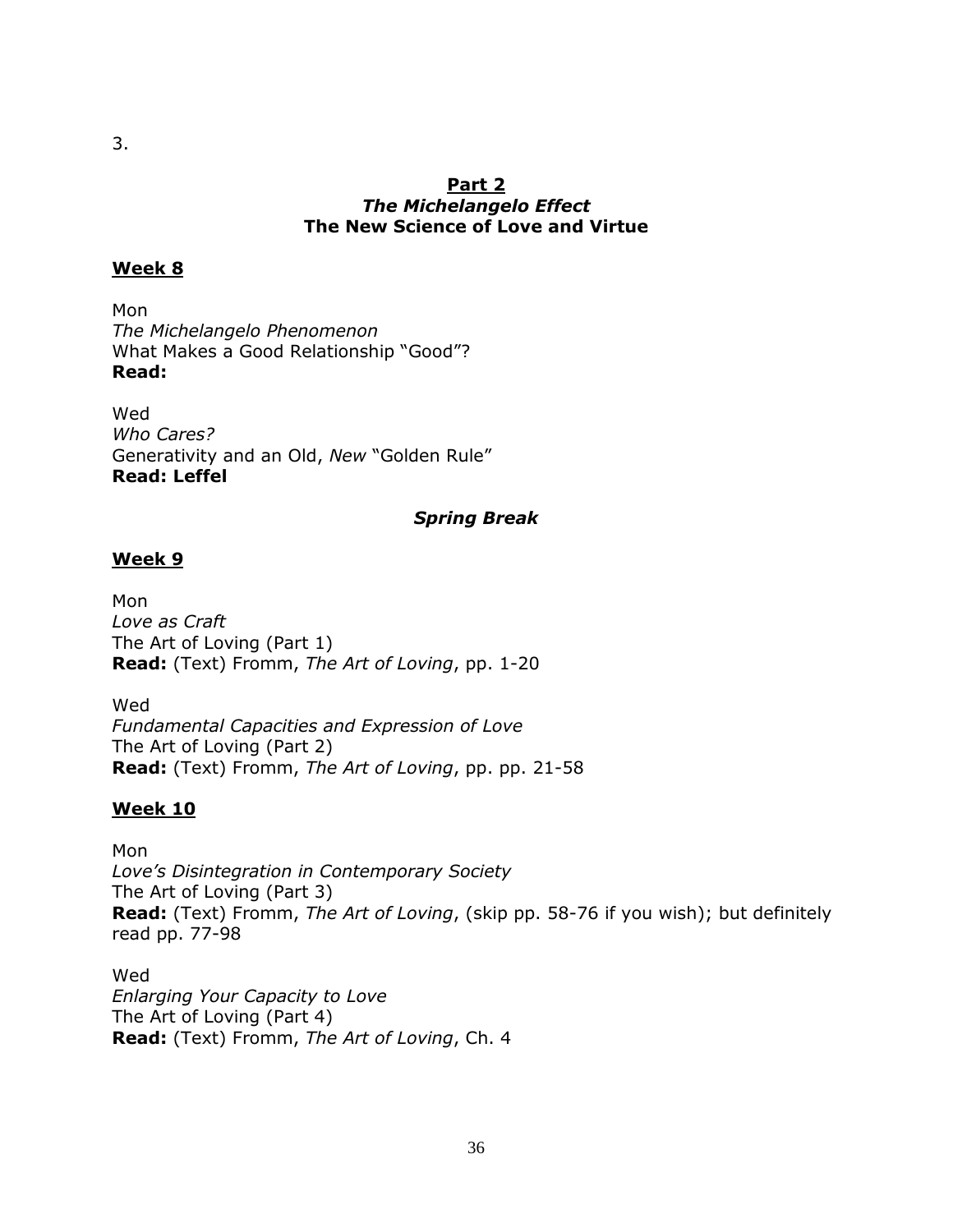4.

# **Week 11**

Mon *Mirroring People* How We Are Designed to Connect with (and to Sculpt) Other Persons **Read:** (Supplemental) Iacoboni, Ch. 4

Wed *Born To Be Good* The Neural Basis of Compassion **Read:** (Supplemental) Keltner, Ch. 11

# **Week 12**

Mon *Thanks!* What "Good" is Gratitude? **Read:** (Supplemental) **Emmons, Ch.**

Wed *Beyond Revenge* The Instinct to Forgive **Read: (Supplemental)** 

### **Part 3** *Changing for "Good"* **The Practical Neuroscience of Moral Transformation**

# **Week 13**

**Mon** *Easter Recess*

Wed (April 11) *Sculpt Your Brain to Train Your Mind to Change Your Heart* Practicing for "Good" **Read: (Supplemental)** 

## **Week 14**

Mon *"Why Can't We Be Good?"* The Dilemma of a Multiple Mind (Or, Your "Moral Dissociative Identity Disorder") **Read: (Supplemental) Siegel**, *Mindsight***, Ch. 10**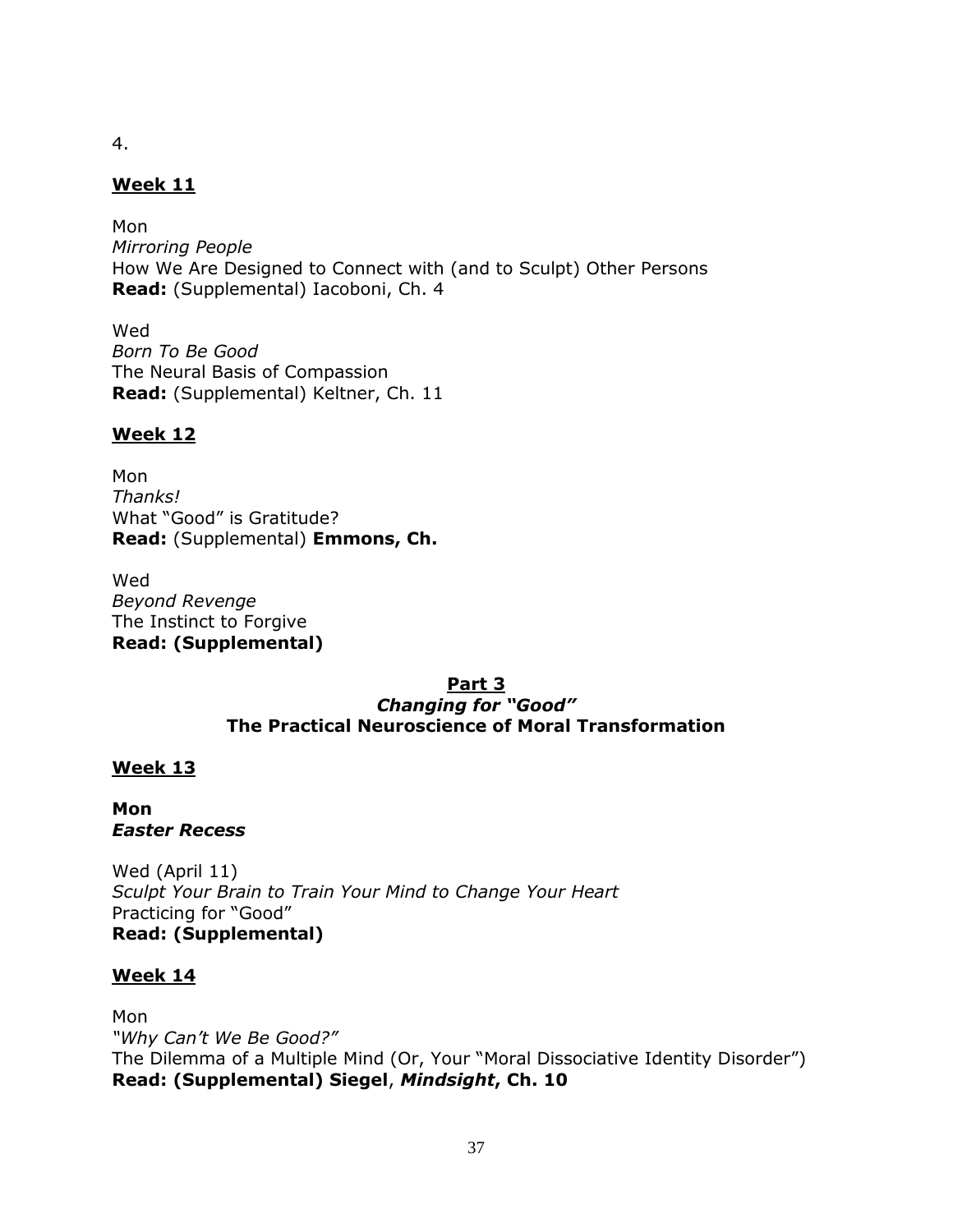5.

Wed *Fundamental Skills for Moral Change–Part 1* Mindsight: The Skill of Intra-personal Attunement **Read: (Supplemental) Siegel**, *Mindsight***, Ch. 2**

# **Week 15**

Mon *Fundamental Skills for Moral Change–Part 2* Self-Compassion: "Stop Beating Yourself Up!" **Read: (Supplemental) Neff**

Wed *Epilogue*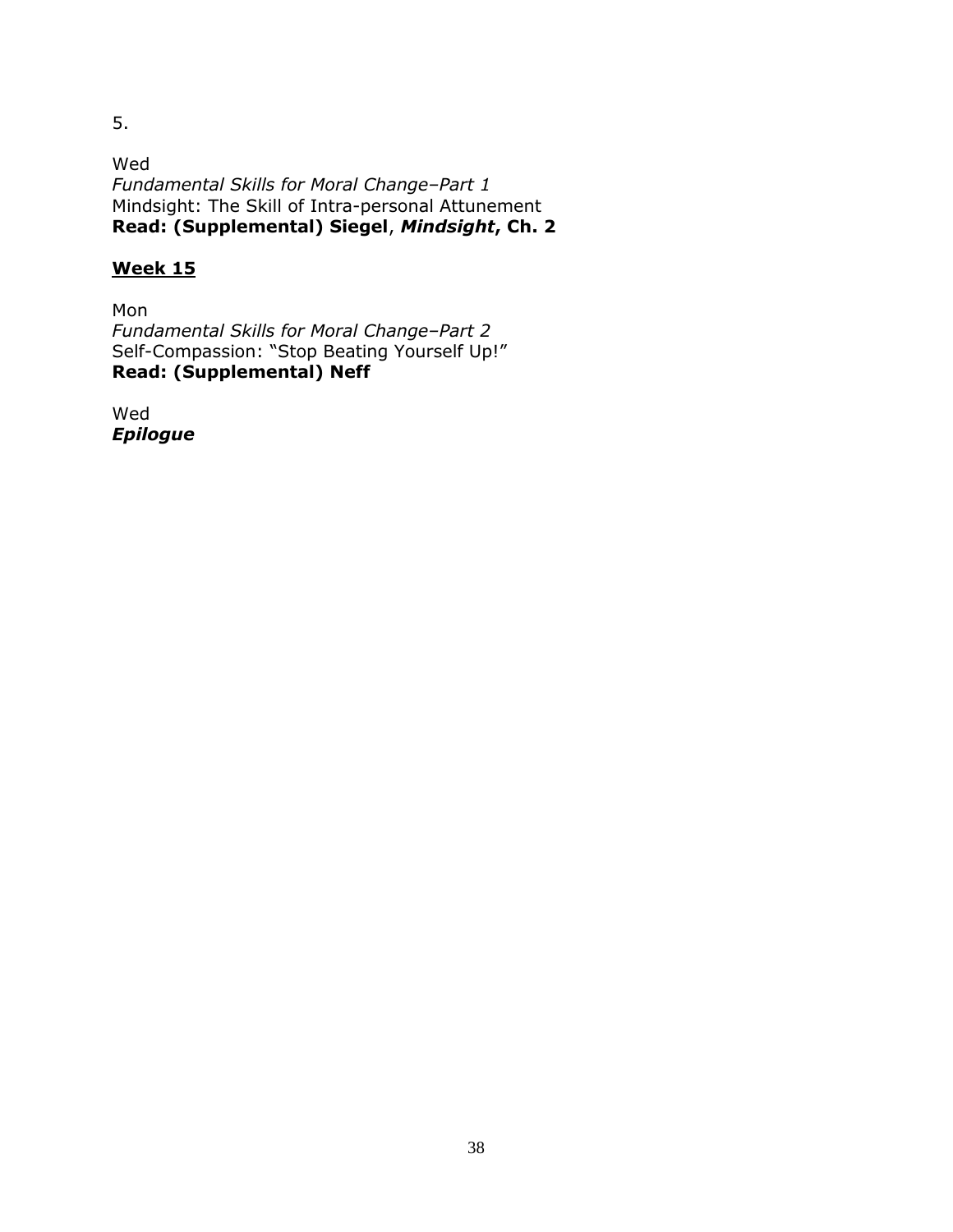# PSY 315 Positive Psychology

Dr. Kim W. Schaeffer Office: Culbertson 212 Office Phone: 849-2466 Office Hours: TBA

Catalog Description

―A study of the expanding field of Positive Psychology. Emphasis is placed on ways to lead meaningful and fulfilling lives. Small group activities are included."

Course Learning Objectives

- Students will identify their personal character strengths and flow activities in areas of vocation, avocation, and service to others. They will write a paper identifying the relationship of their strengths to these flow activities (paper 5%).
- Students will identify their top 5 maladaptive pessimistic thoughts that lead to pointless and unproductive negative affect, and determine how they can replace these thoughts with more realistically positive ones that will lead to constructive positive affect. Students will write a paper reporting their experience (paper 5%).
- Students will evaluate another individual's attempt to live a life based on positive psychology based on an author's personal account. They will write a book report evaluating this individual's findings (paper 10%).
- Students will express gratitude for acts or persons of grace in their life while simultaneously identifying issues that they are motivated to complain about for which there is minimal chance of change. In addition, each student will invite an important person in their life to class for which they have not deeply expressed gratitude in the past. In class, the student will read a self-written letter of gratitude (no more than one page, single-spaced) to that person. Each student will write a paper reporting their experience (paper 10%).
- Students will plan a "beautiful day" within a school ("work") day and carry it out. Further, students will identify character strengths and flow activities within the beautiful school day. The student will write a paper based on their experience (embodying character strengths and flow activities), and include the joy that can result from a typical "work" day (paper 5%).
- Students will write a letter to a friend (real or imaginary) who suffers from pessimism. They will present five suggestions, including regular exercises, that will help them lead a more realistically positive life (paper 5%; due midterm).
- Students will identify one behavior that they would like to change during the semester. They will operationally define the behavior and chart their progress on changing the behavior throughout the semester (final exam 5%).
- Students will write a positive psychology philosophy of life paper. It will include their  $\bullet$ personal outlook regarding family, friends, child-rearing, vocation, avocation, and most importantly altruistic endeavors. It will emphasize "how can I turn negatives into realistic positives with my relationship with others." It will also point out "how can I turn negatives into realistic positives within myself." The paper will integrate character strengths, flow activities, and so on (final exam 10%).

Textbook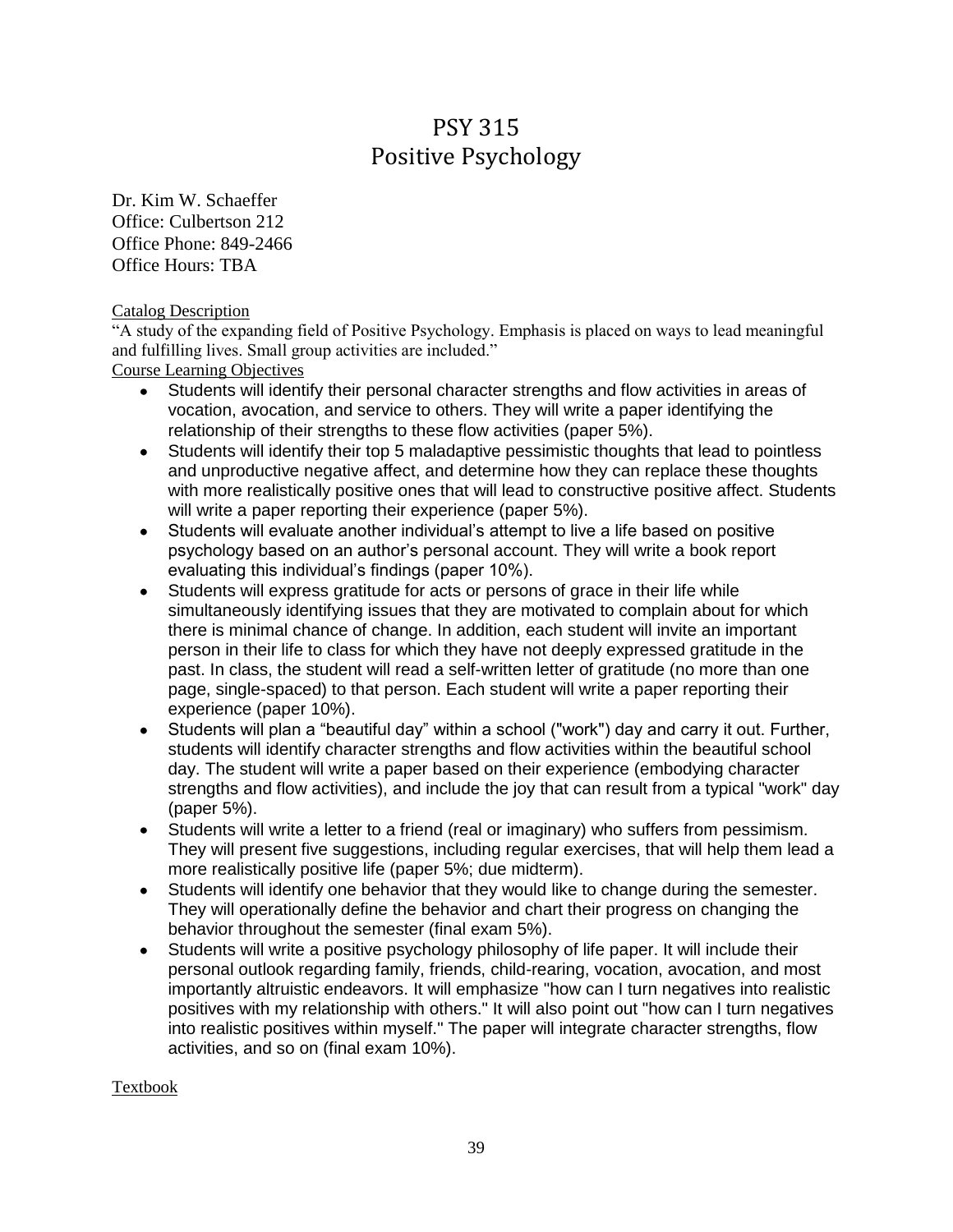Ben-Shahar, T. (2008). *Happier: Learn the secrets to daily joy and lasting fulfillment*. New York, NY: McGraw-Hill.

Rubin, G. (2011). *The happiness project.* New York: Harper.

Seligman, M. E. P. (2004). *Authentic happiness.* New York: Free Press.

## Attendance

Attendance will be taken but each student is responsible for their own attendance. If a student needs to miss a test due to an emergency the professor (849-2466) should be notified *prior* to the examination. If the student does this and the absence is excused by the professor then the student will not receive a zero on the examination. All students are allowed 3 absences for illness, weddings, and other special family occasions. If a student misses class for any other reason 3% points are reduced from their overall grade. Each absence above three also involves a 3% reduction in the overall grade for each occurrence.

## Policy on Electronic Devices

A student's classroom contribution is vital to the academic environment at Point Loma. Classroom contribution is more than just asking thoughtful questions, it also involves respectful attention to what others are saying. This is not only a good idea because what is being said might be on a test, but it is also just a common courtesy. Although it does not need to be said to most college students, texting or listening to one's MP3 detracts from the classroom environment. In order to maximize the effectiveness of the classroom environment, I do not allow the use of laptops or cell phones during class (laptops will be allowed during this class under special circumstances). Please silence your cell phones and make sure that they are out of sight. I doubt that this will be a problem, but first-time violation of the policy will result in a 1% reduction in a student's overall grade, and each subsequent violation will result in a 1% reduction in a student's overall grade.

## Grade composition

|           | А                       | 93-100%                                             | $A -$             | 90-92.99% |
|-----------|-------------------------|-----------------------------------------------------|-------------------|-----------|
| 88-89.99% | В                       | 84-87.99%                                           | $B-$              | 80-83.99% |
| 77-79.99% | C                       | 70-76.99%                                           | $C-$              | 65-69.99% |
| 62-64.99% | D                       | 55-61.99%-%                                         | $D-$              | 50-54.99% |
|           | F                       | 0-49.99%                                            |                   |           |
|           |                         | 40%                                                 |                   |           |
|           |                         |                                                     |                   |           |
|           |                         |                                                     |                   |           |
|           |                         |                                                     |                   |           |
|           | Papers<br>Presentations | Exercises/assignments<br>Final (including exercise) | 20%<br>25%<br>15% |           |

All students are expected to meet the standards for this course as set by the instructor. However, students with learning disabilities who may need accommodations should discuss options with the Academic Support Center (ASC) during the first two weeks of class. The ASC will contact professors with suggestions related to classroom needs and accommodations. Approved documentation must be on file in the ASC prior to the start of the semester.

# **Presentations**

Students will be assigned to a presentation group. Each group will make 3 presentations to the class based on the reading assignment. In the spirit of positive psychology, the professor will assign groups versus students grouping up with those with whom they might already have positive connections. The groups will present from the reading assignment and then have an analysis/discussion of the material.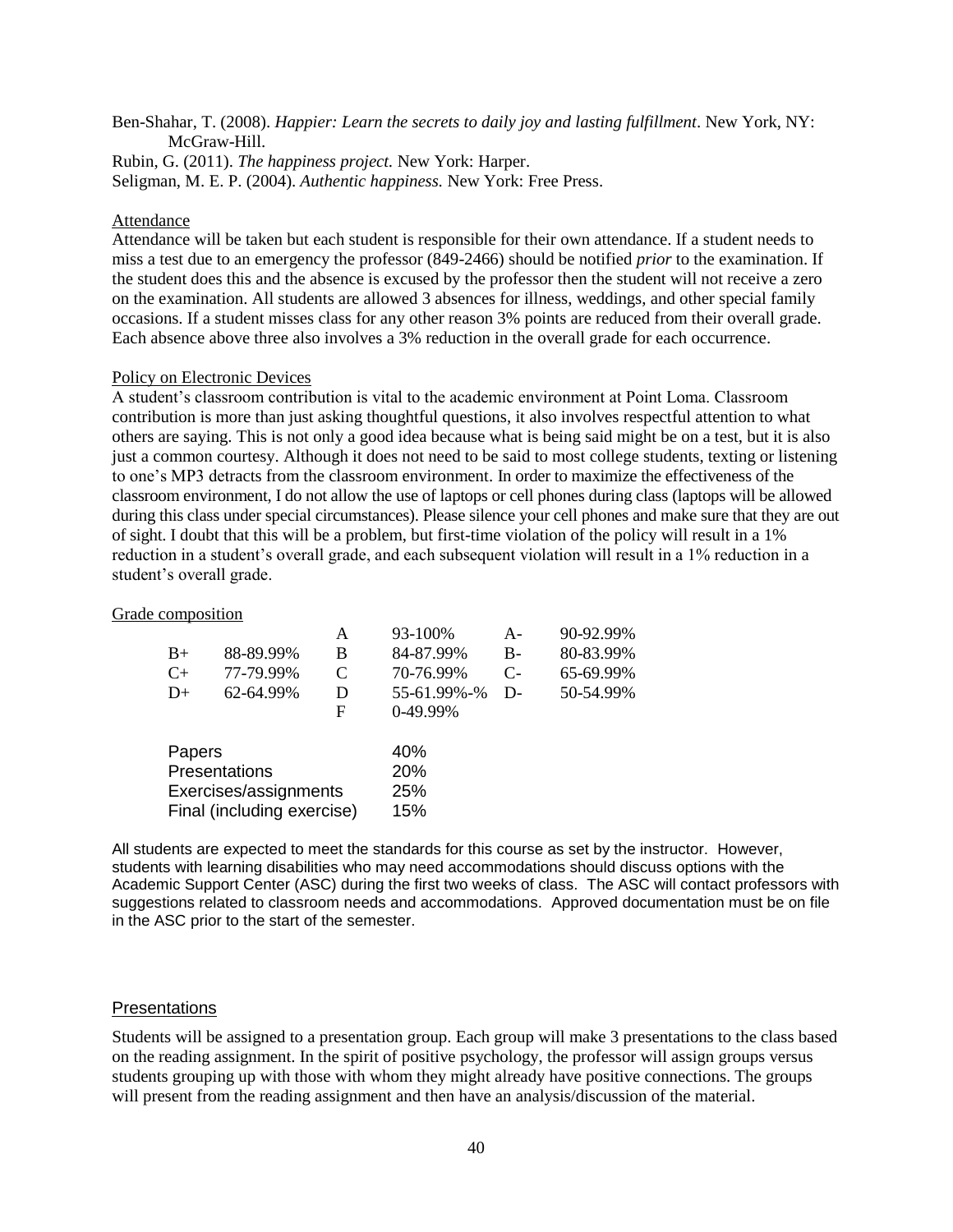# **OATH**

"i pledge to try as much as possible to be realistically positive and grateful this semester. When criticizing or tempting to criticize someone else or a situation, I will try my best to look at the situation or person in a realistically positive way. Further, I will be grateful not only for the big things but for the simple things as well."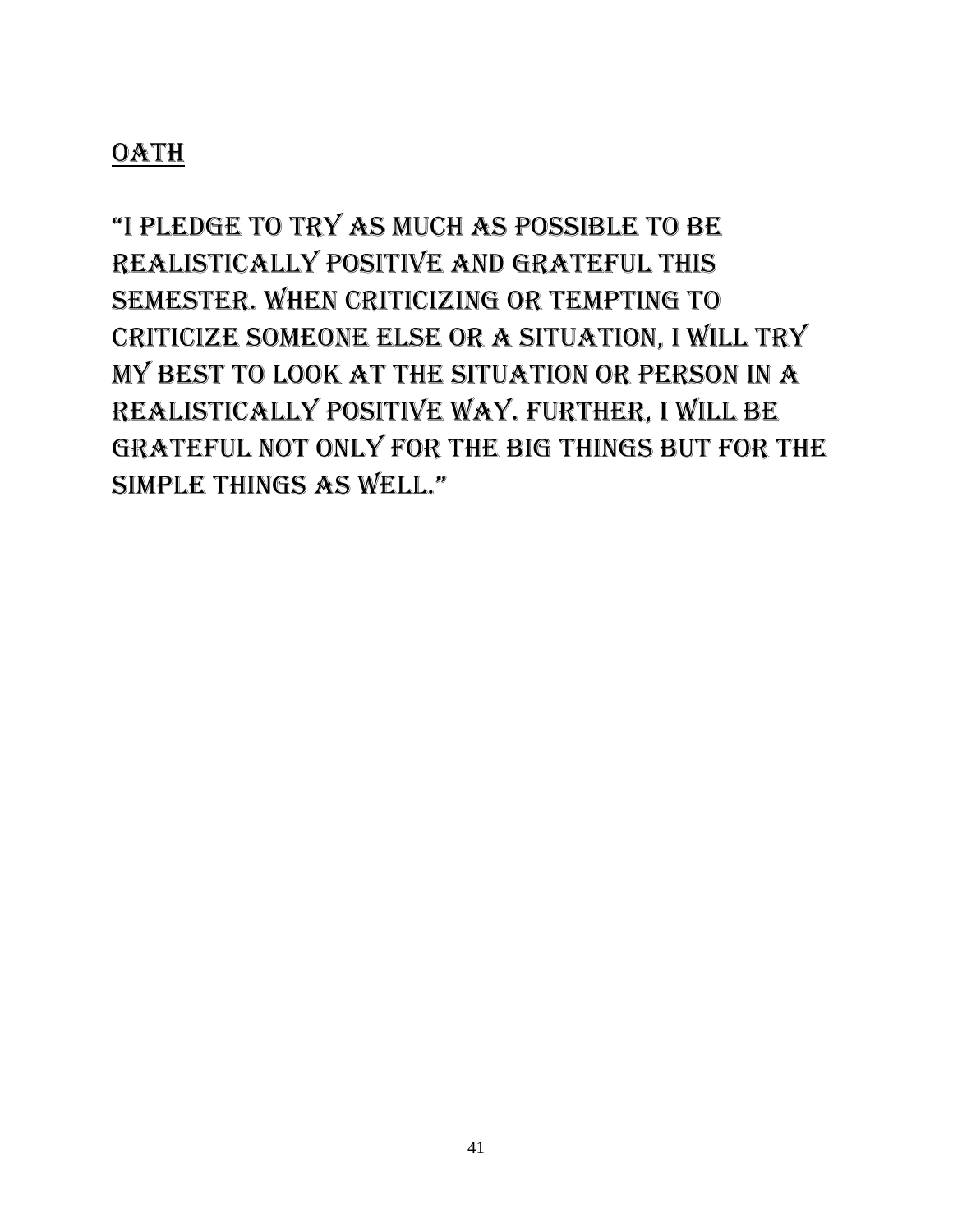#### **PSYCHOLOGY 349**

#### **Psychology 349 Intimate Couples**

#### **Spring 2012**

Tuesday: 4:30pm to 7:00 PM

| Instructor: John T. Wu, Ed.D. | Office: 207 Culbertson Hall |
|-------------------------------|-----------------------------|
| Phone: (619) 849-2464         | Email: johnwu@pointloma.edu |

#### **Course Description:**

This course is designed to teach skills that will improve your ability to communicate, resolve conflict, deepen commitment, and increase spirituality within the context of marriage. These skills have proven through research to reduce the risk of divorce, and more importantly, increase the intimacy that leads to a lifelong joyful marriage union. Through lecture, video, and class discussion this class is designed to provide experiential learning for relational success. Papers, projects, and group presentations will be used for assessment purposes.

#### **Course Purpose and Objective:**

Is it really possible to marry someone and grow in your love and commitment over a lifetime? Current statistics indicate that many couples start off on this journey with this desire, but somewhere along the way get lost, discouraged, and often stop the car and get out. This class is designed to help you and your mate make the long journey well. Simply put, I am designing this class to help **you and your mate build a lasting and intimate marriage.** There are no guarantees that taking this class will keep you from divorce. But it may provide a map for your journey that helps you and your mate get to your destination and enjoy the ride.

#### **Course Learning Objectives:**

- 4. Summarize knowledge regarding what communication factors and behaviors predict divorce or enhance relational satisfaction.
- 5. Apply knowledge of attachment theory to a couple's own relationship with their spouse/fiancé.
- 6. Create a comprehensive marriage questionnaire and interview two "model couples" synthesizing their newly learned psychological theories with the real world experience of these couples.

4. Produce an environment of confidentiality where people feel free to share and learn from other couples.

#### **Course Design:**

This course is designed to use both didactic and experiential formats. Roughly the first half of the weekly time is set aside for teaching about marriage skills. The second half of the time is set aside for exercises, coaching, and free discussion.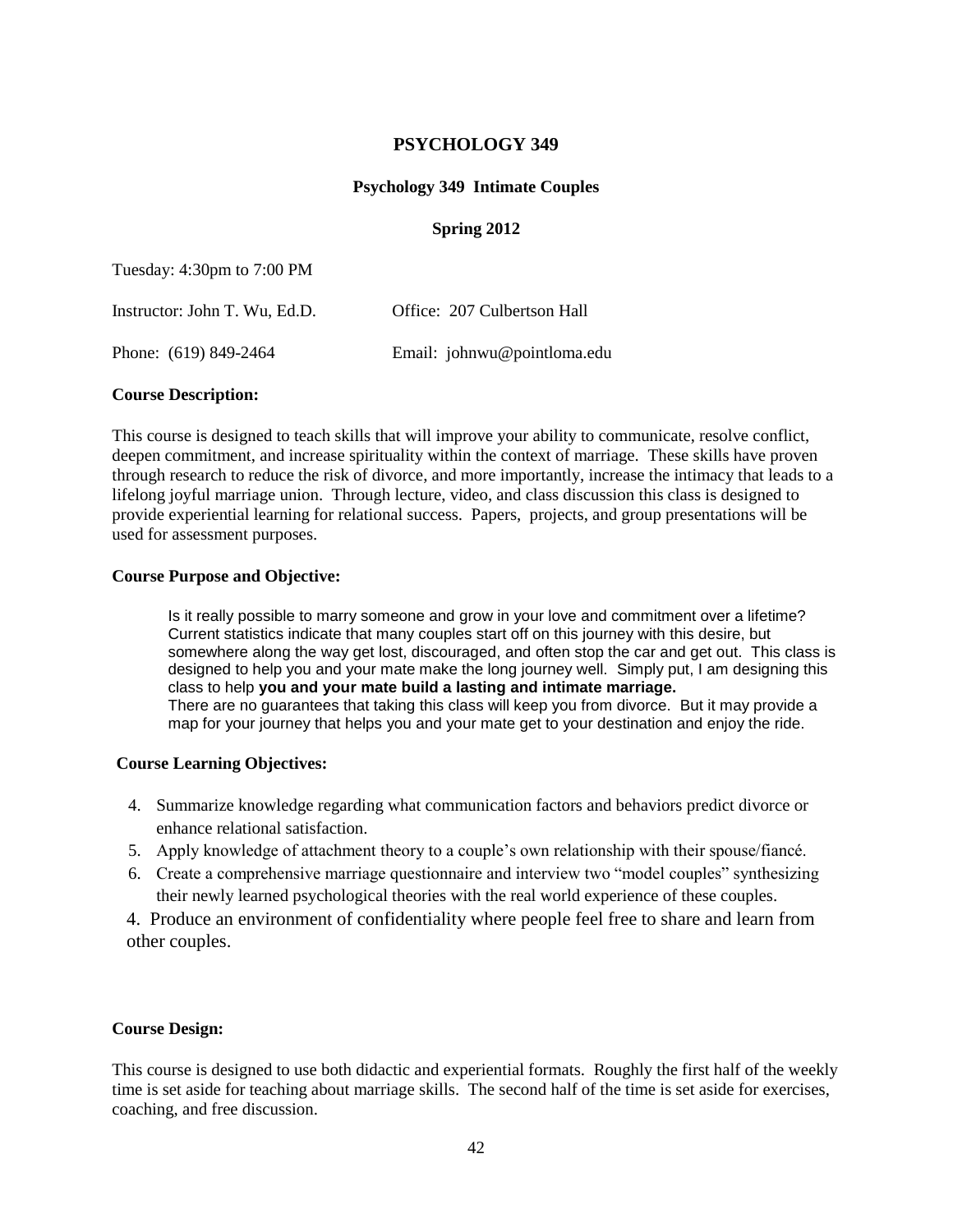The course is restricted to married and engaged couples. The main reason for this is that I assume that you and your partner is have already committed your lives to one another. **We will not discuss factors in choosing a mate or the suitability of you and your mate. The entire focus of the course is to help you and your mate grow closer in your relationship with one another.** As such, if you or your partner are unsure whether you want to stay together, I recommend that you seek couples therapy to address the specifics of your relationship. **This course is not designed for couples in deep distress, or a last-ditch attempt to hold couples together**. Instead, it is designed to help committed couples grow in their commitment to one another, utilizing techniques proven by research.

#### **Confidentiality:**

It is essential that all members enter into a verbal contract of confidentiality. This means that no one discusses anything that is spoken about in the group outside the group. The professor will also abide by this principle except in cases where consultation is needed or where he is required to report by law (e.g., child, elder, dependent adult, spouse abuse, or risk to hurt self or someone else). You may share your experience of group (what you are learning about groups and your self) with others outside group but never disclose the names or experiences of other members. Discussing group issues with your mate is encouraged without divulging names or other personal information. I encourage you and your mate to discuss what you are willing to share with the group. To benefit most, **there may be times when you two share difficult topics, but the goal should never be to needlessly embarrass your mate**.

#### **Assignments:**

#### **Married Couple Interview**:

- Each couple will interview two happily married couples. Scan ahead in the required books to create list of questions that relate to the material we are studying. Write your interview in a **joint 4-6 page paper**, and be prepared to share your findings with the group.
- **Mid-Semester Reflection Paper:**
	- o On March 16th, after finishing the first book A Lasting Promise, each member of the couple will turn in a **separate 2-3 page paper** containing their reflections of what they thought of the material, and how they see using it in their marriage. I recommend that each person maintain a personal journal to record your reflections and personal applications across the course.

#### **Hosting:**

- $\circ$  Each couple will sign up for 2 sessions where they are the "hosts" of the class that day. This entails setting up the room, playing fun background music (hopefully something positive and love related), arranging a light snack (does not have to be expensive), and creating the discussion questions for that day.
- o The discussion starter can come from an article or book about relationships you have come across. Or you can watch a video from marriageuncensored (go to itunes, search for marriage uncensored, and several free episodes about marriage will come up. Trust me, you will enjoy watching these.) Come up with three discussion questions about the topic, and summarize the main points. This should not be big (half a page at most. Something that fit on an index card would be great.)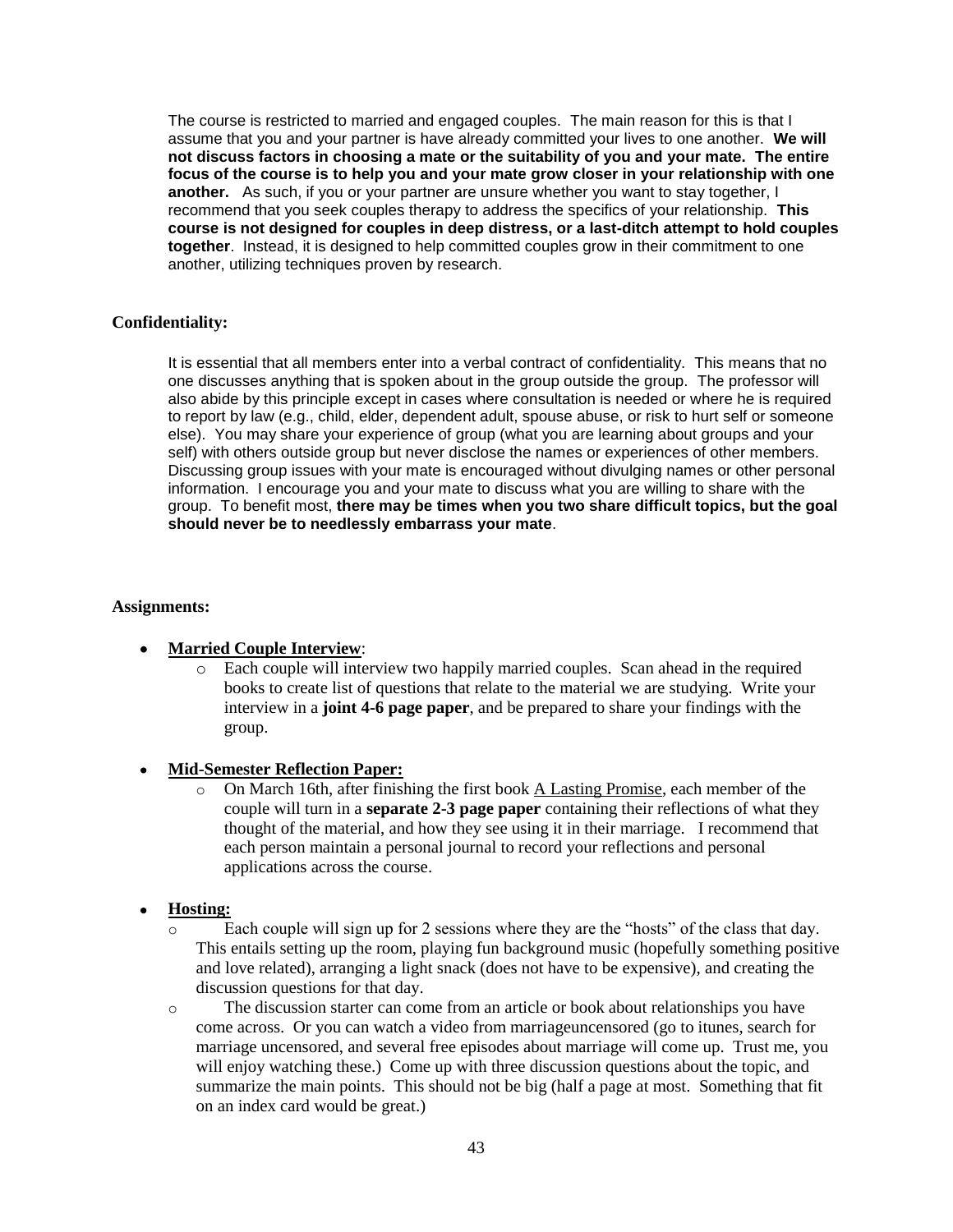#### **Joint Declaration Project:**

o On the last day of class, each couple will turn in a **joint declaration project**. This project will include a review of what was helpful about the course, what ground rules they want to use in the future, what techniques they might use in difficult situations, and finally a letter of commitment that each writes to the other. Please make two copies of this assignment because I plan to keep the copy that is turned in to me.

#### **Grading:**

The semester grade will be based on 1) your attendance, 2) completing the four assignments, 3) participation in the exercises. The actions of both partners will impact the grade of both. In other words, if only one person is receiving a grade, the actions of both affect that grade. If two people are receiving a grade, both partners will receive the same grade. Does that mean that if one person wants to sabotage the grade of the other and refuses to do any work, that both partners would receive a poor grade? Yes. This is marriage. Get used to it.  $\odot$ 

Because so much of this course is participatory, missing any sessions is greatly discouraged. If more than two sessions are missed, the couple's grade will be lowered by one grade.

#### **Office Hours:**

Most of your issues will be handled within class. I encourage you to bring difficulties you are experiencing with one another to the group to be addressed and helped there.

### **Required Reading:**

A Lasting Promise: A Christian Guide to Fighting For Your Marriage. 1998. Stanley, Trathen, McCain, Bryan. Jossey-Bates. (One book for the couple).

The PREP Couple's Notes. 1996. Stanley, Markman, Blumberg. (One set for the couple).

Hold Me Tight, 2008. Johnson, Sue. Little, Brown, and Company. (One copy for the couple).

Here are the tentative dates for your reading and other assignments.

| Tuesday $1/17/12$ | Introduction: Saving Your Marriage Before It Starts<br>$(SYMBIS)$ Chpt 1: Have You Faced the Myths of<br>Marriage with Honesty? |
|-------------------|---------------------------------------------------------------------------------------------------------------------------------|
|-------------------|---------------------------------------------------------------------------------------------------------------------------------|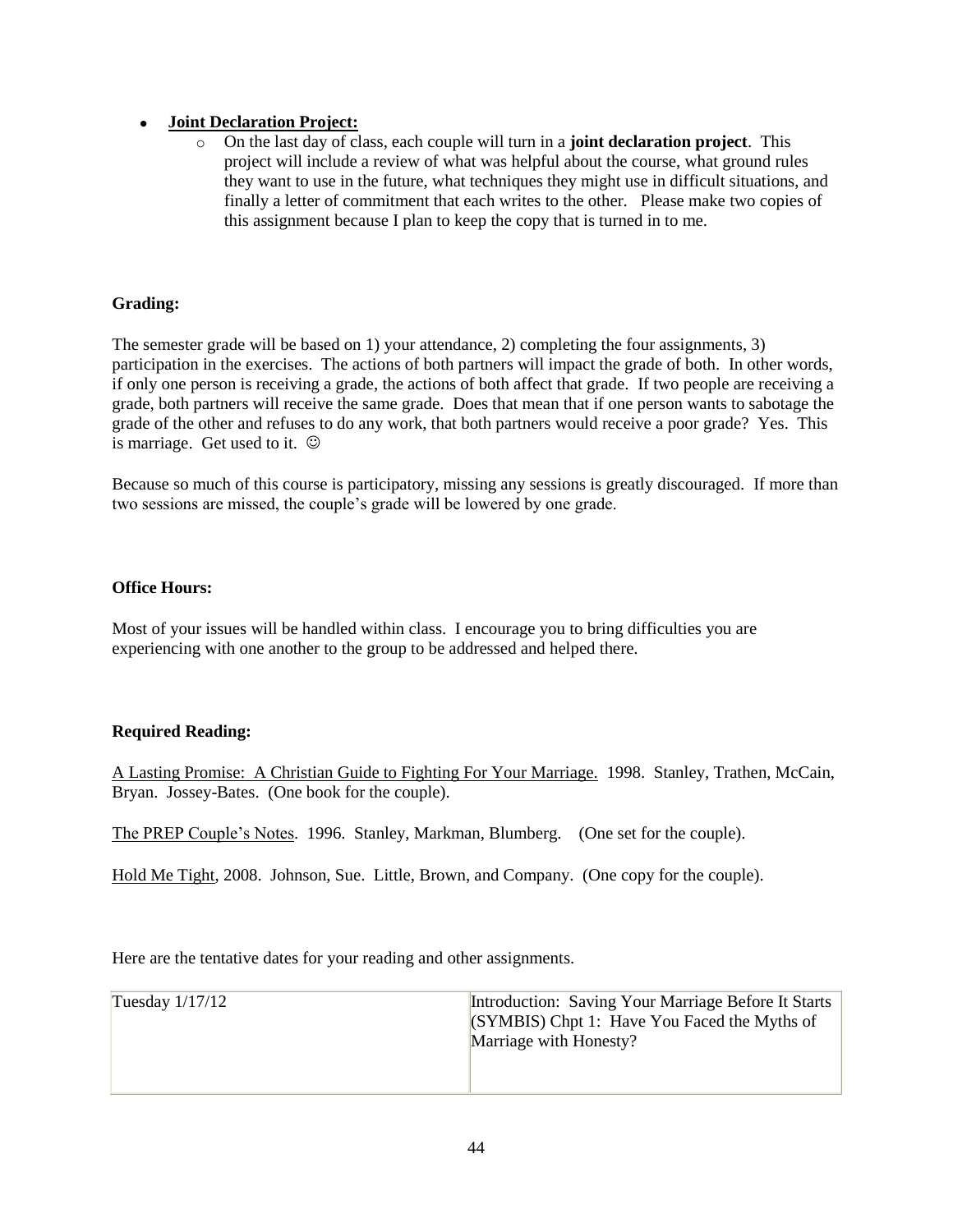| 1/24 | A Lasting Promise (ALP) Read<br>Chpt 1 &2: Foundations and<br><b>Oneness</b>                                           |
|------|------------------------------------------------------------------------------------------------------------------------|
| 1/31 | ALP Read Chpt 3 : Communication. Filters and<br>Criticism                                                              |
| 2/7  | ALP Read Chpt 4 &5: Solving Problems and Ground<br>Rules.                                                              |
| 2/14 | ALP Read Chpt 6 &7: Expectations and Hidden<br>Issues.                                                                 |
| 2/21 | ALP Read Chpt $8 \& 9 \& 10$ : Commitment and<br>Forgiveness                                                           |
| 2/28 | ALP Read Chpt 11 & 12 & 13 & 14: Friendship, Sex,<br>and Spirituality<br>Fireproof                                     |
|      | <b>Marriage Interviews Due</b>                                                                                         |
| 3/6  | <b>Spring Break</b>                                                                                                    |
| 3/13 | The Number 1 Key to Incredible Sex I and II<br><b>Mid Semester Paper Due</b><br>HMT: Understanding Love and Attachment |
|      | Read HMT (pages 1-61)                                                                                                  |
| 3/20 | HMT: Conversation 1: Recognize the Demon<br>Dialogues<br>Read Pages 65-97                                              |
|      |                                                                                                                        |